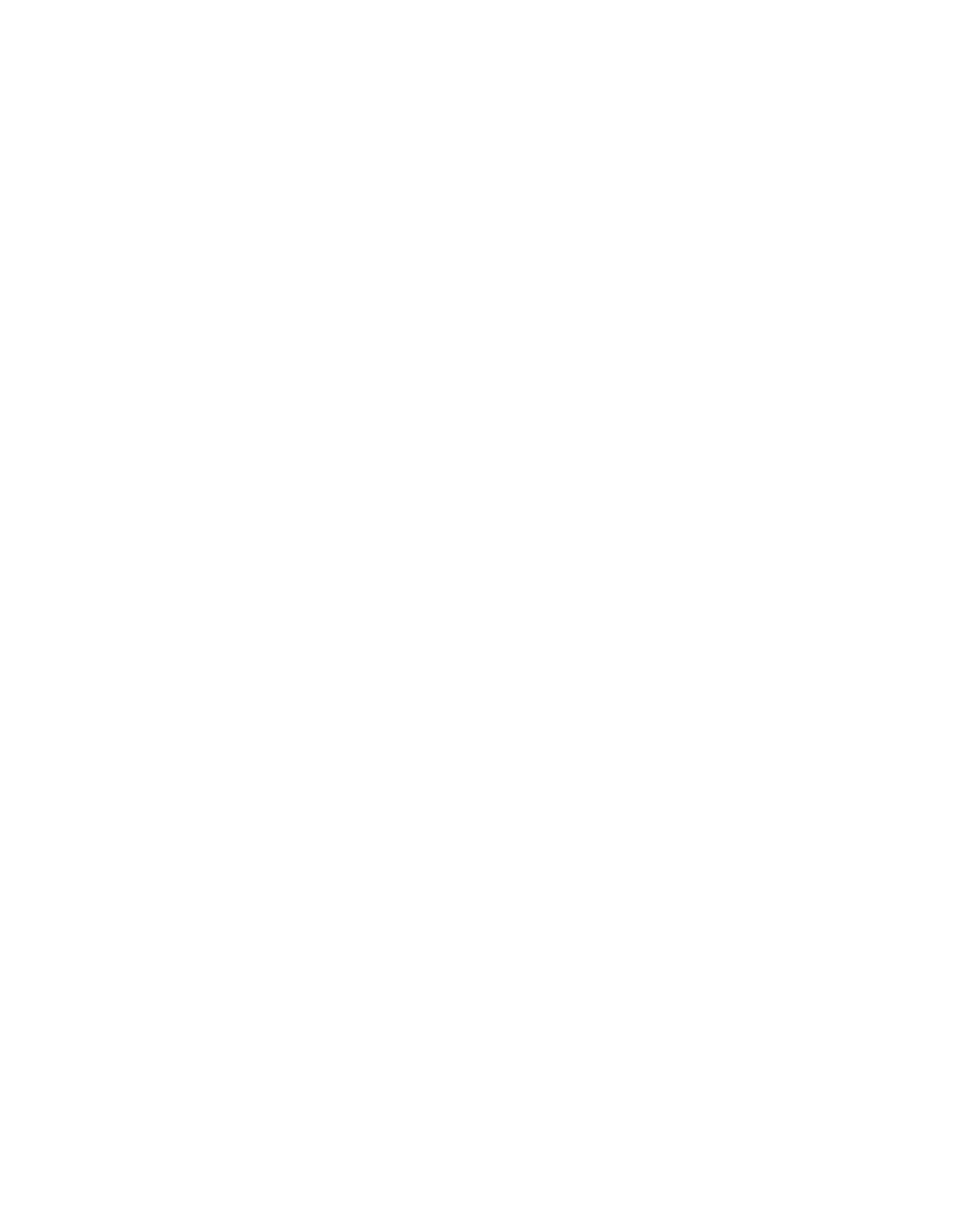# **Contents**

| 25 |  |
|----|--|
| 31 |  |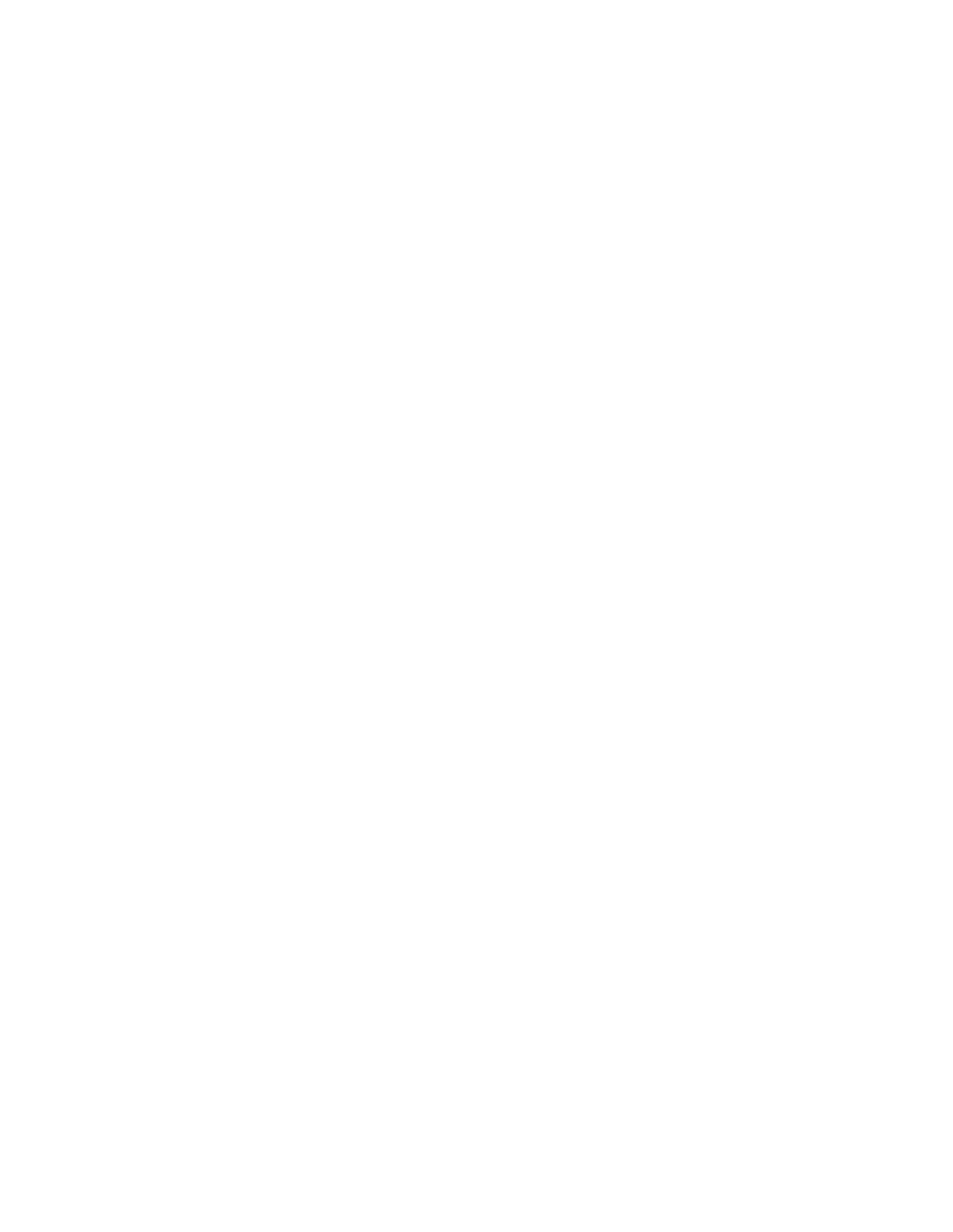Public Sector Consultants was hired by the Michigan Department of Natural Resources (DNR, or "the Department") in August 2006 to conduct a preliminary assessment of the agency's field structure and make recommendations on how to enhance delivery of services to the public and staff by optimizing the use of technology and realigning its field operations. An internal steering committee comprised of DNR staff was convened to provide oversight and assist with project objectives. The project included a compilation and analysis of past studies that focused on DNR services and organizational structures. The project also included a series of focus group meetings throughout Michigan to solicit input from user groups and members of the public. This report is designed to give DNR decision-makers a starting point and provide a blueprint for strategic changes to the Department's field operations. It is *not* designed to provide a detailed analysis of specific DNR facilities, programs, or field staffing operations.

The Michigan DNR is at a difficult time in its history. Factors contributing to the need to carry out this study include:

- Declining Department revenue and general funds
- High staff attrition due to impending "baby boomer" retirements
- Challenges of fully implementing the Department's Ecosystem Management Initiative
- The Department's identity in response to rapidly changing user group demands

A review of the DNR's current field structure suggests that many opportunities exist to update and realign its operations. This study concludes that opportunities to implement these changes must be focused in the following areas:

- Facilities Currently Operated or Owned
- Human Resources
- Information Technology
- **Communications**

Some of these opportunities may be realized by a realignment of current activities without the need for additional funds or resources. Others will require additional resources and will need to be further evaluated, with recommendations fully developed. In the near term, existing resources could be leveraged to create efficiencies in the field operations intended to enhance service delivery.

Throughout its history, the DNR has consistently adapted its resource management priorities in response to shifting user demands and preferences, evolving program mandates, and available funding. A review of the literature and analysis of numerous reorganizations in the Department's history show the DNR to be flexible, adaptive, and relatively successful at responding to continually changing conditions.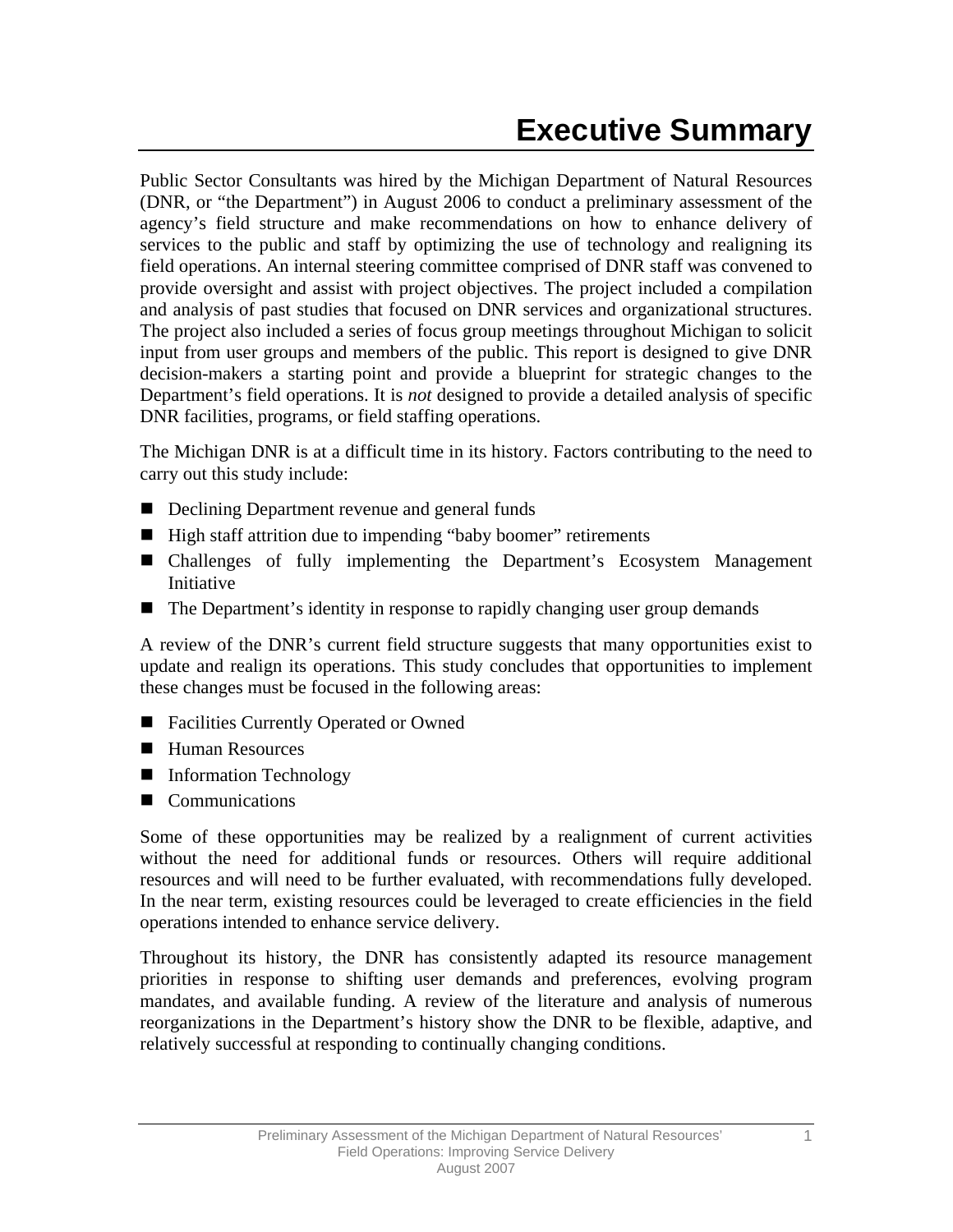# **Introduction**

The current field structure of the Michigan Department of Natural Resources (DNR, or "the Department") is a result of over 150 years of evolution in response to various DNR mandates and Michigan's wealth of public lands and natural resources. The Department's field structure was originally developed to place managers in close proximity to natural resources, specifically timber, minerals, and petroleum. In addition, the Department's field structure was initially designed for intensive management to benefit a single species or class of species in a single program (e.g., whitetail deer or large game) or for a particular purpose (e.g., timber production). This structure provided the groundwork for today's extensive network of field and district offices, research facilities, service centers, storage buildings, and maintenance garages.

During the mid-1990s the DNR began a transition to an integrated management style, called ecosystem management, which focuses on ecosystem health at the landscape level in order to benefit all species in an area and combines the cooperative efforts of all the divisions within the DNR. The DNR has committed to ecosystem management as a strategic long-term principle to direct the Department's actions. Any service delivery changes should be consistent with current ecosystem management activities.

Currently, the DNR manages the largest public land program east of the Mississippi River—12% of the state's total land area or approximately 4.5 million acres of public land. Under the umbrella of the current DNR, program areas include recreation, forest management, state land and minerals management, wildlife and fisheries management, state parks and forest campgrounds, conservation, and law enforcement. The DNR has 1,477 permanent employees and 286 seasonal employees, and is currently operating with a budget of nearly \$254 million in actual revenues. A multitude of services are provided by the DNR under the various programs. These services are both internal (i.e., related to staff functions and performance) and external (i.e., related to the public, other government agencies, and non-profit organizations).

A major challenge for the Department is that its field structure, related infrastructure, programs, and services have evolved over many decades to accommodate a broad mandate from the time when funds were available to support a multitude of programs. Recent declines in revenues as a result of fewer sales of hunting and fishing licenses and reduced appropriations from the state's general fund have resulted in shortfalls and portend a future of declining funding. As a result, the DNR must continually examine ways to refine its organizational structure and field operations to provide more efficient program integration and coordination in order to maintain and improve levels of service delivery.

The Department faces additional challenges, including Michigan's changing user groups and their preferences, uncertain funding, an aging workforce and infrastructure, the ongoing challenges related to ecosystem management, and the demands of readily adapting to rapidly evolving technology.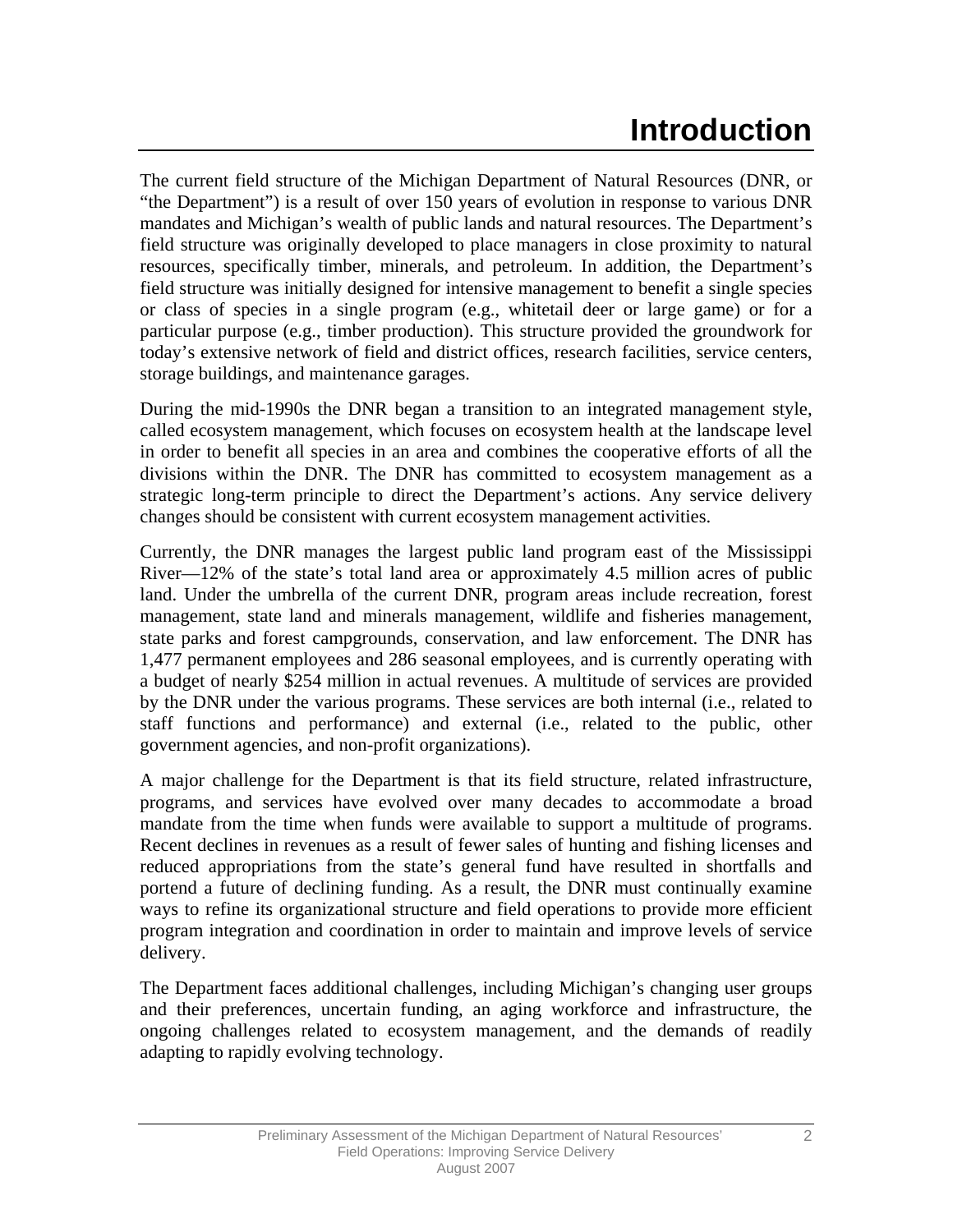# **SERVICES CURRENTLY DELIVERED**

In order to improve its capacity to deliver services, the DNR should assess services it currently provides and use that assessment to make strategic decisions and investigate the potential to realign its field operations.

The DNR is a large and multifaceted agency. In order to fully understand how it may improve service delivery and streamline functions, it must first develop a comprehensive list of services currently provided, organized by division. The DNR has completed a similar exercise in its "Price of Government" report, which may be a useful source of information to begin this assessment.

Each division's programs and services should be compared against the rest of the department. This would enable the management team to identify services that may be shared across divisions. This service list would also help convey the full range of Department functions and the need to prioritize those functions in light of shrinking funding.

While some overlap among divisions is expected, this assessment would allow divisions to accurately determine opportunities to share services across division lines in order to function more efficiently. Agency programs that are duplicative, either within the DNR or with other agencies, or those that are inconsistent with agency priorities should be eliminated. Also, services that could be administered by another entity should be relinquished.

Each division must refine its operational strategy to ensure its activities contribute directly to Department-wide priorities. These priorities must be chosen based on the extent to which services accomplish DNR's core mandates and are supported with adequate funding levels. This set of service priorities must then be consistently communicated throughout the DNR and must be the basis for any operational changes, as internal communication of the reason for any change is crucial to its implementation. The communication strategy to internal staff lays the groundwork for the types of changes proposed; leaders must convey why the change is needed based on the stated priorities and the way in which the change would better serve the Department's mission, internal services, and services to the public.

#### *Recommendations*

- The Department should conduct a comprehensive review of the full range of services it provides to its user groups, the public, other agencies, and its own staff. A starting point may be the "Price of Government" report. This effort should also include an identification of the potential gaps in service resulting from changing preferences of various user groups.
- Each division's programs and services should be compared against the rest of the department to determine where services can be shared across division lines in order to function more efficiently. Redundant and duplicative services should be eliminated.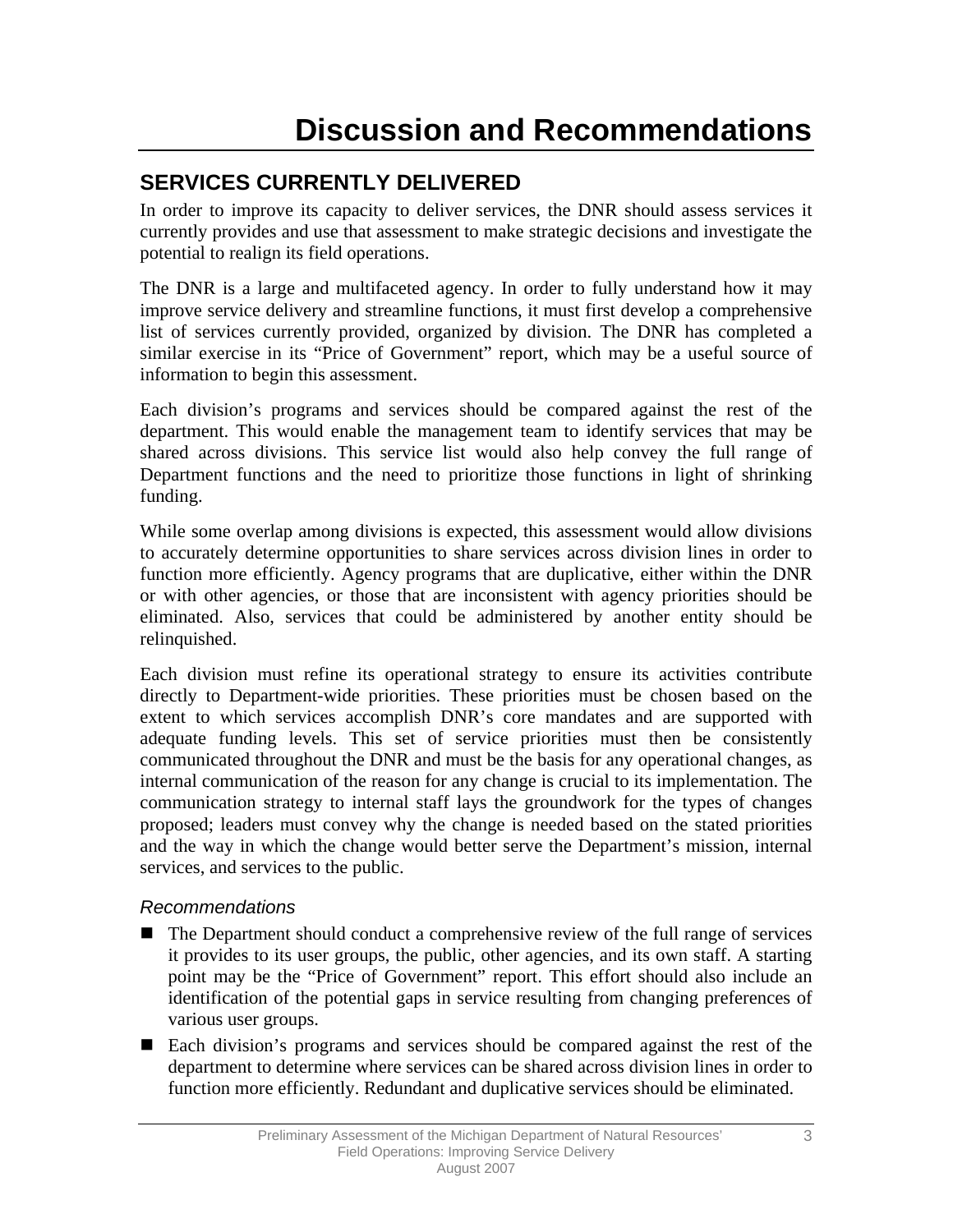■ Continue to set and reassess Department priorities based on core DNR mandates; communicate those priorities consistently across divisions and ensure all divisions' services reflect the stated priorities.

# **FACILITIES AND EQUIPMENT CURRENTLY OPERATED OR OWNED BY THE DNR**

In order to service its numerous and diverse divisions and programs, the DNR owns or operates a large number of facilities in Michigan, including an extensive network of field and district offices, research facilities, service centers, storage buildings, and maintenance garages. The DNR also owns and operates dams, fish ladders, docks, and boat launches. As the DNR prepares for the future, it must develop a clear vision for the future use of these facilities based on its ability to deliver its core programs while remaining consistent with ecosystem management principles and objectives. In order to accomplish this in a focused and comprehensive manner, detailed assessments of current facilities, equipment, and service delivery logistics are necessary.

#### *Facilities Assessment*

A comprehensive facilities assessment should be conducted to ensure that facility locations across divisions and programs and the use of staff currently supporting those operations are being optimized. The DNR Office of Land and Facilities reports that it has four different sources for information on facilities; these sources should be used as a starting point for a detailed analysis. Any consolidation of facilities and/or operations should be undertaken in accordance with a long-range strategy that utilizes resources across divisions and programs and provides planned targets and timelines.

A facilities assessment should include, at a minimum, the following information:

- Building ownership
- Building condition
- Square footage
- Space utilization data, including staff numbers and equipment storage, and current division or department representation
- Location characteristics, including proximity to existing DNR facilities and other state offices and highly visible transportation routes
- Feasibility of upgrading facility
- **Proximity of facility to resource being managed**
- Availability to the public for service
- Long-range strategic value of facility for Ecosystem Management Units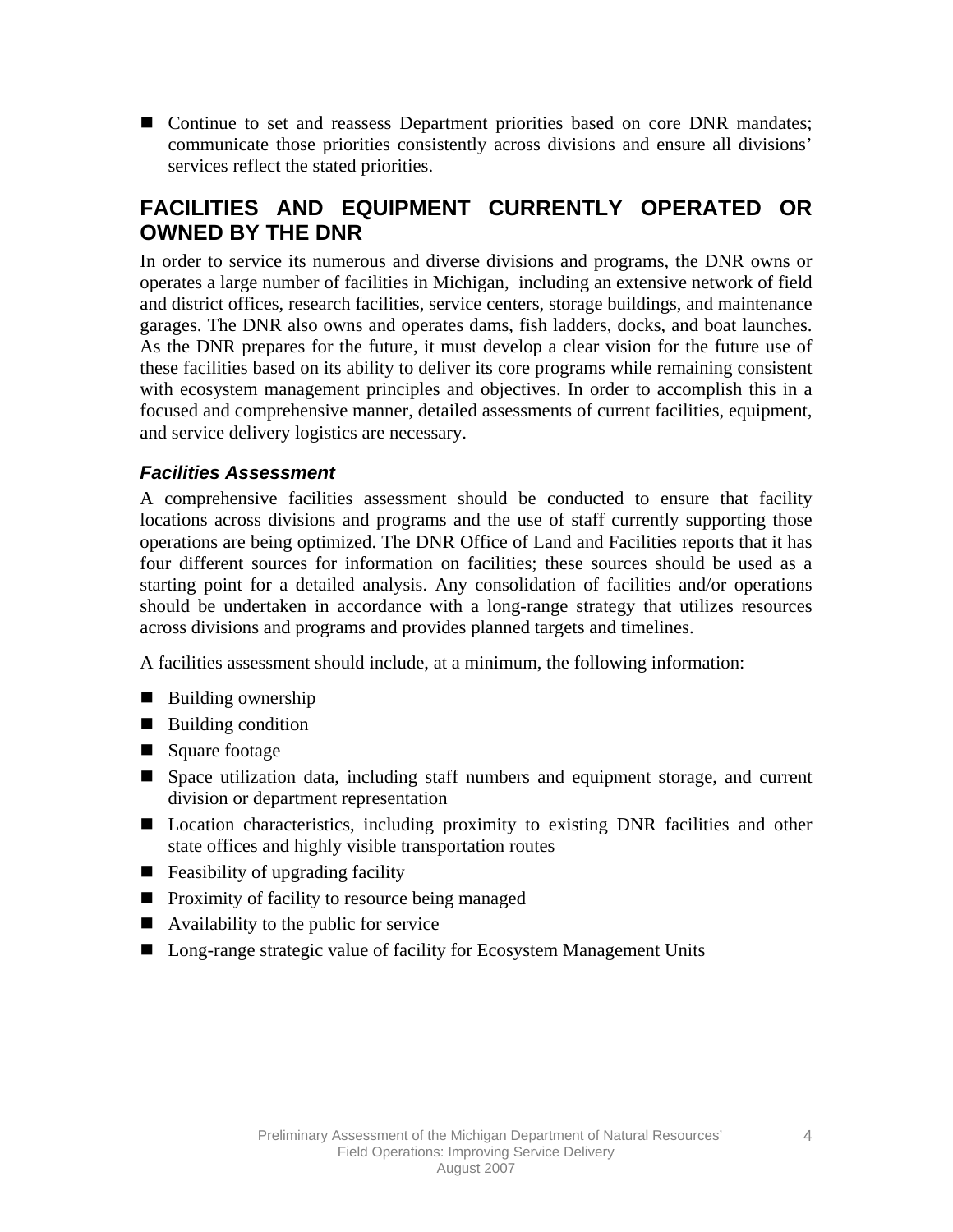# *Other Considerations*

Based on feedback through focus group meetings, stakeholders urge the DNR to consider the management needs of each geographical area and the potential gains in communication between divisions when it considers combining locations. Stakeholders contend that some small satellite offices serve important purposes in remote locations, while the public may feel that others do not provide essential services. This requires caseby-case, critical analysis of value added by locations and staff in remote offices.

DNR should examine all opportunities to make full use of facilities that it already owns. Leased facilities should be closely examined to determine if the lease is a strategic and wise long-term use of Department funds. Likewise, any facilities that the DNR does not use to their fullest potential should be considered for sale and disposition as part of the Lands Consolidation strategy.

Information about DNR organization and facilities should be transparent and readily available to the public. Feedback from focus group participants suggests the general public lacks understanding about DNR facilities and their different purposes.

### *Equipment Assessment*

An assessment of equipment owned or used by the DNR is equally important to determine facilities necessary for equipment storage and to optimally distribute and share equipment across divisions and programs. An equipment assessment should include, at a minimum:

- Department-wide equipment inventory, broken down by divisions or programs
- Assessment of equipment condition
- Equipment maintenance and replacement schedule
- Designated use of the equipment (e.g., fire management, construction)
- Location of equipment storage, current and potential
- Opportunities to share equipment across divisions, programs, or geographical boundaries.

# *Logistics Assessment*

Efficient delivery of field services requires an assessment of the logistics necessary to do so. Logistics is generally described as the overall management of the way resources are moved to the areas where they are required. A logistics analysis will likely include the facilities and equipment assessments above, but it will also determine the most efficient way to achieve the synergy among the available facilities, equipment, human resources, and natural resources that will enable successful and efficient delivery of DNR services. At a minimum, the logistics analysis should focus on:

- The distance between facilities, equipment, human resources, and the resource to be managed
- The ease of transportation between those components
- $\blacksquare$  The desired level of service delivery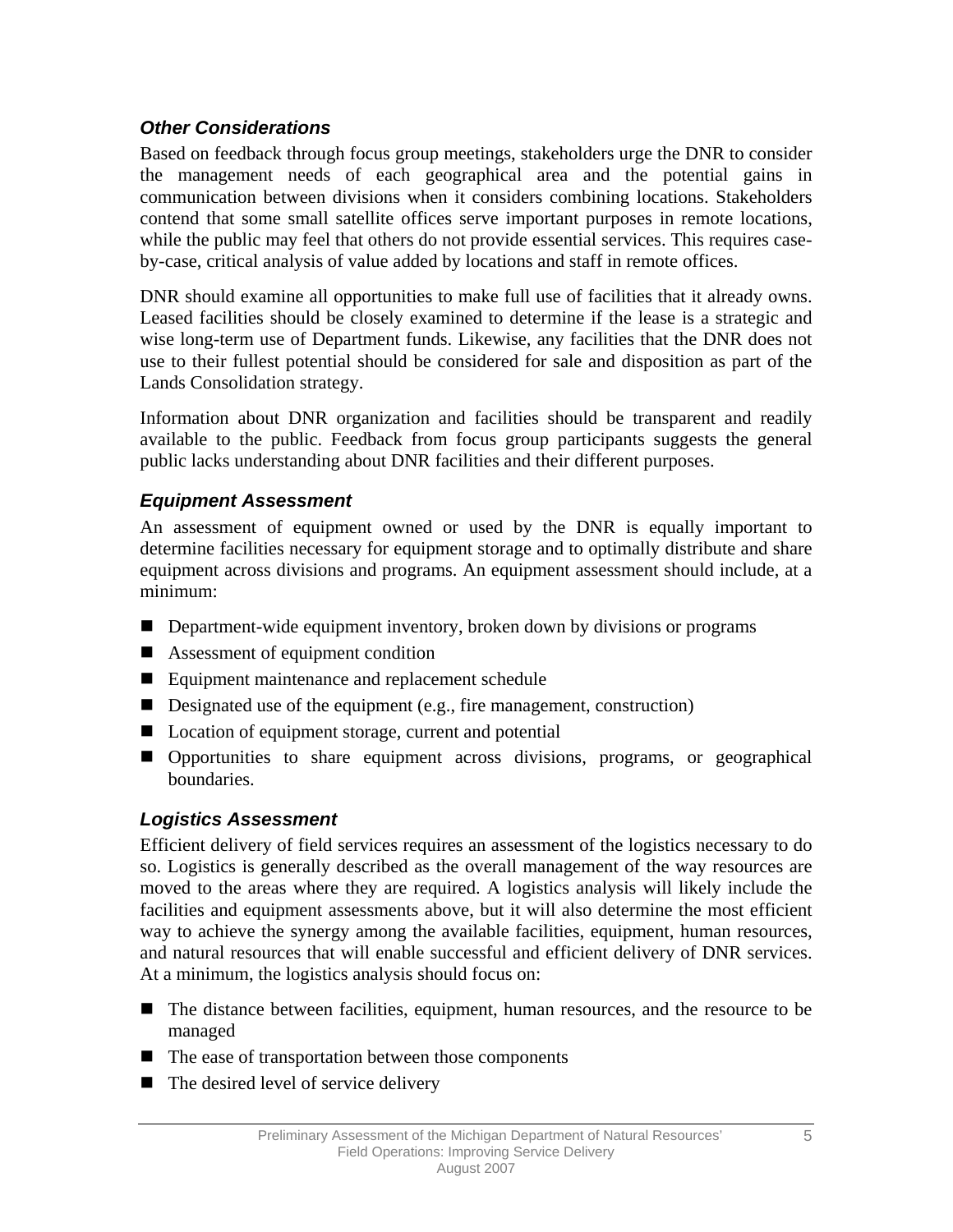#### *Recommendations*

- The Department should conduct a detailed facilities assessment in which it identifies and examines all current facilities and develops a coordinated plan for integrating facilities where possible, based on expanding technological capabilities and the sharing of resources across divisions and programs while maintaining acceptable levels of service delivery to the public and internally.
- Any consideration of consolidating facilities should be undertaken in accordance with a long-range strategy that incorporates a vision of changing user groups and management practices while also considering co-locating with other state and federal agencies.
- The DNR should examine all opportunities to fully utilize facilities that it already owns: leased space should be avoided unless the lease is deemed a strategic long-term use of Department funds. All facilities not used to their full potential should be considered for sale and disposition.
- The DNR field operations, including office locations and functions, should be clearly articulated within the DNR and readily available to the public, both in printed materials currently distributed (e.g., fishing and hunting guides) and via the Internet.
- The DNR should assess its equipment and develop opportunities to share equipment resources across divisions, programs, and geographical boundaries.
- The DNR should conduct a logistics analysis to determine the most efficient placement of its facilities, equipment, and human resources in order to achieve desired service levels.

# **HUMAN RESOURCES NEEDS AND CAPACITY**

The DNR is confronting the impending retirement of the aging baby-boomer population, which comprises a significant number of current DNR staff. While DNR staff retirements may reduce the numbers of staff and capacity, it will also provide an opportunity to reallocate the distribution of human resources to fit within the Department's long-range vision of its field operations. Opportunities also exist for creating synergies with realigned staff as consolidation occurs.

# *Attrition*

The DNR's aging workforce will result in the loss of key managers over the next ten years. This trend is one that, while not unique to the DNR, will result in a loss of experienced resource management professionals and institutional knowledge. At the same time, the retirement of key DNR employees will create an opportunity to restructure Department field operations and services to more accurately reflect budget realities and trends in user groups' needs. This gradual restructuring of the Department staff, if managed proactively, will reposition the Department's human resources while minimizing the impact and disruption to employees who currently serve in the field.

# *Co-location*

Opportunities to share services may be available though co-location of staff from various divisions or other conservation agencies or organizations. Co-locating staff should result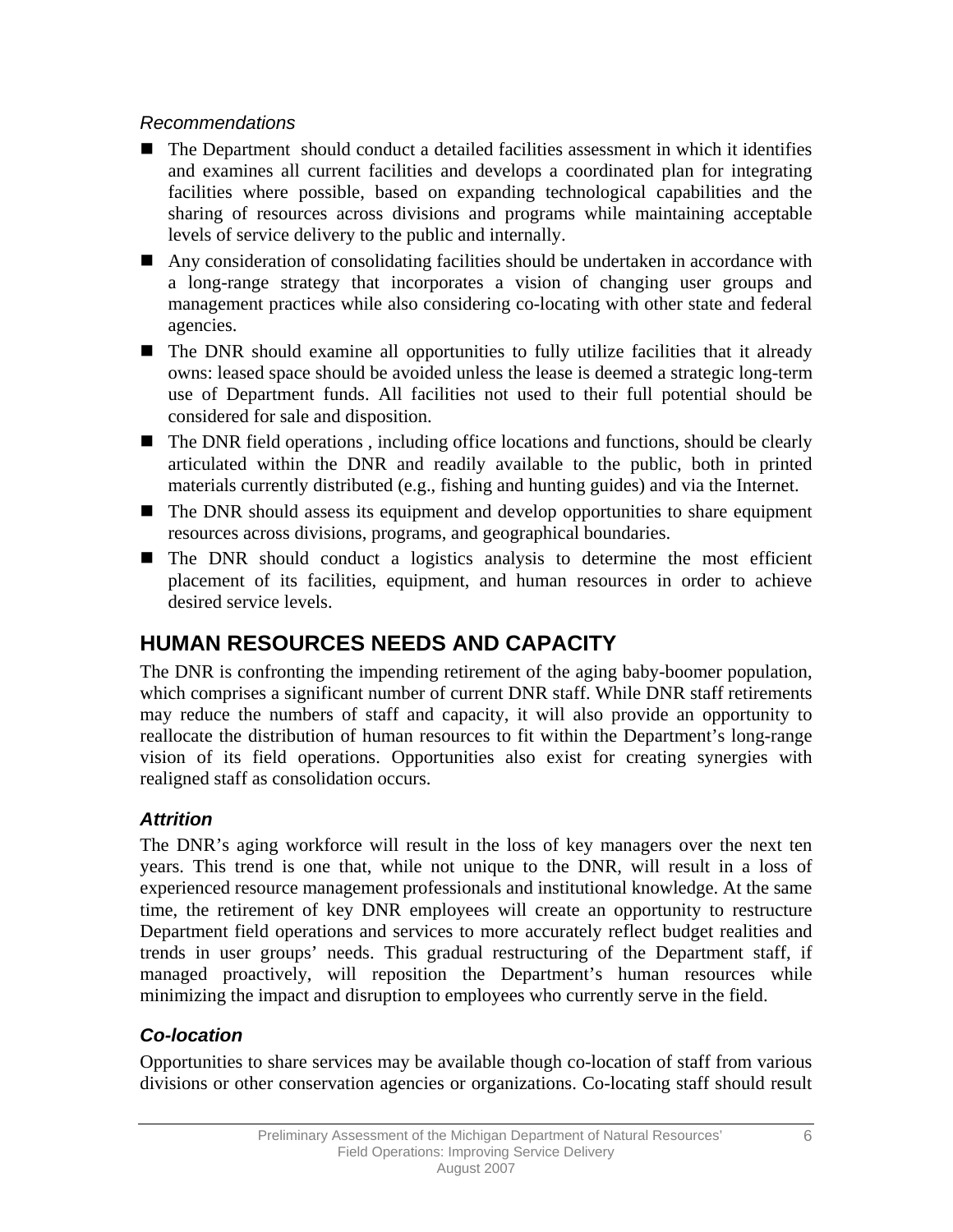in the benefit of increasing collegiality and communication across divisions, agencies, or programs and enhance ecosystem management activities and collaboration.

Co-location of DNR staff should be considered a means of improving service delivery and adhering to the Governor's policy on combining state offices where feasible. In addition, focus group participants indicated that the public sees value in co-locating employees of different DNR divisions and other conservation agencies with the notion of "one-stop shopping" in mind.

# *Shared Administration*

### *Recommendations*

- Evaluate the anticipated rate of employee retirements and its potential impact on the field operations. Employees should be realigned and located in accordance with a long-range vision for delivery of DNR services, based on the purpose of the staff and the availability of a suitable facility.
- Consider combining staff locations across divisions and programs wherever possible.
- Consider sharing locations with other agencies or organizations that share a similar or complementary purpose with the DNR.

# **INFORMATION TECHNOLOGY**

Information technology offers the opportunity to maintain and improve services without moving facilities, equipment, and staff. Since the future of the Department will likely include fewer of those three components, information technology must be embraced and readily adapted to enable remaining facilities, equipment, and human resources to continue to provide desired levels of service. The Department should apply technology wherever possible to enhance its delivery of services. The Department must view technology as an investment for its future and recognize, as with all investments, that implementing new technology will have near-term start-up costs, including those for initial expenditures and staff training.

The DNR must consider two strategic actions: (1) adopting methods internally to review and update technological advancements on a regular basis, and (2) using the Department of Information and Technology (DIT) to help augment and implement an internal strategy to apply technology.

There is a recognized need for a dedicated DIT–DNR liaison position housed within the DNR. Since the department has been forced to generate the revenue it requires in order to fund its resource management programs in accordance with its mission, the DNR needs to establish a position responsible for reviewing department operations. The primary focus should be to use technology to continually improve Department-wide efficiencies and customer service. This position would be responsible for analyzing Department operations across divisional boundaries in order to leverage program strengths, create new partnerships, and generate savings or additional revenue. Changing and improving processes may result in quality improvements.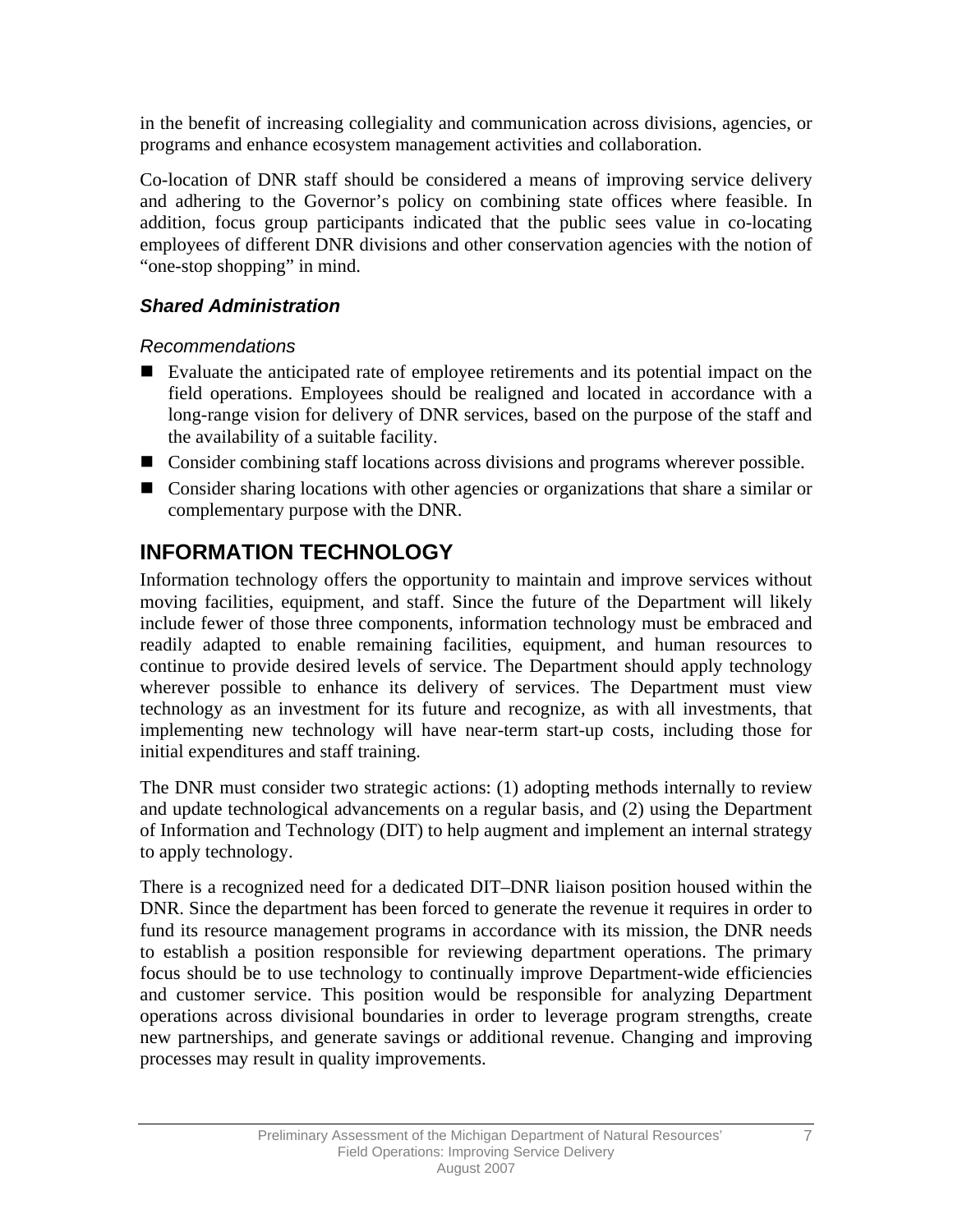Information technology should be assessed for potential enhancements to service delivery under the following categories: Internet, geographic information systems, and communication technology.

#### *Internet*

The DNR must continually evaluate its presence and the services it provides on its website. Studies have shown that DNR customers are increasingly comfortable using the Internet to access information and to make purchases. Accordingly, the DNR must keep looking for ways to make the website more intuitive and user friendly, both for its own staff and for the public. The DNR should consider evaluating the performance of other states' DNR websites as well when considering how to improve its own site. The website must be evaluated to ensure that its content and format reflect its activities and that updates are ongoing.

Online activities that generate revenue should be moved to a prominent location on the website. The DNR homepage needs a statement that informs visitors immediately about the availability of permits and licenses (e.g., "Buy your DNR licenses online at the Michigan e-store"). As Internet purchase of goods and services grows in Michigan, the opportunity exists for the DNR to capture a larger percentage of fees collected by directing license sales to the Internet. While licenses purchased on the Internet have grown to almost 200,000 in 2006, this represents only four percent of total licenses sold in the state. The majority (approximately 95 percent) were sold through point-of-sale agents, who collect a small percentage of the fee to cover the expense of maintaining the point-of-sale device. Fewer than one percent of licenses sold in 2006 were sold through DNR field offices, operation service centers, and game areas combined.

Proactive database marketing using databases created by names, addresses, and transaction histories of those people who have purchased DNR licenses or permits in the past presents another opportunity to use the Internet. These databases contain a wealth of information about DNR customers and transactions, both face to face and online. That information must be continually analyzed and used to the maximum extent possible. Marketing activities from this database could include generating personalized communication to promote the DNR's activities and programs.

A large percentage of DNR website users has access to dial-up Internet connections only, which can hinder buying licenses online and downloading any sizable files. Dial-up connections regularly get disconnected, which may make users less likely to make online purchases if they fear the connection is not stable and their information may be lost or require re-entry. For this consumer group, it is easier and more reliable to go to a retail location that sells licenses. As long as this remains a concern, the DNR must also continue to pursue and expand its partnerships with private vendors for license and permit sales, as well as dissemination of information.

It is important that DNR customers seeking information not be frustrated by outdated information. Both DNR staff and focus group participants stressed the need for continually updated information on the Contact page. Lists that are correct and convenient for the users enhance the image of the DNR as an organized and efficient Department.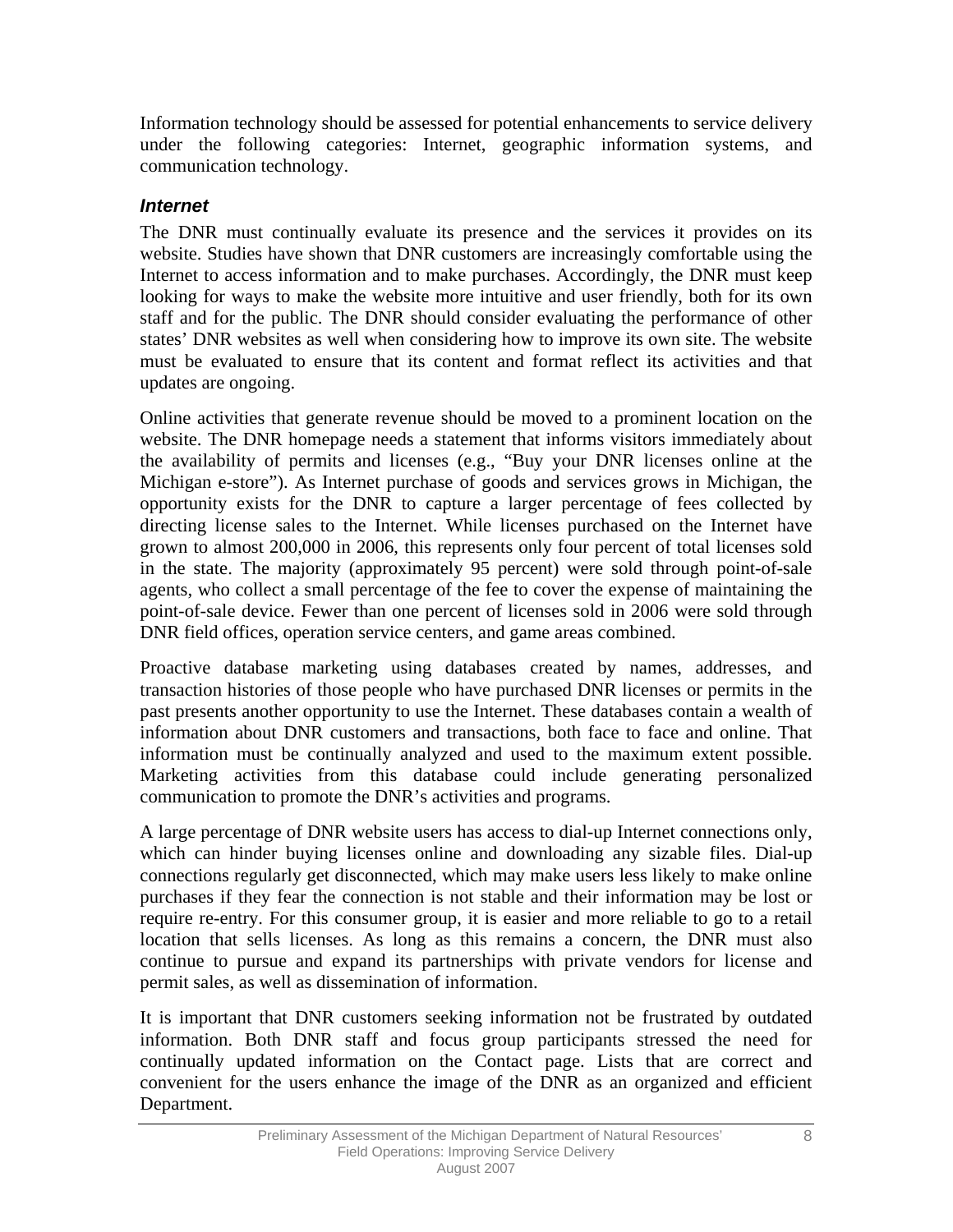Consideration should be given to creating an "issues forum." Issues of concern to the public are currently discussed in a myriad of Internet-based chat rooms. Using staff to monitor these sites is both very inefficient and not supported by managers. Addressing the public's concerns and questions through a moderated forum would be a more efficient use of time for staff and a more reliable source of information for the public.

# *Geographic Information Systems (GIS)*

The DNR should continue efforts to employ available GIS technology to the fullest extent possible.

In the future, investment in an enterprise system to ensure that GIS data from all DNR divisions are available and compatible for Department-wide information sharing will be essential. A GIS enterprise system refers to a network of hardware and software that is designed to store information centrally on one dedicated, powerful GIS server. Information is translated between desktop applications to enterprise (organization)-wide accessibility through a networked GIS file server. This creates an environment for sharing common spatial data resources among divisions. In order for all DNR divisions to improve cooperative functions, it is essential to share GIS information about each division's management areas and activities across divisions.

DNR staff must be trained in any existing and new GIS technology. If civil service training courses are available to DNR staff, they must be promoted within the DNR. Also, DIT staff could be asked to conduct GIS training within the DNR. Since the Michigan DNR has the most extensive state land base to manage in the nation, it should set a goal to be the foremost authority on GIS resource management in the nation. DNR staff should set a goal of becoming the most GIS-literate resource management team in the country.

# *Communication Technologies*

The DNR must assess its communication technology and continue to make improvements wherever possible. Communication technology includes e-mail, conference call capabilities, shared calendars, list servers, direct mail, direct e-mail, and others. Examples of specific considerations include:

- The DNR should take a leadership position in participating in DIT's rollout of dedicated T1 (high-speed) video conferencing services. Currently, the DNR faces bandwidth limitations when using its video conferencing technology, resulting in poor quality interfaces and frustration with the system. A dedicated T1 line for video conferencing would be an improvement for the Department. Video conferencing is a perfect example of technology that could benefit the Department, its customers, and the bottom line, by allowing staff to forego travel time and expense through conducting meetings via video conference. Priority should be placed on developing video conferencing resources at locations that would save significant time in travel costs and other associated costs and increase service availability to the public.
- Use of shared calendars has the potential to create efficiencies among DNR staff. It allows individuals who organize meetings to quickly see when invitees are available and communicate efficiently about meeting plans. A number of free Web-based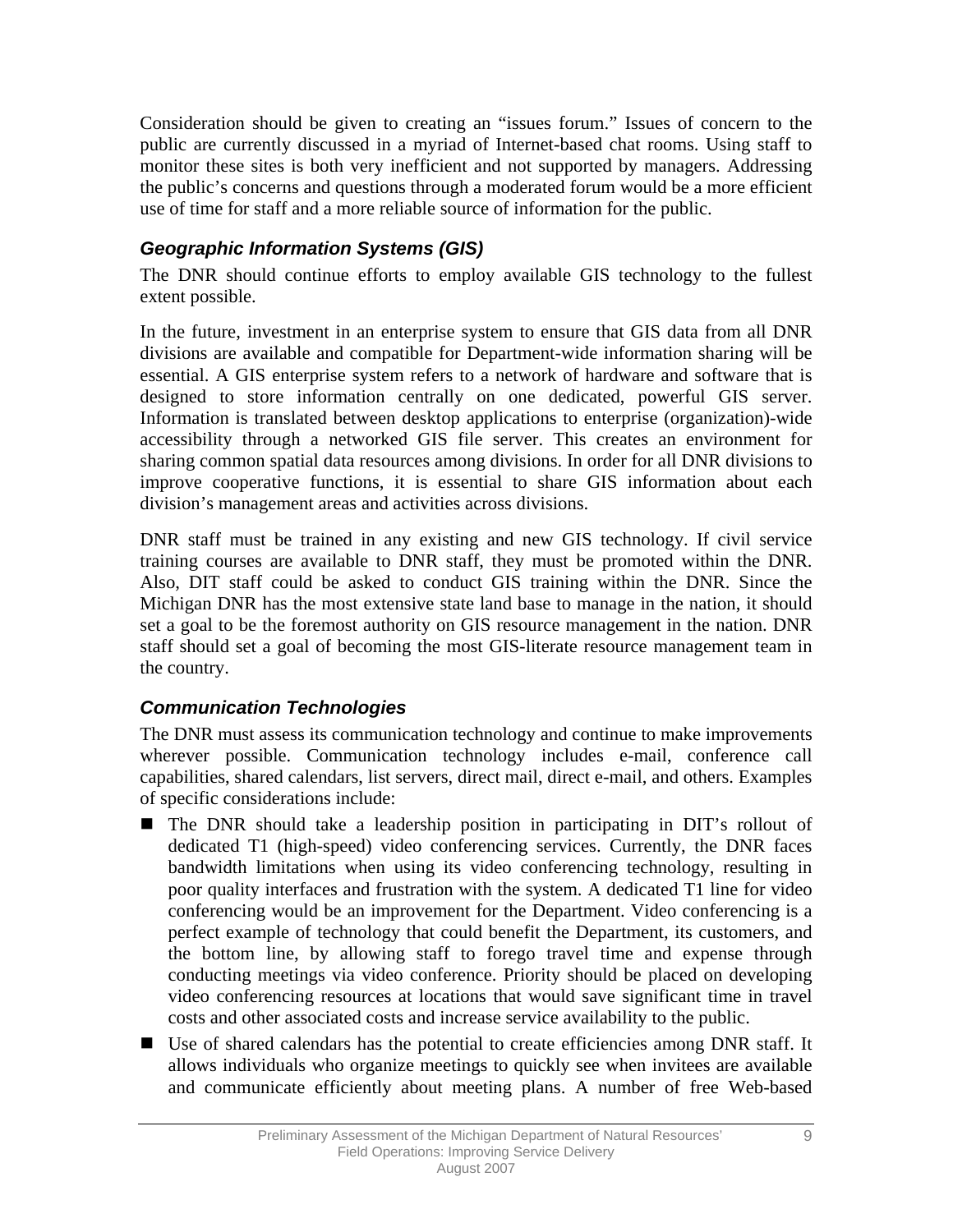meeting scheduling software applications could be used by staff to increase efficiency.

■ Where not currently being used, the DNR should create internal e-mail listservs to educate staff on changes and obtain staff feedback on Department initiatives. This would ensure that a coherent, consistent message is communicated throughout the Department, including its field offices.

### *Recommendations*

- The DNR must continually evaluate its presence and the services it provides on its website.
- Links to revenue-generating activities online should be prominently featured on the DNR homepage.
- The DNR must increase the number of licenses sold through the Internet, while maintaining partnerships with current point-of-sale partners.
- The DNR should track its website traffic and manage comments and information from website users, including DNR employees, to its benefit, including proactive database marketing.
- The contacts lists for each division available on the "Contact DNR" Web page must be updated continually.
- The DNR should continue efforts to employ available GIS technology to the fullest extent possible.
- DNR staff must be trained in any existing and new GIS technology.
- The DNR should take a leadership position in participating in DIT's rollout of dedicated T1 (high-speed) video conferencing services, focusing on locations that could best provide time savings and travel savings to staff.
- The DNR should seek other ways to improve its use of communication technology such as shared calendars and email list servers.

# **COMMUNICATION STRATEGY**

In order to build and maintain continuity and staff confidence, especially during times of change, effective communication of the results of organizational changes is essential to both the Department's reputation and its support base. The Department must continue to assess its communication strategy and evaluate the impacts of that strategy.

The public has both a real and a perceived need to remain informed about the DNR's activities and operations. The DNR must initiate a proactive approach to communicating its day-to-day activities and positive accomplishments. This approach must clearly convey the critical nature of DNR activities to the interests of all Michigan's citizens, not just hunters and other user groups. In developing this communication strategy, the DNR must seek to build a broad base of public support for its activities.

The DNR should continue to rely on its facility placement and employees to communicate with and educate the public. Facilities that are clearly marked as DNR offices are important to maintaining public understanding of the Department's presence and role in communities. As it is likely that there will be fewer DNR facilities open to the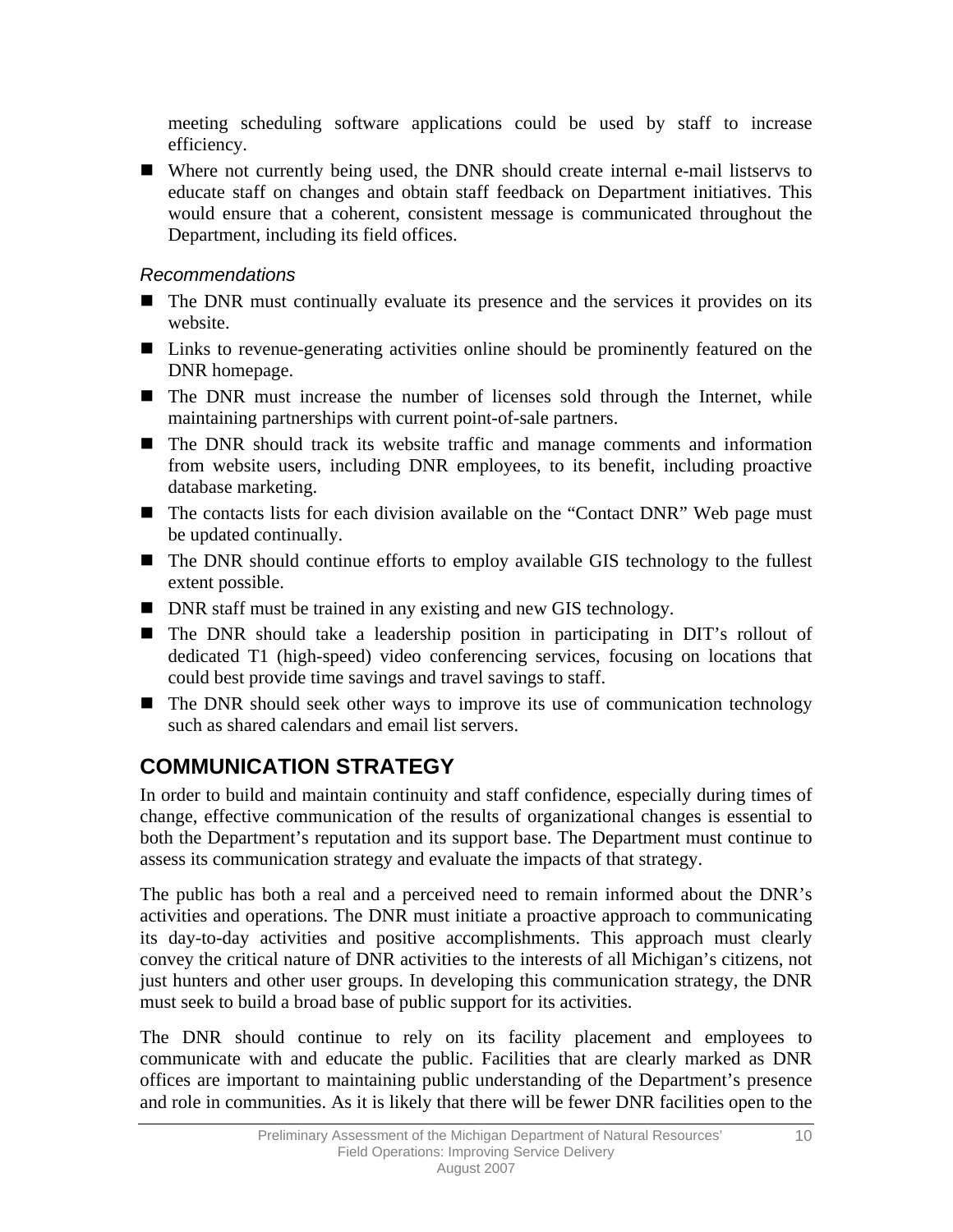public in the future, the public's expectations about where they can access DNR information and services will need to be proactively managed. Where an office has been closed or moved, information about where services can now be accessed should be readily available. This effort should include promotion of the Operations Service Centers. Also, DNR staff in the field should be encouraged to use this opportunity to wear identifying clothing and to initiate word-of-mouth education about the DNR's current activities. Another method of increasing word-of-mouth exposure for the Department is through continued and expanded partnerships. The DNR should expand partnerships with user groups, retail outlets, and any other organizations that may have shared interests. Since press releases are the primary tool used by the DNR to communicate with the public, press releases should be issued to partnership organizations as well as to the press in order to build publicity. Using partnerships to communicate the DNR message allows for maximum publicity of DNR activities.

#### *Recommendations*

- Assess current communication strategy, and continue to evaluate the impacts of that strategy.
- Ensure that signs clearly reflect DNR offices, even where office space is shared with other state agencies, in order to communicate the DNR's identity to the public.
- Proactively manage the public's expectations of being able to contact DNR staff in local buildings.
- Ensure that when DNR facilities that have been open in the past are closed to the public information detailing where the public now may contact the DNR is posted or otherwise readily available.
- Leverage word-of-mouth exposure and partnerships to communicate with the public.

# **LONG-RANGE VISION AND STRATEGY**

If completed in a sequential and coordinated manner, the assessments and related actions recommended in this report will provide important opportunities to the DNR. Leadership, vision, execution, and communication are essential to any successful effort that the Department may undertake to enhance field operations.

#### *Recommendations*

- The steering committee should play an integral role in completing the various assessments and developing a strategic plan.
- The DNR steering committee should meet with the DNR management team at least four times in the next 24 months to communicate the goals of the report and discuss implementation.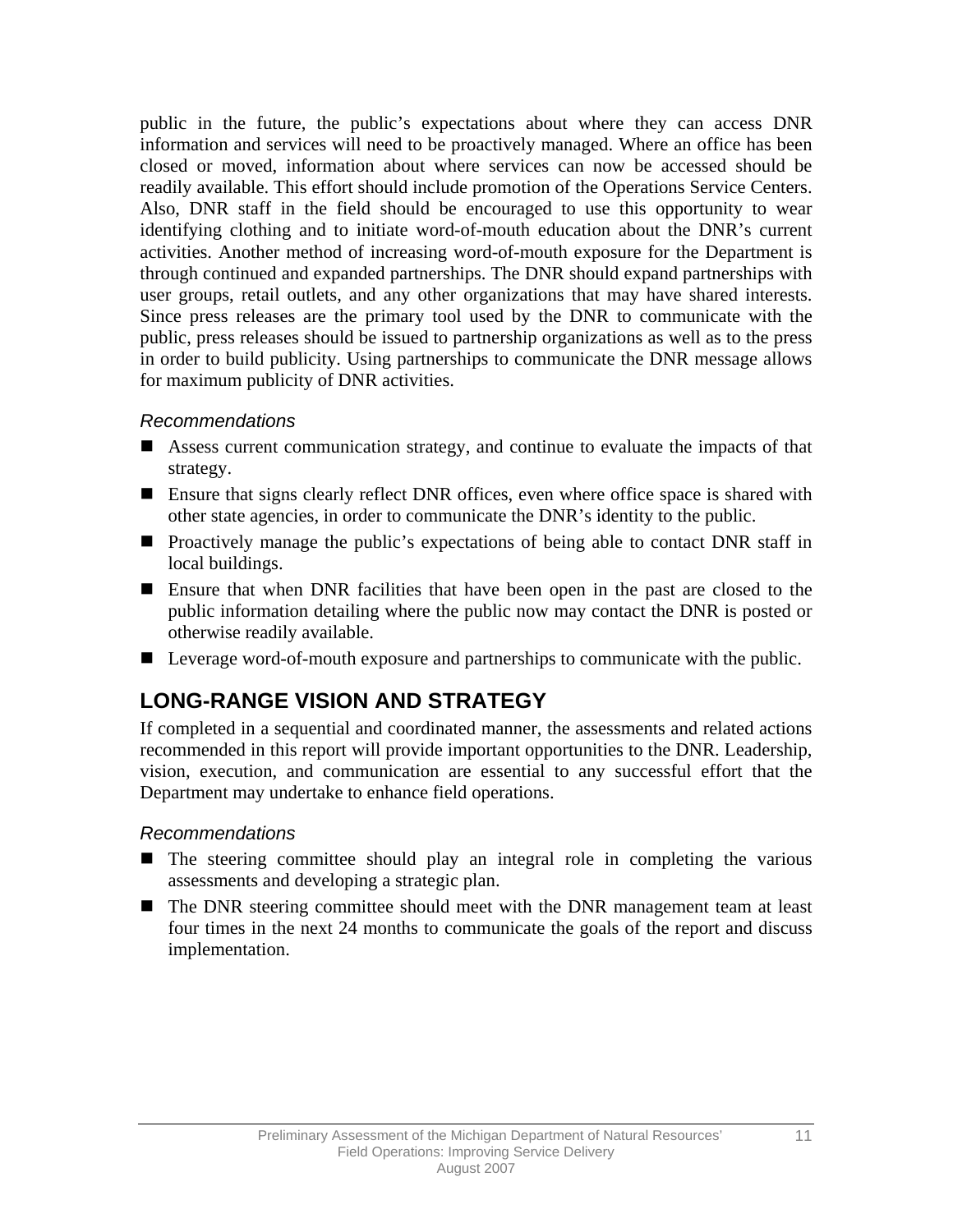# **Conclusion**

Results from this study indicate significant opportunities for the Michigan Department of Natural Resources to maintain and improve delivery of services through creation of a more efficient field structure by assessing services and proactively using technology and communication. The approach recommended in the report identifies the need for additional studies and a commitment from the DNR management team to drive organizational change not only in its field structure, but also in the development of a comprehensive vision for carrying out its mission to manage and protect Michigan's natural resources.

The DNR must continue to assess how it conducts business with its user groups and constituents. As Michigan demographics shift and the DNR's stakeholder bases change, the Department must be prepared to modify its approach to natural resource management and delivery of services. Clearly, the DNR field operations are the backbone of the agency and central to carrying out its mission.

This project was not designed to provide a detailed analysis of specific DNR facilities, programs, or field staffing operations. It is intended to serve as a blueprint to help assess long-term opportunities for creating operational efficiencies in its organizational structure in order to meet emerging trends such as Michigan's changing user groups and their demands, uncertain funding, an aging workforce, aging infrastructure, the ongoing challenges inherent in ecosystem management, and the demands of managing everadvancing technology. By embarking on this approach, the DNR will also realize additional benefits that result from streamlining and optimizing many of its functions within its current organizational structure. These additional benefits may include streamlined processes in the decision-making framework, increased access to agency expertise, faster response times, and increased capacity for better practice and innovation.

For many organizations, consolidation and realignment has become an ongoing effort rather than a discrete project. They continually look for ways to realign their operations as they reorganize or deploy new technology. Adopting this paradigm would create continuing benefits for both the DNR and the constituents it serves.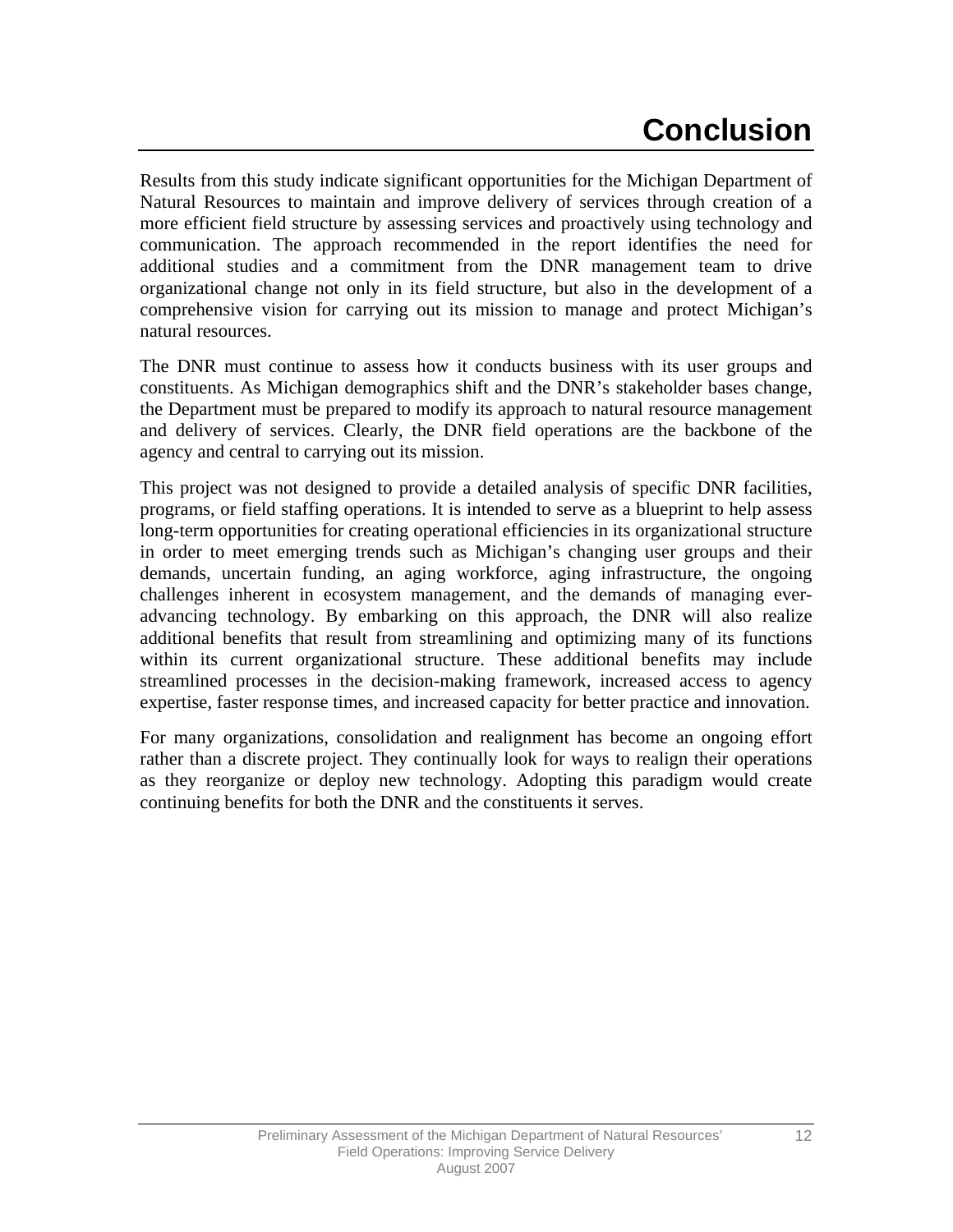Botti, W.B., and M.D. Moore. 2006. *Michigan's State Forests: A Century of Stewardship.* East Lansing, Mich.: Michigan State University Press.

Brogan and Partners. 2001. *DNR Image Survey*. Detroit, Mich.

- Chandler, R. C. 1992. *The Organizational Culture of the Michigan Department of Natural Resources*. Lansing, Mich.
- Executive Organization Act (Act 380 P.A. 1965).
- Executive Orders 1973–2 and 1973–2a.
- Freed, et al. 1992. *Managing Change: An Agenda for Action.* Presented to Director Roland Harmes. Lansing, Mich.
- Freed, D. E. 1999. *Implementing Organizational Change in a Public Agency,* PhD diss., Western Michigan University, Kalamazoo, Mich.
- Harding, R. 2005. "Privatizing State Parks." *Michigan Privatization Report* No. 2005-01: 9.
- McLaughlin et al. 1963. *Governor's Special Conservation Study (Blue Ribbon) Committee*. Presented to Governor Romney. Lansing, Mich.
- *Opportunities for the Future: A Report on the Organization and Operation of the Michigan Department of Natural Resources.* 1986. Presented to Director Gordon E. Guyer. Lansing, Mich.
- Public Policy Associates, Inc. 1999. *DNR Customer Service Project Final Report*. Lansing, Mich.
- Reeves, F. 1945. *Report on the Organization and Administration of the Michigan Department of Conservation*. Presented to Director P. J. Hoffmaster. University of Chicago.
- ———. 1953. *Organization Study*. Presented to Director Gerald Eddy. University of Chicago.
- The Wildlife Management Institute. 1963. *Report of the Governor's Special Study Committee of the Michigan Department of Conservation*. Lansing, Mich.
- The Wildlife Management Institute. 1970. *Reappraisal of the Michigan Department of Natural Resources*. Presented to the Natural Resources Commission. Lansing, Mich.
- Wilson et al. 1975. *Report of the Special Committee to Study Department Reorganization*. Presented to Director Tanner. Lansing, Mich.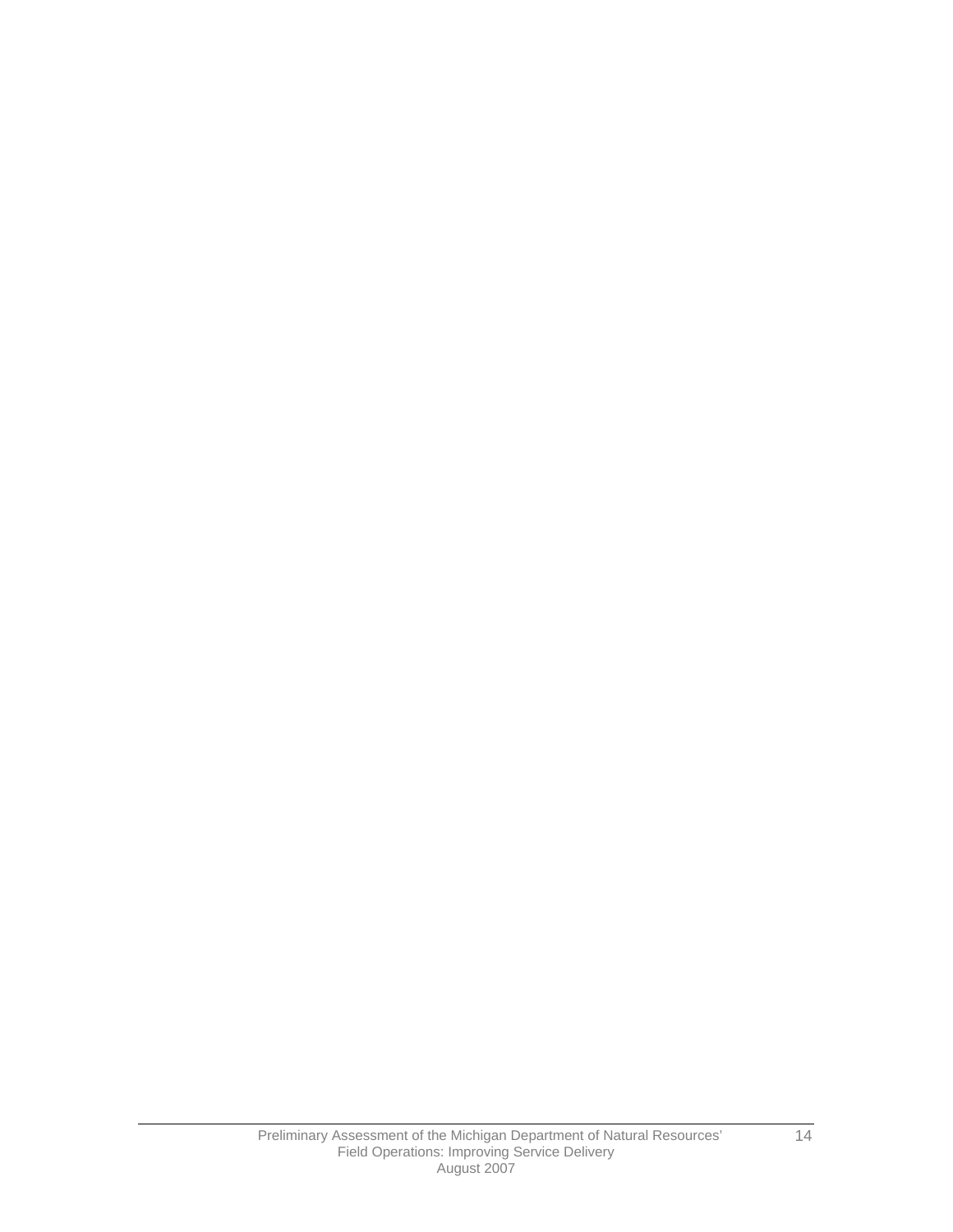# **STATUTORY AUTHORITY**

Public Act 451 of 1994, as amended, referred to as the Natural Resources and Environmental Protection Act, is the primary act governing the DNR.

The Department of Natural Resources is responsible for the stewardship of Michigan's natural resources and for the provision of outdoor recreational opportunities; a role it has been entrusted with since creation of the original Conservation Department in 1921.

# **ORIGIN AND DEVELOPMENT**

**1837**: The Geological Survey was established. This was the inception of the organization that later became known as the Michigan Department of Natural Resources.

**1843**: The State Land office, now the Land and Facilities Division of the Department, was organized to dispose of the lands granted to the state by the federal government.

**1887**: The first salaried game and fish warden in the United States was appointed in Michigan in 1887.

**1909**: The Public Domain Commission was formed for the purpose of consolidating various conservation functions. By 1915, all functions except the geological Survey Board were brought under one agency. This was a forerunner to the subsequent Conservation Department.

**1919**: The State Parks Commission was established.

**1921**: Creation of the original Conservation Department in Michigan by Public Act 17 marked the establishment of the broadest natural resources management agency in the United States. The Natural Resource Commission was also established by this Act. The original organization of the Department was made up of the following divisions based in Lansing: Parks, Forestry, Pollution, Game, Administration, Fire, Fish, Geology, and Lands.

**1929**: The Education Division was created.

**1931**: The Field Administration Division was created to adjust for the placement of increasing staff in the field. This division incorporated the functions of Fire, Law Enforcement, and Game Refuges, as well as field employees of the Lands division. This new division created a district field office organization.

**1945**: The Department had grown to nearly 950 employees by 1945. Then-Director P. J. Hoffmaster was concerned that the Department was experiencing an image crisis amid mounting problems in field coordination. As a result, the first of many organizational studies was conducted by Floyd Reeves. The recommendations from the 1945 Reeves Study initiated a continuing debate on centralized versus decentralized organization.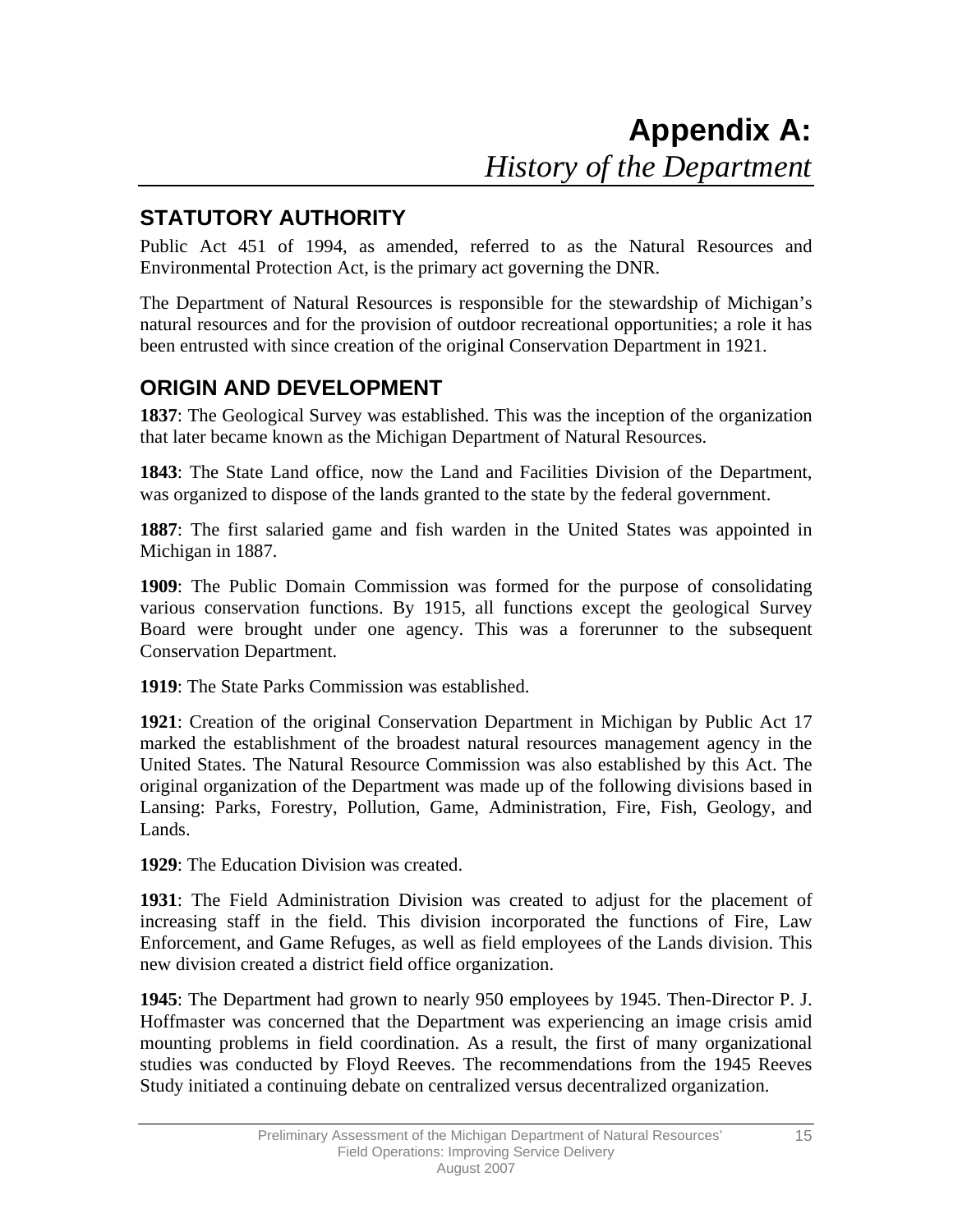**1945**: *Report on the Organization and Administration of the Michigan Department of Conservation,* by Floyd Reeves. The recommendations are as follows:

- The organization should remain centralized, but establish Regional Offices under the supervision of a Regional Coordinator to improve coordination of the field activities.
- Improve public relations program.
- Improve facilities for coordination and administrative support in the office of the Director.

**1947**: Regional offices were established and Regional Coordinators were appointed. This was the beginning of the decentralization shift that materialized more fully in 1965.

**1953**: Second *Organization Study* by Reeves reaffirmed his 1945 conclusions.

**1963**: *Governor's Special Conservation Study (Blue Ribbon) Committee* conducted a very extensive organizational study, whose recommendations led to decentralization of the agency. By that time the Department had grown to 2,100 employees and 13 divisions.

**1965**: Executive Reorganization Act (Act 380 P.A. 1965) established the Department of Natural Resources.

**1970**: *Reappraisal of the Michigan Department of Natural Resources,* by the Wildlife Management Institute. This study evaluated the progress made in implementing the 1963 recommendations. It recommended that the agencies transferred into the Department in the 1965 reorganization be fully integrated under the authority of the Department of Natural Resources rather than maintaining their independence. This was later accomplished by Executive Order. The study also recommended a clearer delineation of responsibilities between the Commission and Director and an expansion of the Department to include environmental science staff.

**1972**: Director A. Gene Gazlay's first action in office was to pledge to improve the Department's public image. He appointed a special task force to review the problem and recommend improvements.

**1973**: Executive Orders 1973–2 and 1973–2a broadened the Department's mission to include virtually all environmental protection and natural resource management functions of state government.

**1975**: *Report of the Special Committee to Study Department Reorganization* recommended retention of the staff-line concept of decentralized organization for natural resources and recreation; elimination of district offices to reduce lines of communication; elimination of the two-branch concept; and strengthening the role of bureau chiefs to replace divisions as the core of operating responsibility at the staff level.

**1986**: *Opportunities for the Future: A Report on the Organization and Operation of the Michigan Department of Natural Resources,* July 7, 1986, presented to Director Gordon E. Guyer.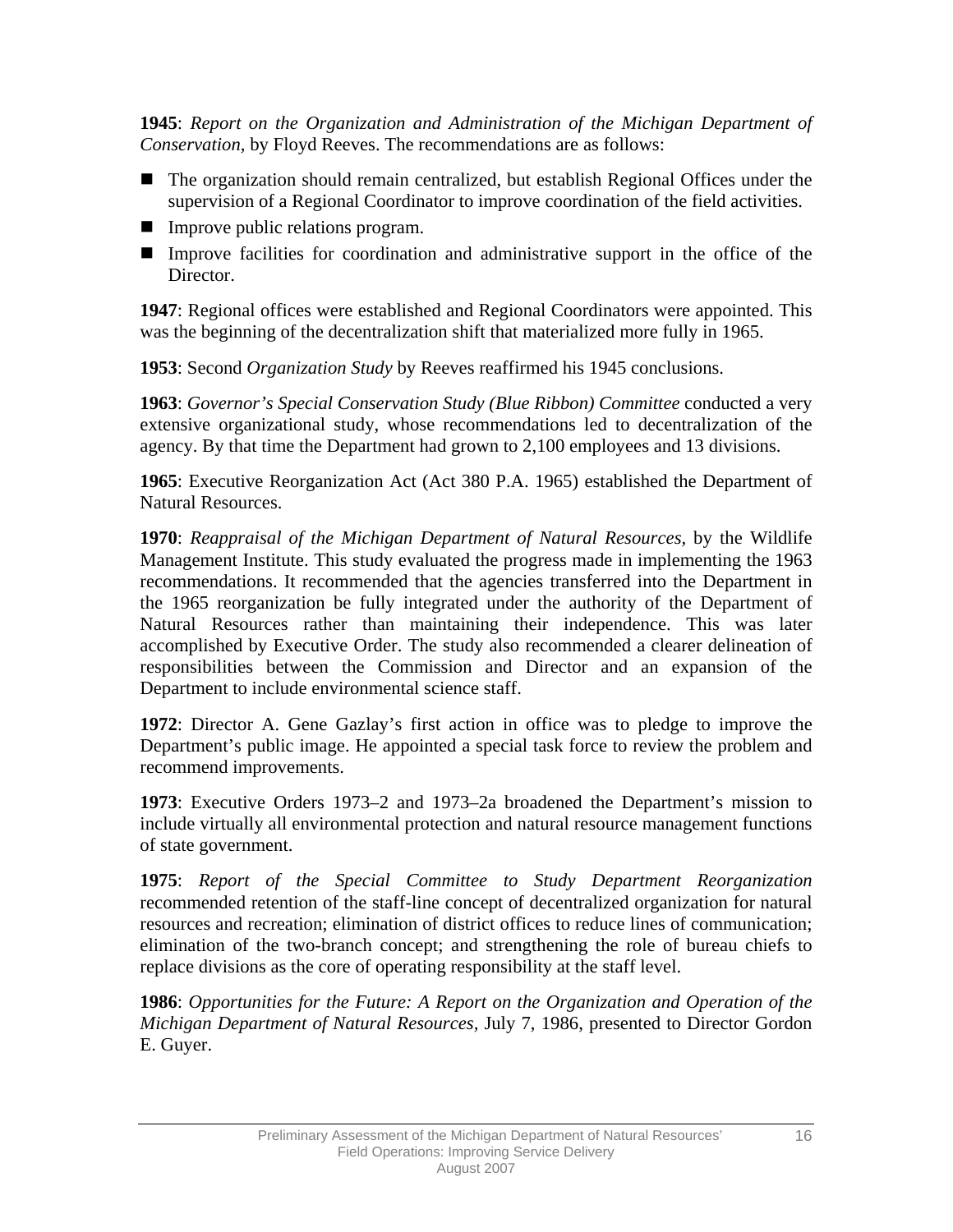In May 1986, Director Guyer appointed a four-person action team to evaluate the Department. Director Guyer asked the team to focus on five areas. Three of those areas are pertinent to this discussion:

- Evaluate the organization of the Department and recommend any changes needed to improve efficiency and accountability.
- If Identify policy issues that will help the Department attack priority conservation and environmental problems.
- Develop methods of promoting the Department's mission, with particular emphasis on tourism and economic development.

Selected recommendations of the action team include:

- A review of the need to consolidate divisions should be conducted by the deputy directors for Environmental Protection and Resource Management (the DNR had not yet been split into DNR and MDEQ).
- $\blacksquare$  Each deputy director for regions should develop a means of improving the efficiency and effectiveness of Department programs in his or her region.
- The Department should continue to integrate staff from environmental and resource programs into common field office facilities.
- The Department should review its perspective on economic development, ensuring a positive attitude toward economic development without abdicating its resource management and environmental protection responsibilities.
- The Department should study the feasibility and desirability of cooperating with the private sector in developing and operating outdoor recreational facilities.
- The Department should change the current system for strategic planning and implement a more dynamic process directed by top management and integrated with the budget.
- Top management staff and division chiefs must increase the frequency of personal visits to field offices.
- There are too many decision-making bodies managing the Department's programs. This situation is in desperate need of correction.

**1992:** *Managing Change: An Agenda for Action,* August 12, 1992, presented to Director Roland Harmes.

This was an extensive internal review of the agency. All deputy directors and division/office chiefs were interviewed to solicit their input. Meetings were held in 28 different DNR offices throughout the state, resulting in inclusion of approximately 400 DNR employees.

- While analyzing previous organizational studies, the report found the following:
	- Several key recommendations of the 1986 report (above) had not yet been implemented.
	- Virtually all large natural resource agencies with field operations have problems that are similar to those of the DNR.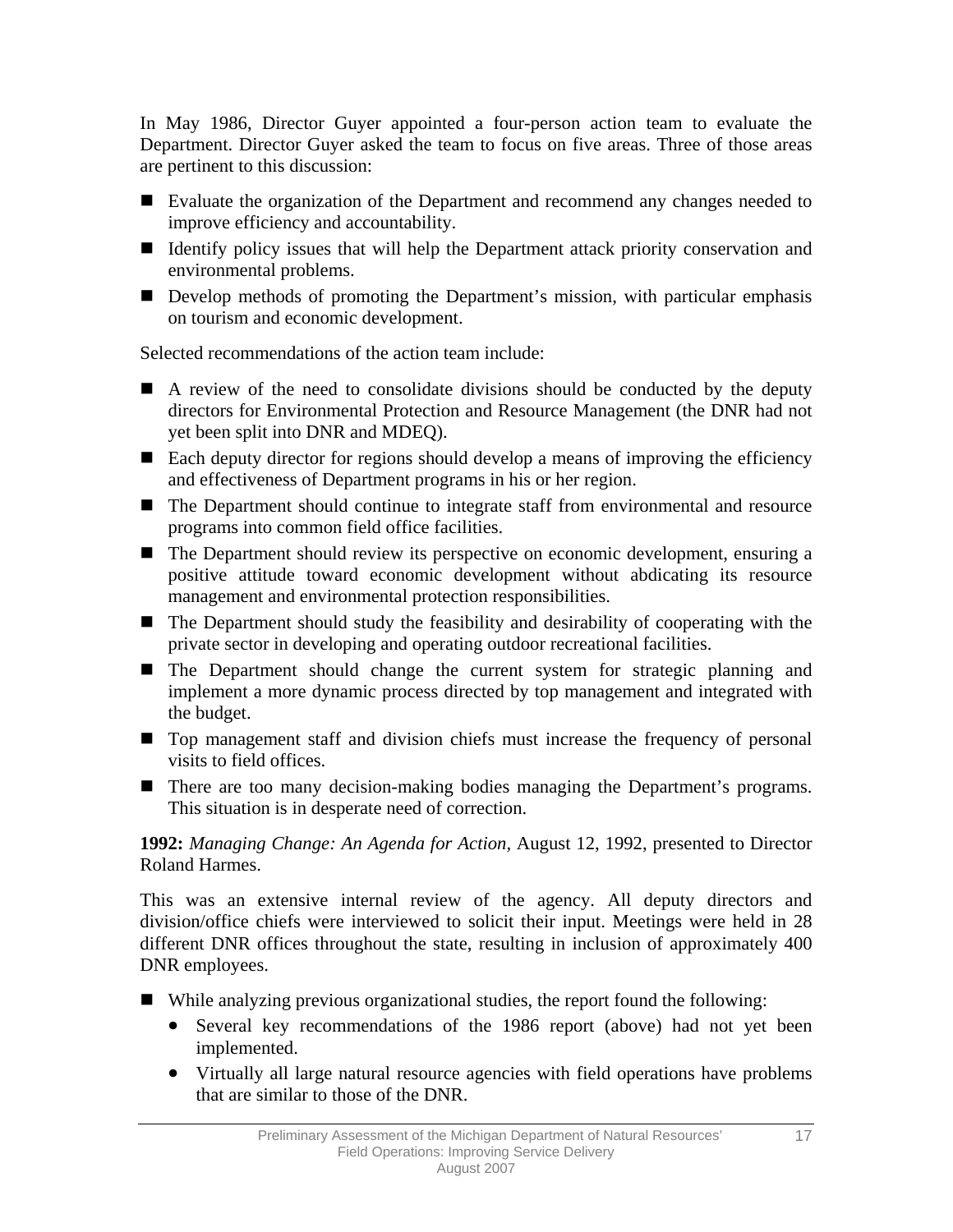- Major reorganizations create tremendous turmoil and cause disruption to the DNR's mission, the lives of agency employees, and the public.
- Although DNR structure plays a role in determining the efficiency and effectiveness of our operations, the DNR's structure cannot replace effective management. Consequently, most recommendations focus on improved decisionmaking.
- While evaluating the DNR's public image, the report recommended that the Department
	- initiate a proactive approach to communicate the positive accomplishments of the DNR,
	- utilize DNR employees more effectively in communicating with and educating the public,
	- dedicate a percentage of each program's time to interact with the public in community meetings and school presentations,
	- create standing and ad hoc committees involving stakeholders to promote open communication and exchange of information,
	- establish an environmental education position to coordinate the DNR's education efforts,
	- establish a public information office to coordinate dissemination of public information,
	- establish regional communication specialists in the Region I and II offices and in the Livonia and Grand Rapids offices to serve Region III,
	- use *Michigan Natural Resources Magazine* more effectively for environmental education and for communicating DNR programs,
	- inventory and consolidate field offices to provide adequate staff support and integrated resource management,
	- reopen field offices during normal business hours to restore public services by either providing additional secretarial support or by using existing staff on a rotating basis,
	- analyze the existing phone systems in DNR offices to identify deficiencies and prepare a plan of action to provide adequate services, and
	- improve telephone interaction with the public by upgrading receptionist positions, limiting voice mail to backup use at employees' desks, and providing additional employee training in telephone etiquette.
- While assessing employee needs for effective performance, the report recommended, among other things, that the DNR
	- revise, update, and coordinate division operational memos, program directives, and other forms of employee guidance;
	- initiate a strategic planning process at the Department and division level with strong leadership provided by DNR managers and full involvement of DNR employees; and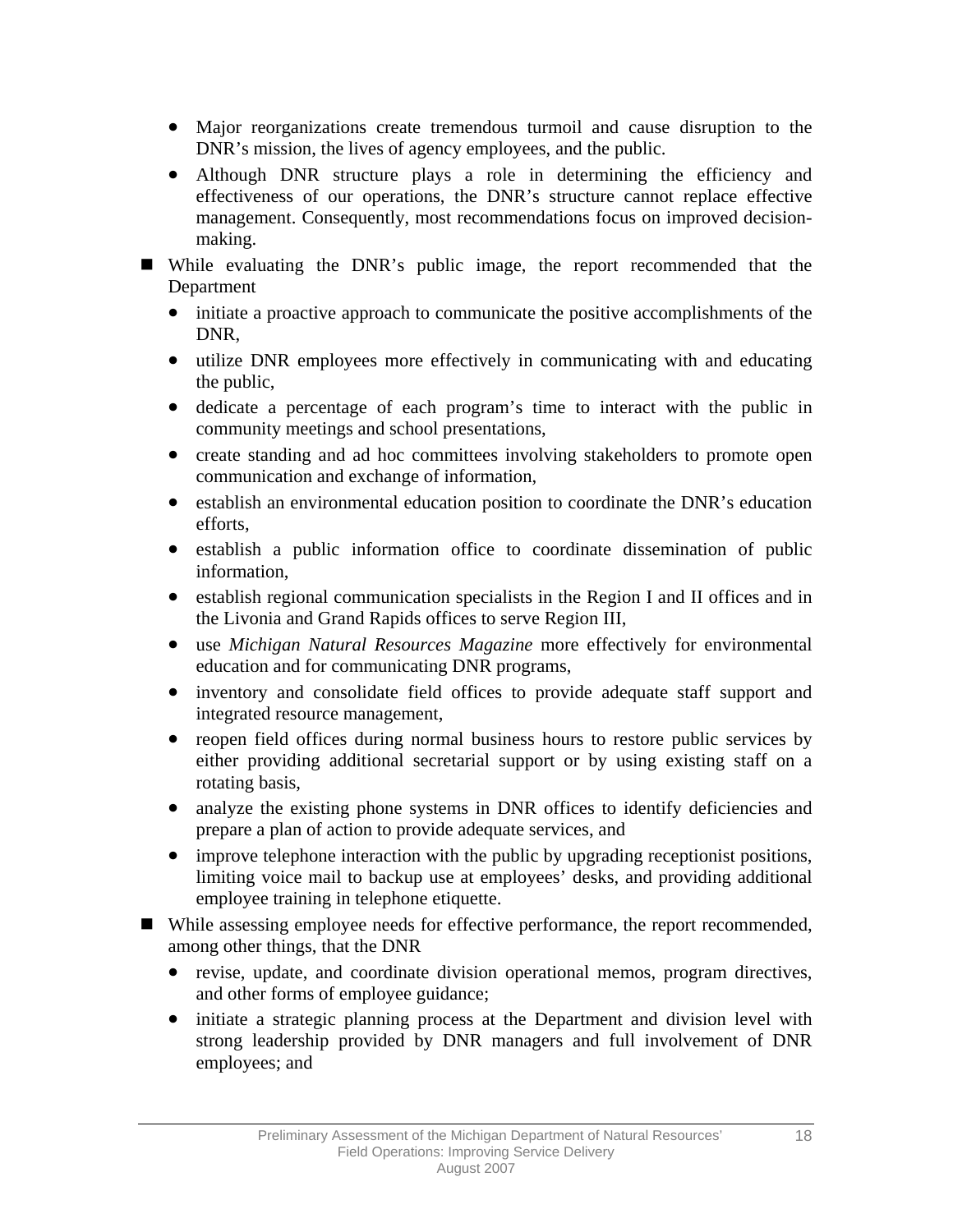- establish cross-training as a DNR priority, ensuring that each employee receives a Department-wide perspective.
- The report recommended a development of a clear mission, vision, and constancy of purpose for DNR employees to understand, share, and communicate amongst themselves and to the public.
- The report advocated a client focus encompassing all direct, indirect, and internal customers of DNR programs.
- The report recommended delegating authority and responsibility for decision making to the lowest possible level in order to support staff in their efforts.
- The report highlights the need to establish DNR-wide priorities and then match funding sources or secure new revenues to implement the priorities.
- The report indicated the need to improve internal communications through greater use of electronic media, using shared databases, and connecting all field offices and state parks.
- The report suggested designating "public information centers" which are now the DNR Operation Service Centers. The report comments that all other DNR facilities not designated to be open to the public should be signed as "work stations."
- The report advocated the annual compilation and publishing of an employee directory which provides contact information for specific programs and issues.

**1992**: *The Organizational Culture of the Michigan Department of Natural Resources*, by Ralph C. Chandler, March 25, 1992.

- Describes qualities of DNR managers and organization: technically competent, independent.
- Indicates that decentralized field officers must use their own judgment and that the organization works best when it is in close contact with the individuals it serves while protecting the public good.
- Finds several agencies operating under one umbrella sometimes at cross purposes to each other. (This was before the DNR/DEQ split, but the finding may hold true today.)
- Enumerates qualities of a successful manager and managing atmosphere, based on agency perceptions of risk taking.

**1995**: Governor John Engler issued Executive Order 1995–18, which separated environmental and natural resources functions into two departments, elevating environmental protection to Cabinet status for the first time in history and allowing the DNR to return to its original conservation mission. The Department of Environmental Quality now focuses on environmental regulatory, permitting, and related enforcement functions, while the DNR focuses on promoting diverse outdoor recreational opportunities, wildlife and fisheries management, forest management, state lands and minerals, state parks and recreation areas, and conservation and law enforcement.

**1999**: *DNR Customer Service Project Final Report,* March 1999. Prepared for the DNR by Public Policy Associates, Inc.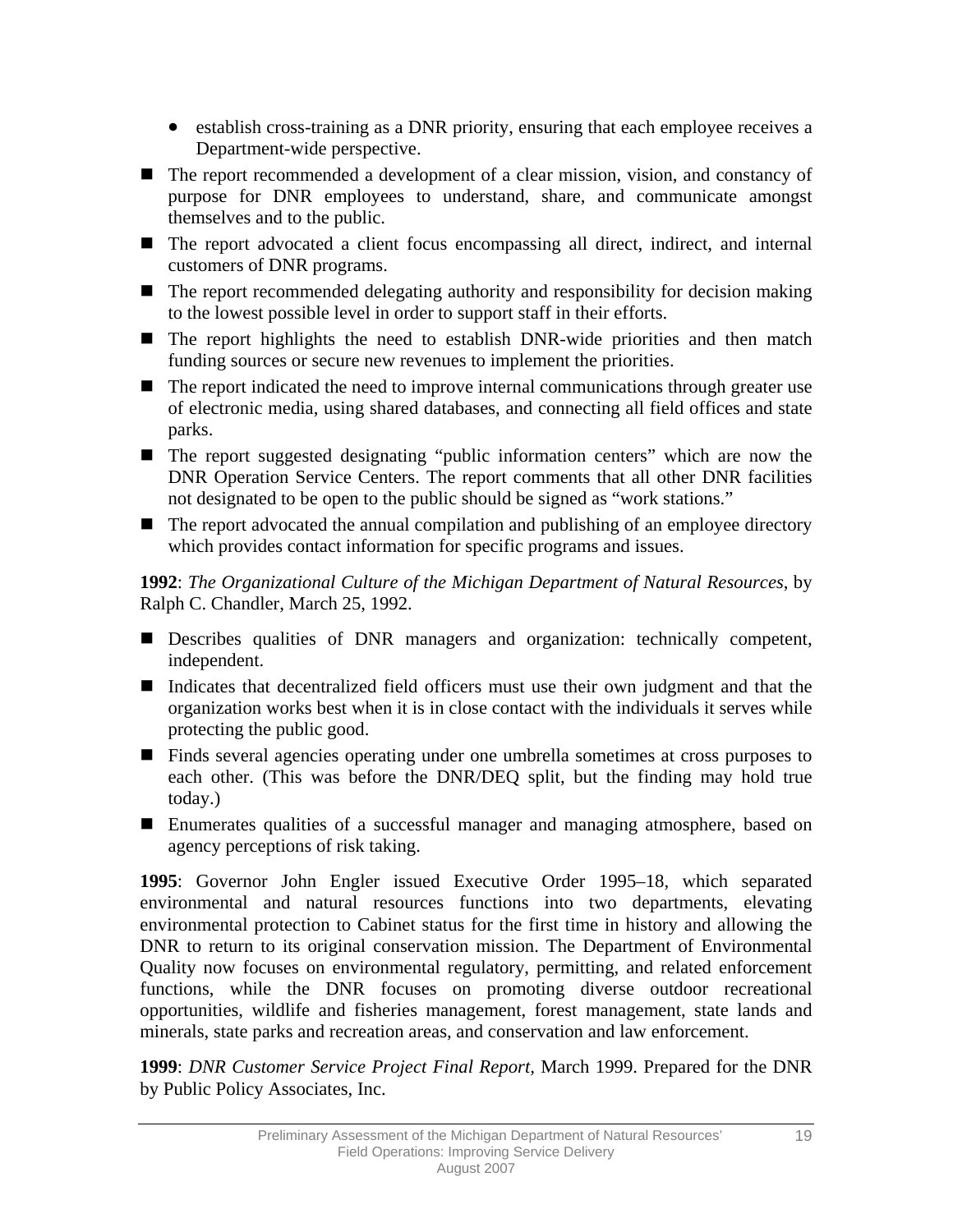- Information customers were identified. Groups included various user groups, internal DNR staff, and researchers.
- Examination of website footprint found that only about 25 percent of the respondents would use an Internet search for DNR information although a much larger percentage of the respondents reported having access to the Internet and performing Internet searches on some topic at least once per week.
- The study recommended managing hours of operation to match customer needs, using a trial of later hours on a rotating basis.
- The study also found that hunters, campers, anglers, and boaters are core customer base of DNR. Some members of these groups represent "cross-sporters" or those outdoors people who participate in more than one activity. Research indicated that communicating to these "cross-sporters" would be a more effective use of communication resources. Hunters were found to be the least likely to "cross-sport."

**1999**: *Implementing Organizational Change in a Public Agency,* by David E. Freed, dissertation, Western Michigan University, December 1999.

- Based on the information reported above in *Managing Change: An Agenda for Action*, August 12, 1992, presented to Director Roland Harmes.
- Makes recommendations for successful organizational change based on lessons learned from the study.
- Found preplanning is critical to strategic planning and reorganization.
- Indicated that when change is mandated from above, lower-level managers must be enabled and empowered to determine how to meet those mandates.
- Reported a lack of attempt to build consensus on organizational change led to resistance by the staff in previous reorganization efforts.
- Communicating the meaning of change is crucial. Communication strategy to public and internal staff lays groundwork for types of changes proposed, closes door to rumor and backdoor politics. Leaders must convey why the change was needed and how it would better serve the agency and the public.
- Agency Director, Assistant Directors, and Office Chiefs must be consistent.
- Budget constraints and need for flatter organization should not overrule and ignore organizational perspectives and attitudes. For instance, staff members often view themselves as officers of natural resource protection for current and future generations; they feel a duty to their jobs, and are undermined when they are not supported.

**Circa 2000:** The DNR Management Team completed a facilities management review guided by the following objectives:

- Focus overall DNR facilities management
- $\blacksquare$  Identify facilities management efficiencies
- Evaluate staff work conditions and consider new alternatives
- $\blacksquare$  Improve DNR network delivery and services (technology)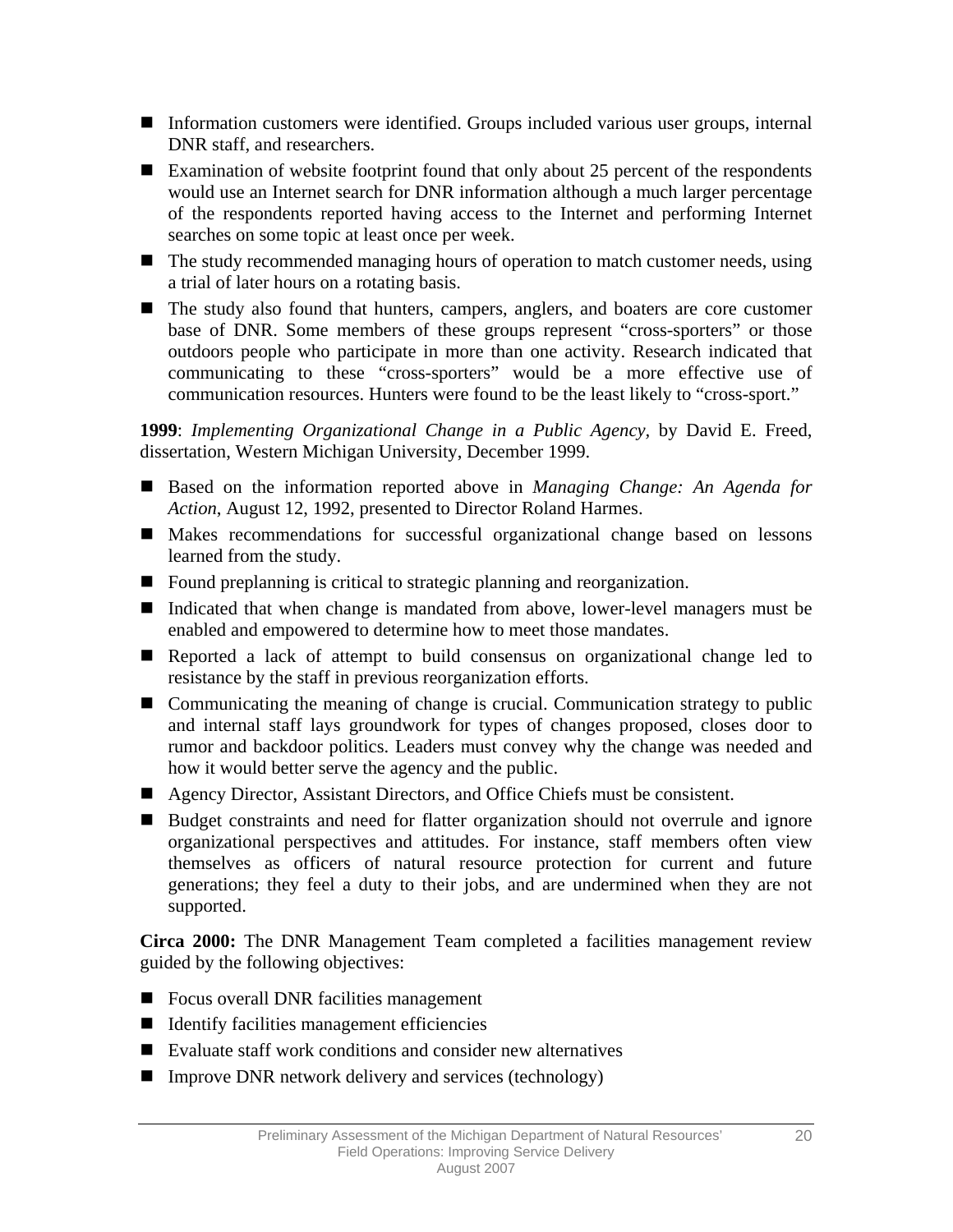This report recognized the need for the DNR to respond to shrinking budgets and adapt to changing technology. The report proposed the following:

*MDNR will reduce the number of facilities through staff consolidation and the creation of a few new "office" locations. Administrative, management, customer service and IT functions will be centralized in 11 locations throughout the State. Storage complexes will*  be constructed or improved at 21 locations. In some areas of the state, Field Offices will *be consolidated, either together, or with a State Park facility. Other Field Offices and program support facilities will continue to operate, but will have only minimal IT support and will not provide customer services.* 

The eleven central locations referred to above are the Operation Service Centers, nine of which are now located in Baraga, Marquette, Newberry, Cadillac, Gaylord, Roscommon, Bay City, Southfield and Plainwell. The proposed Operation Service Centers at Comstock Park, Brighton, and Escanaba were not realized. An Operations Service Center was opened in Southfield, which was not one of the original eleven locations.

The report also included a concise field office assessment that outlined specific facilities consolidation plans. The assessment designated specific offices, storage facilities, and support facilities for consolidation or closure.

A review of the technology available at each remaining site was also provided. The proposed changes to the technology structure:

- Remove inconsistencies through maintenance and help desk functions
- $\blacksquare$  Increase staff productivity
- Reduce mistakes and increase service
- Provide a structured and disciplined approach to management that yields significant benefits in terms of cost and service quality.

**2001**: Brogan and Partners with Performax Consulting Services conducted an *Image Survey* of the DNR. This study was composed of a telephone survey and a series of focus groups, interviews with members of the DNR management team, and focus groups with DNR middle management. The telephone survey interviewed 1,500 Michigan residents about their perceptions of the DNR. Focus groups targeting specific consumer groups, such as anglers and recreational users, were conducted in Detroit, Grand Rapids, and Traverse City.

Selected findings from the report:

- Eighty-nine percent of all persons interviewed were aware of the DNR, with  $68$ percent approving of the job the DNR is doing.
- The DNR spends a great deal of resources on marketing but has no plan or ability to measure results. According to the study, the DNR annually spends more than \$1.6 million on its marketing effort.
- The lack of a recognizable "brand" for the DNR confuses the public (brand in this sense referring to the mission or reason for being). Uniform identity, trademark, or color scheme were suggested as ways to manage the DNR's public identity and to reinforce the Department's mission.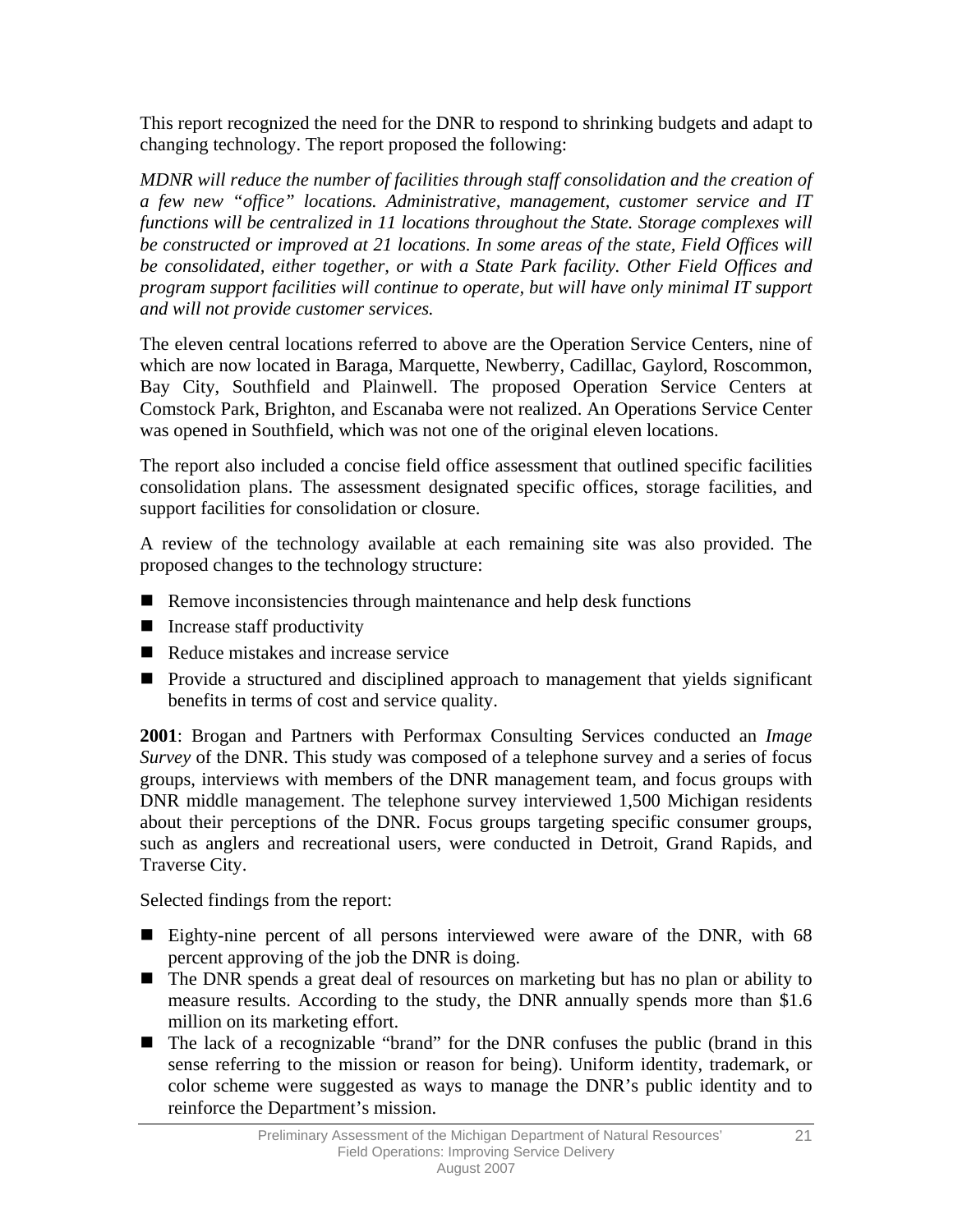- The DNR has opportunities to improve its database management to enable the Department to more effectively use e-mail and direct mail as communication tools.
- The DNR does not consistently use customer research as a guide when making customer service decisions. For example, customer research shows that DNR field employees are the Department's best and most effective communicators with the public, and word of mouth between customers is the most effective communication tool.

The report recommended the following:

- Centralize and coordinate marketing across divisions.
- Use the Internet as a means to effectively communicate with audiences that demonstrate a history and preference of Internet use.
- Use proactive database marketing.
- Improve communications with DNR middle managers and field staff.
- Upgrade technology reliability and training in the field: Internet provides a significant opportunity for the DNR to provide information economically and quickly to its frontline staff.
- Distinguish funding investments on the basis of "policy investment" and "marketing investment," meaning that the DNR should separate its marketing investment from the time that is invested on reaction to policy initiatives. Marketing dollars should focus on the highest-value DNR customer (i.e., those who contribute the most economic activity to the state), not on the minority or the vocal dissenters only.

This information was used to develop a set of goals for the DNR.

- Increase Web presence.
- Develop a brand and brand promise.
- Encourage Michigan residents to identify with the DNR.

**2005**: "Privatizing State Parks," by Russ Harding. Fall 2005. *Michigan Privatization Report* No. 2005–01.

- Harding argues that the Michigan state park system has grown beyond what it was originally intended to be, and claims that Michigan has acquired many state parks over the years that are not unique in either their natural resources or their historic value.
- The Natural Resources and Environmental Protection Act states that the purpose of Michigan state parks is to "preserve and protect Michigan's significant natural and historic resources."
- Harding advises that the state would benefit from selling some of the state parks and he isolated 15 locations as possible candidates for sale.
- He argues that creating revenue and competing with private campgrounds are not the reasons the state Legislature created the state park system; the system will ultimately be stronger if it is comprised only of parks that represent the most important natural and historic treasures of our state.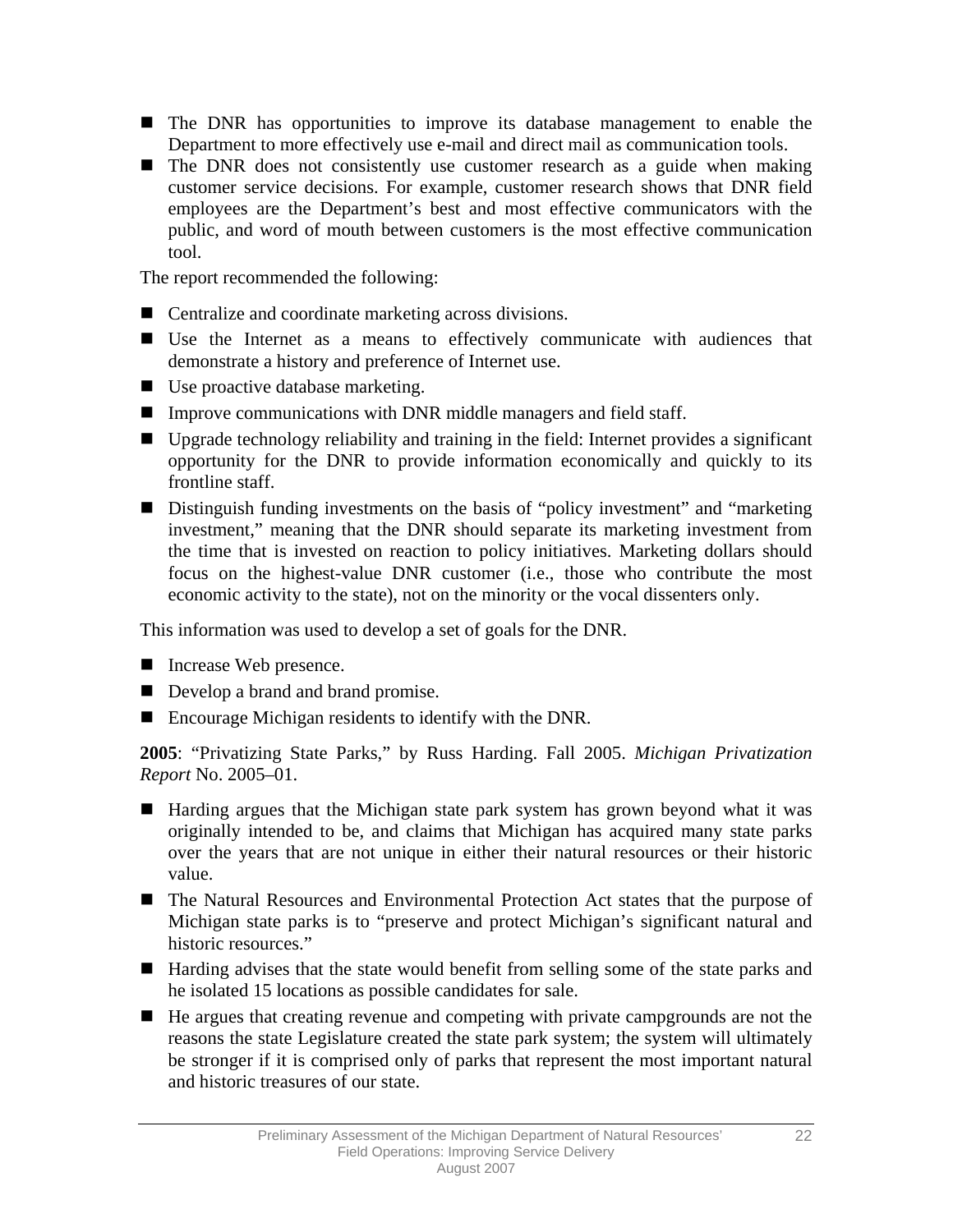**2006**: *Michigan's State Forests: A Century of Stewardship,* by William B. Botti and Michael D. Moore, 2006, Michigan State University Press, East Lansing, Michigan.

- Michigan has the largest dedicated state forest area of any state in the United States.
- Forest certification in Michigan is a sign that Michigan's forests are being managed in a healthy, sustainable way to the benefit of the state's economy.
- Revenue from the controlled sale of timber from the state forests is sufficient today to cover the costs of management. General funds were eliminated from the forest management budget in 1994.
- **Forest recovery has also allowed wildlife to recover and provided recreational** opportunities in Michigan.
- It is difficult to predict what future generations will want from their forests.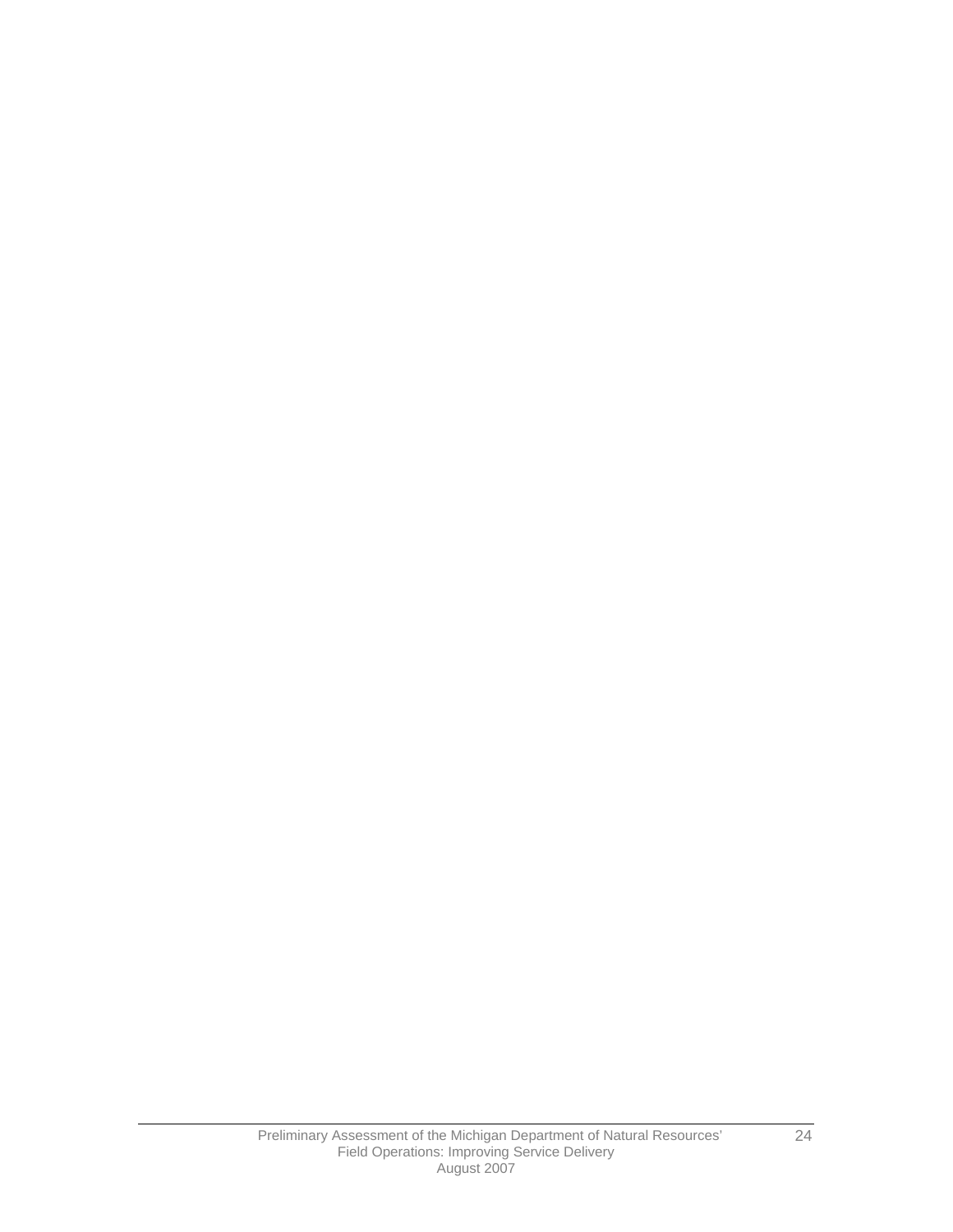# **DNR MISSION STATEMENT**

"The Michigan Department of Natural Resources is committed to the conservation, protection, management, use and enjoyment of the State's natural resources for current and future generations."

The Constitution of the State of Michigan of 1963 (as amended), Article 4, § 52, states: "The conservation and development of the natural resources of the State are hereby declared to be of paramount public concern in the interest of the health, safety and general welfare of the people." To address this concern, the Michigan Legislature enacted Public Act 451, Natural Resources and Environmental Protection Act (as amended) and established the DNR and assigned its duties ("The department shall protect and conserve the natural resources of this State…"). Under the public trust doctrine, the DNR holds *all wildlife*, including mussels, snails, crayfish, insects, fish, amphibians, reptiles, birds, and mammals, in trust for the benefit of the people of Michigan. The Wildlife Action Plan is a tool that will aid the DNR in complying with this mandate, and can be integrated, as appropriate and applicable, into the DNR's many public trust responsibilities and management efforts.

# **ORGANIZATIONAL STRUCTURE**

Under the umbrella of the current DNR, program responsibilities include recreation, forest management, state land and minerals management, wildlife and fisheries management, state parks and forest campgrounds, conservation, and law enforcement.

The DNR operates under the policy guidance of the Natural Resources Commission, whose duties are outlined in the Natural Resources and Environmental Protection Act (1994 PA 451, as amended). Seven Commissioners are appointed by the Governor, with the advice and consent of the Senate, and serve four-year terms. The Commission then appoints the DNR Director, who carries out Department policy and program development under the overall direction of the Commission. Currently, approximately 1,477 permanent employees and about 286 seasonal employees implement more than 70 programs under the supervision of DNR Director Rebecca A. Humphries and her management team. The DNR has primary responsibilities for managing more public lands than any other state agency east of the Mississippi River. Conservation officers, geologists, foresters, park rangers, and wildlife and fisheries biologists are just a few of the kinds of professionals the DNR employs to carry out its public trust responsibilities.

Internally, the Department is divided into two major areas, Administrative Services and Resource Management, each headed by a deputy. Each of the two major areas is then divided into the following divisions: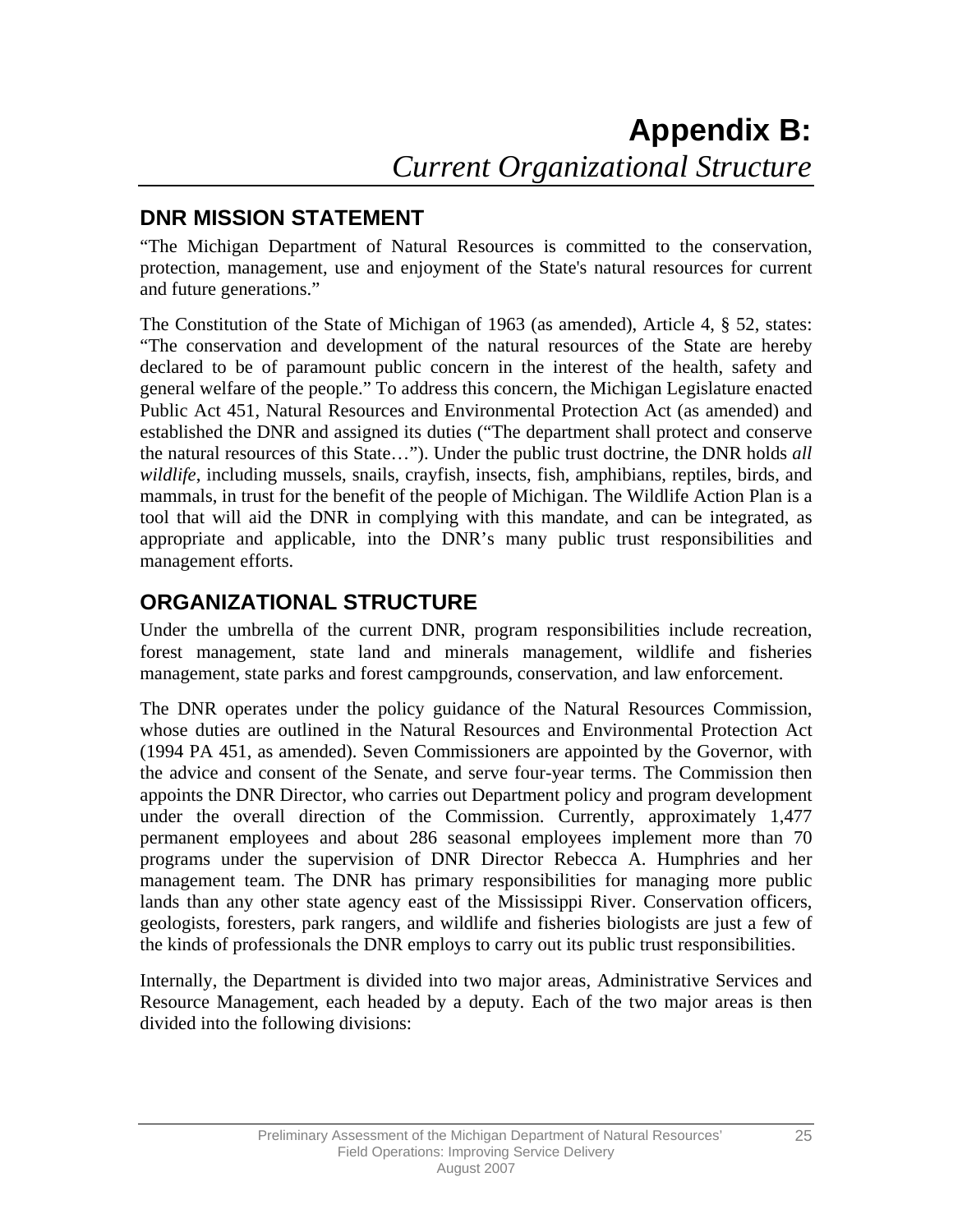# *Administration Division*

The importance of using customer-friendly service technologies, sound accounting principles and best business practices, proper contract administration, and educational outreach efforts in the management of Michigan's natural resources cannot be overstated. DNR's Financial Services; Budget and Support Services; Grants, Contracts and Customer Systems; Program Assistance and Review; and Human Resources all play vital roles in supporting the Department's conservation mission.

# *Fisheries Division*

The mission of the Fisheries Division is to protect and enhance aquatic habitats and all forms of aquatic life, including valued fish stocks, and to promote wise use of these resources for the optimal benefit of the current and future people of Michigan.

The Fisheries Division works to preserve and enhance Michigan's fish populations, as well as other forms of aquatic life. Fish are monitored and studied by biologists who strive to keep Michigan's fishing among the nation's best. More than 20 fish species are reared and hatched at six state hatcheries, and then planted into designated waters to maintain or improve fish populations.

### *Vision*

- Each watershed in Michigan would provide and maintain ecological functions and processes similar to those exhibited in their natural or unaltered state.
- Each body of water would provide and sustain aquatic habitat characteristics similar to those exhibited in their natural or unaltered state. These habitats would support healthy and self-sustaining biotic assemblages that would in turn sustain appropriate ecosystem functions.
- Each aquatic assemblage and population would provide desired societal benefits and services to current and future human generations.

# *Goals*

- To protect and maintain healthy aquatic environments and communities, and rehabilitate those that are degraded.
- To provide diverse public fishing opportunities that maximize the value of recreational fishing to anglers.
- To encourage and permit economically efficient commercial fisheries that accommodate tribal fishing rights and do not conflict with recreational fisheries.
- To cultivate public stewardship of aquatic resources through scientific understanding of aquatic ecosystems, responsible human use of aquatic resources, and collaborative resource management.

# *Forest, Mineral, and Fire Management Division (FMFMD)*

Spanning 3.9 million acres, Michigan has the largest dedicated state forest system in the nation—three forests in the Upper Peninsula and three forests in the Lower Peninsula. Forests are popular spots for wildlife viewing, hunting, fishing, hiking, cross-country skiing, backpacking, and horseback riding. A DNR-established network of 6,100 miles of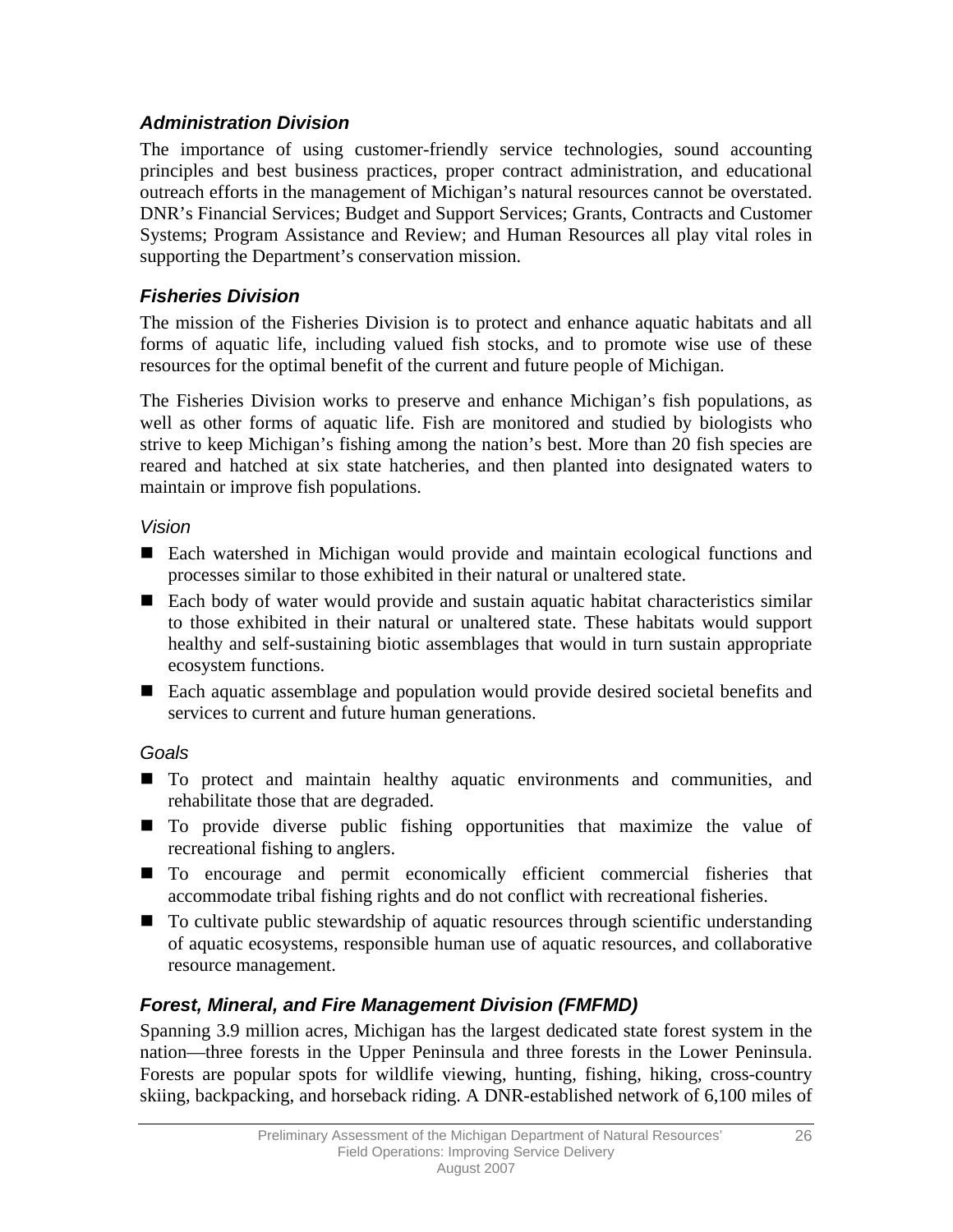groomed snowmobile trails is the reason that Michigan registers more snowmobiles than any other state, while 150 rustic campgrounds provide other valuable recreational opportunities.

Forest, Mineral, and Fire Management administers 6.3 million acres of mineral estate ownership and leasing rights to explore for oil, gas, and other minerals on state-owned lands (contributing \$20–\$30 million each year in royalties to the Natural Resources Trust Fund for recreational land acquisition and development, and for deposit into the Park Endowment Fund); maintains statewide aerial photographs in color, infra-red, and blackand-white formats; and provides detailed computerized map information for land use, management, and resource protection.

The mission of the division is as follows:

- Sustain fundamental ecological processes and functions that, in turn, support representative, diverse, and productive biological assemblages that provide a wide array of resource outputs.
- **Provide for a variety of ecosystem services that help sustain human civilization.** Examples include purification of air and water, carbon storage, and moderation of drought and flood conditions.
- **Provide for a variety of sustainable human values that are derived from ecosystems,** including economic, recreational, and intrinsic values.
- Provide for a variety of forest-based products.

The FMFMD manages the use of forests for timber production, new tree growth (growing trees at 2-1/2 times the rate of harvest), wildlife habitat, and recreation. Foresters regularly examine trees, plants, and soil characteristics to determine the best management practices to keep the forests healthy. Fire officers protect both public and private lands from wildfires. Forest timber products industries and recreational users contribute \$12 billion and 200,000 associated jobs annually to our economy.

# *Office of Land and Facilities*

Land and Facilities assists with the overall administration of approximately 4.5 million acres of publicly owned lands, 25 million acres of Great Lakes bottomlands, and 130,000 platted lots under the jurisdiction of the DNR.

Staff maintain land ownership records on all Department land transactions and coordinate activities related to the acquisition and disposition of land or rights in land, and resolve title and boundary issues. These activities are accomplished through purchase, gift, exchange, sale, and easement transactions that serve to meet the objectives of the Department. The Land and Facilities Division also accepts title to and disposes of approximately 20,000 tax-reverted parcels each year through re-conveyances, public use deeds, or a public auction process.

This division also provides design and construction services for the Department and provides administrative and facility operational support to program staff located at DNR Operations Service Centers and other field offices.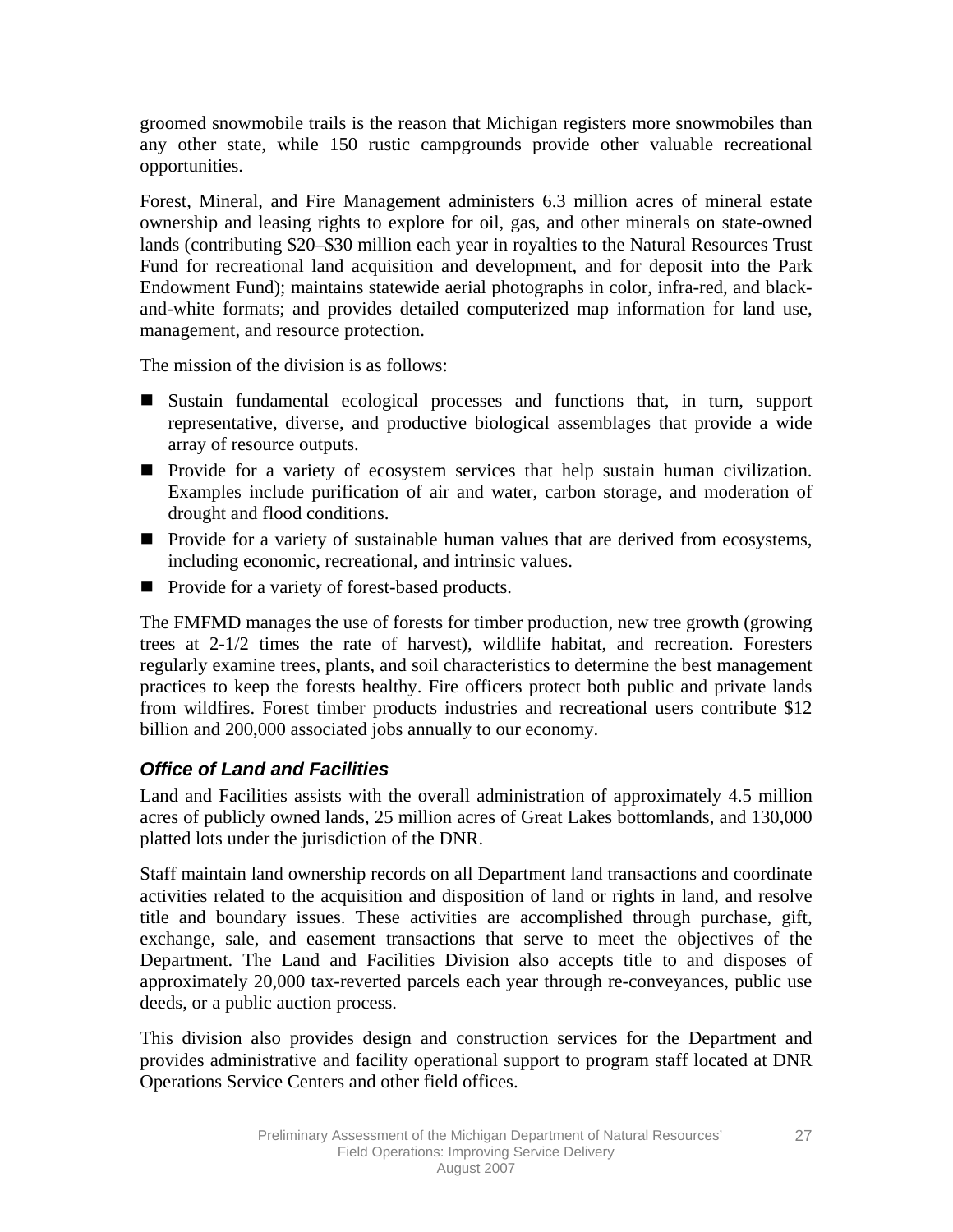### *Law Enforcement*

The mission of the Law Enforcement Division is to protect Michigan's natural resources, the environment, and the health and safety of the public through effective law enforcement and education. The vision is to provide a group of well-trained and well-equipped professionals to accomplish the mission in a fair, efficient, effective, and safe manner while believing in the dignity of all people and upholding respect for individual and constitutional rights. The division's goal is to have adequate, stable funding and staffing maintained and supported that allow for the qualitative and innovative evaluation of enforcement efforts.

# *Parks and Recreation Division*

The Parks and Recreation Division manages 97 state parks and recreation areas, 829 developed boating access sites, 10 lighthouses, 16 harbors, and six scenic sites. Together these facilities provide recreation opportunities for more than 22 million state park visitors each year and Michigan's nearly one million registered boaters.

Whether recreational users are hiking, camping, boating, fishing, hunting, or bicycling, the division provides outdoor recreation opportunities on 280,000 acres of land, 142 miles of Great Lakes shoreline, and 460 miles of inland lake shoreline. Campers will find 13,496 sites for modern and rustic camping. Trail users can experience 881 miles of nonmotorized trails with 264 miles designated for mountain bike and bicycle use. Horseback riders can enjoy facilities at seven equestrian campgrounds, five stables, and 175 miles of trails.

Michigan's recreation facilities play an important role in the state's tourism industry. A 1997 study revealed that visitors to state parks and recreation areas spent an estimated \$464 million, about half of that within 20 miles of their destination. Owners of registered boats spent about \$700 million on trips in 1998.

State parklands play an important role in protecting and preserving the biological diversity of Michigan. More than 200 different rare species of plants and animals are located on parklands. These lands include 147 exemplary locations of 43 different Michigan ecosystems. A total of five federal and 21 state endangered species have been documented in state parks and recreation areas. Five federal and 75 state threatened species have been documented, and the state lists 102 species of special concern.

As a self-supporting system, these lands are supported by user fees, including motor vehicle permits, camping fees, boat registrations, harbor slip rentals, and marine fuel sales. The generous support of volunteers helps to maintain these recreation facilities for all to enjoy.

# *Wildlife Division*

The Wildlife Division enhances, restores, and conserves the state's wildlife resources, natural communities, and ecosystems for the benefit of Michigan's citizens, visitors, and future generations. Its vision is to have sustainable wildlife habitat and sustainable wildlife populations in Michigan. Recently, the division has led development of a Wildlife Action Plan (WAP) to provide a common strategic framework that will enable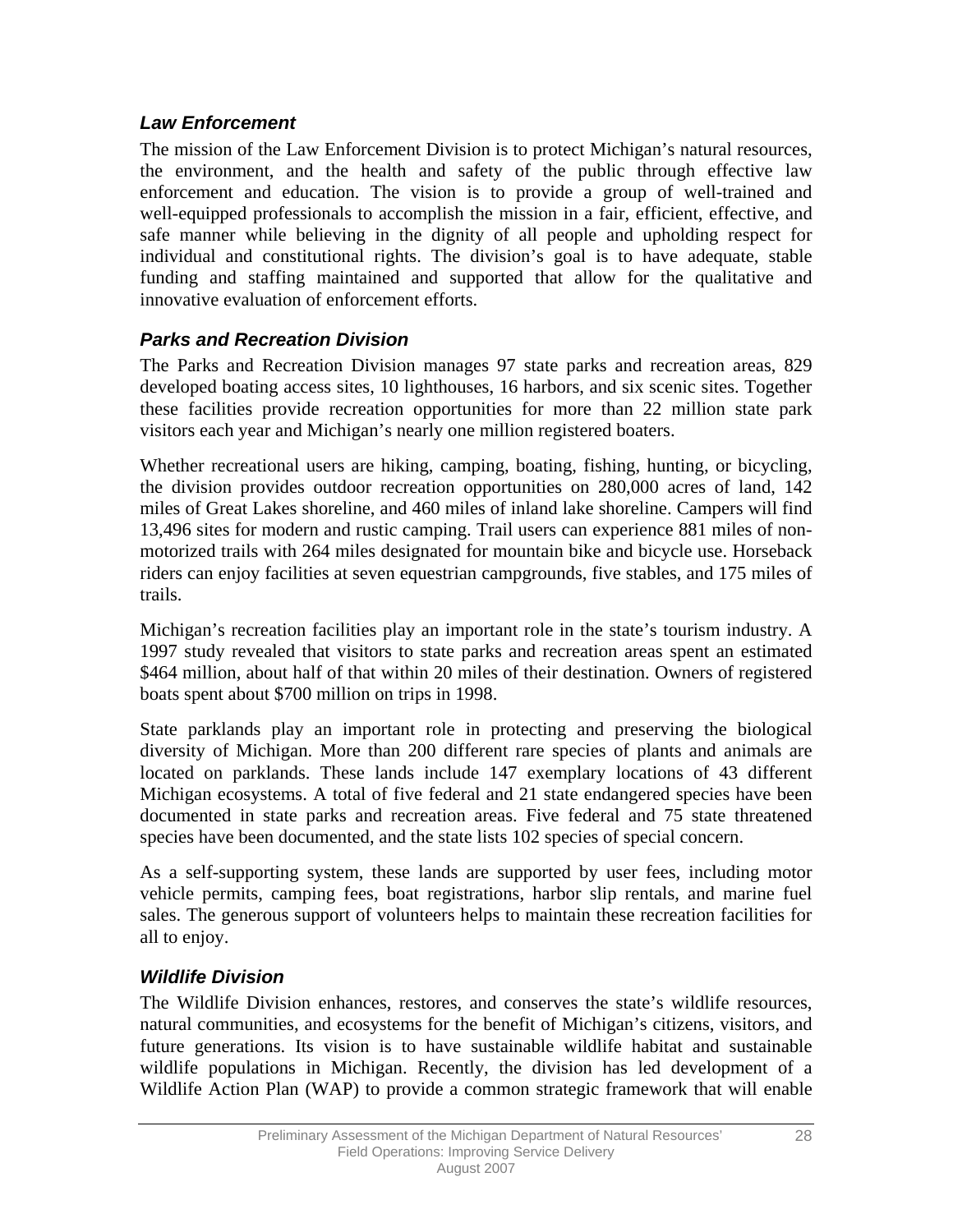Michigan's conservation partners to jointly implement a long-term strategy for the conservation of all wildlife species. Following are selected elements of the action plan:

- Provides an ecological, habitat-based framework to aid in the conservation and management of wildlife
- If Identifies and recommends actions to improve habitat conditions and population status of species with the greatest conservation need (SGCN), which are those species with small or declining populations or other characteristics that make them vulnerable
- Recommends actions that will help keep common species common
- Identifies and prioritizes conservation actions, research and survey needs, and longterm monitoring to assess the success of conservation efforts
- Complements other conservation strategies, funding sources, planning initiatives, and legally mandated activities
- Incorporates public participation throughout development and implementation to provide an opportunity for all conservation partners and Michigan residents to influence the future of resource management
- Provides guidance for use of State Wildlife Grant funds and fulfills federal requirements associated with these funds
- **Provides a clear process for reviewing and revising this plan as necessary to address** changing conditions and to integrate new information as it becomes available.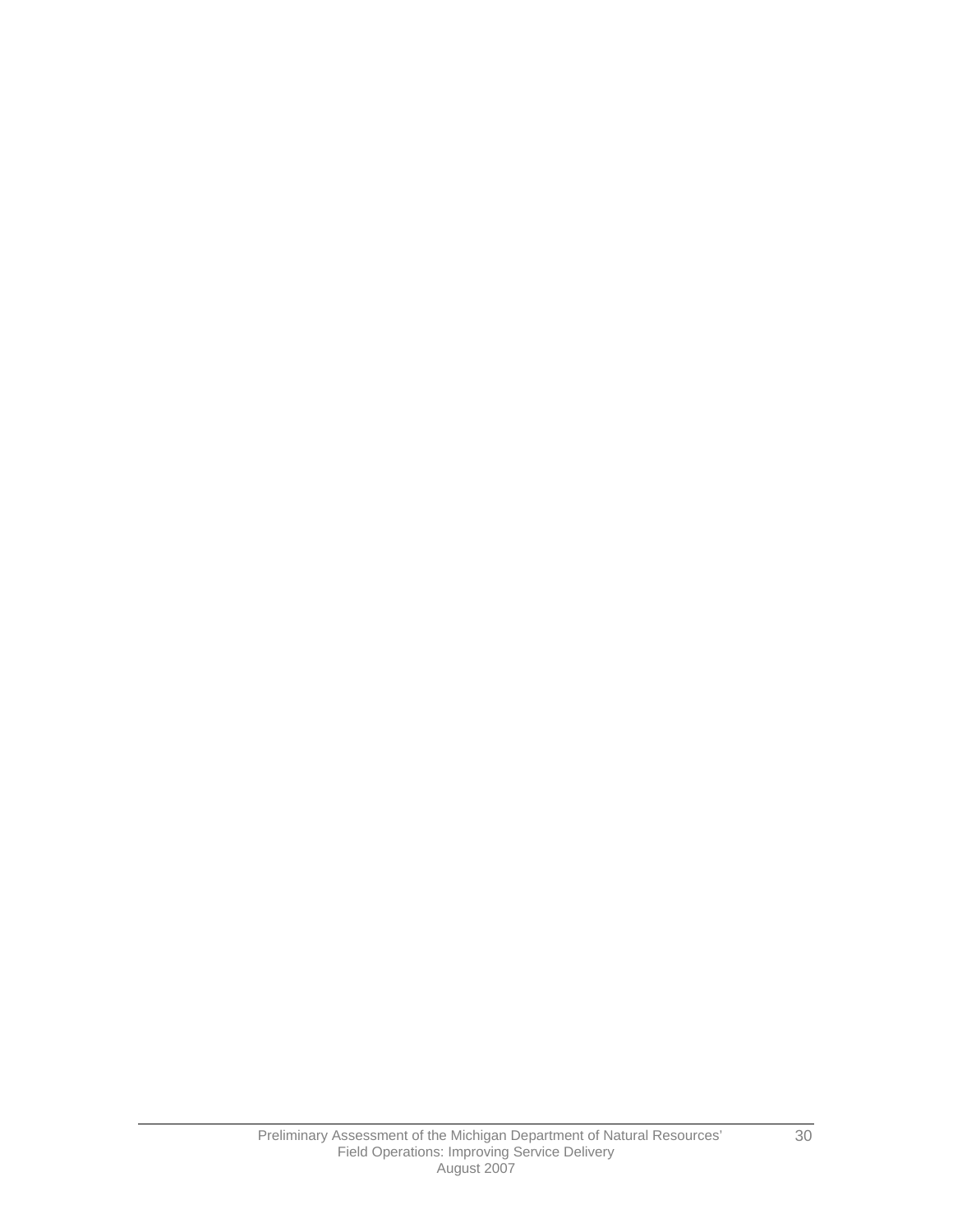The project included four focus group meetings that were held around the state to solicit input on Department field operations from a cross-section of user groups and members of the public. Two meetings were held in Lansing, one in Gaylord, and one in Marquette. While the meetings were intended to focus on DNR field operations, participants were also given the opportunity to discuss other ideas, concerns, and observations about the Department, its mission, and how it interacts with its constituents. A summary of these themes and comments is provided below.

# **ORGANIZATION**

Participants agree that the DNR must understand that it will continue to be pressed to deliver existing services with less funding. The agency must prioritize its mandatory functions as part of a Department-wide agenda-setting process. The Department needs to take a hard look at its organization and better position itself to adapt to changing public preferences, shifts in demographics, and shrinking revenues. Its organizational structure was built largely over the previous 60 years and must be modified to reflect current priorities and resources.

### *Field Offices*

#### *Locations*

In remote Michigan locations, there are good reasons for maintaining field offices near the resource that is being managed. For instance, most locations for Forest, Mineral, and Fire Management offices were initially situated within the resource being managed. Stakeholders contend that remote field offices, especially those in the Upper Peninsula, serve a valuable purpose and may not be practically consolidated in most cases.

However, most field office locations must be reviewed for their value to the state's overall resource management effort. Effort should be placed on consolidating field offices, and combining multiple divisions wherever possible while being mindful of the opportunity to utilize technology to provide and maintain existing service levels. Specifically, the groups suggest that the DNR should assess the value of small field and satellite offices with a limited number of employees as a prime opportunity for consolidation.

Stakeholders suggest that the DNR should consider any location where it leases space as a potential target for streamlining and consolidating services. Considering the DNR's significant land holdings and building assets, stakeholders feel strongly that the Department, where feasible, should consider moving all operations onto land and buildings that it already owns. Also, the DNR should consider combining small offices with other state and federal agencies or local conservation organizations.

Cadillac was suggested as one location with numerous state buildings which presents an opportunity to share resources. Gaylord was referred to as DNR's "campus" facility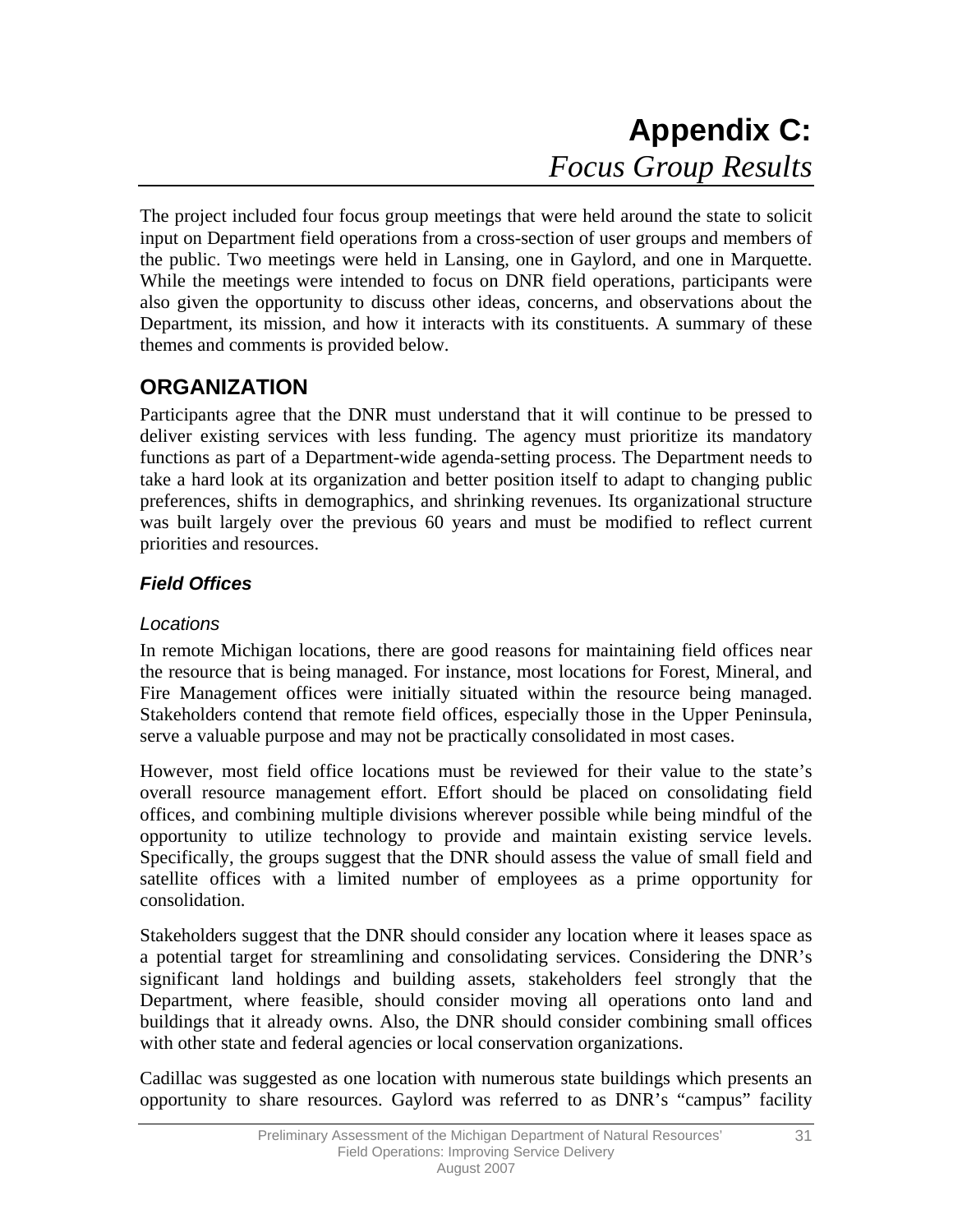because of multiple state buildings in close proximity to each other. This is another location where resources might be combined.

Stakeholders urge the DNR to consider the management needs of each geographical area and the potential gains in communication between divisions (and departments) when it considers building consolidation.

#### *Services*

Stakeholders commented that Michigan has the largest public lands program of any state east of the Mississippi. As a result, the DNR's numerous divisions provide many different services to the public. Stakeholders view the Department as being in the middle of a changing state with changing demographics. Concern was raised that the DNR must continue to evaluate the type and quality of services it provides while seeking to optimize and share existing resources wherever possible. Comments suggest that the different regions, funding sources, and missions must be realigned to reflect these changing conditions. Many participants also believe that the Department is missing a significant opportunity to carry out the agency mission through work with user groups and public/private partnerships.

Participants expressed the view that the DNR should conduct a logistics and facilities location analysis to determine what services can be consolidated and leveraged to create the best coverage to carry out its mission.

Some stakeholders perceive that *politics* plays a role in determining field office locations. For example, stakeholders report that whenever field offices are designated for possible closure, agency employees stationed at that location call their legislators to lobby for keeping the local office open.

Some stakeholders also believe that organized labor unions drive up costs in the agency and may impede some conservation efforts involving volunteer labor. Currently, many Department programs utilize in-house staff in lieu of contracting with the private sector (e.g., engineering services). In some cases, however, Department costs are considered to be exorbitant and non-competitive when compared to similar service levels offered by the private sector.

# *Operations Service Centers*

The Operations Service Center (OSC) approach is viewed by many focus group participants as a step in the right direction to help streamline and enhance the delivery of some Department functions. However, some feel that the OSCs are not placed in highly visible locations, and the public does not always know where to find them. Participants commented specifically on the Grayling office, saying it is a great location for public traffic, but it is not open to the public. A similar comment was offered about the DNR field office on U.S. Highway 2, just west of the Mackinac Bridge. Participants were familiar with the OSCs in the Upper Peninsula that are located in Marquette and Newberry. They understand that these OSCs are the designated points of public contact to interact with the Department.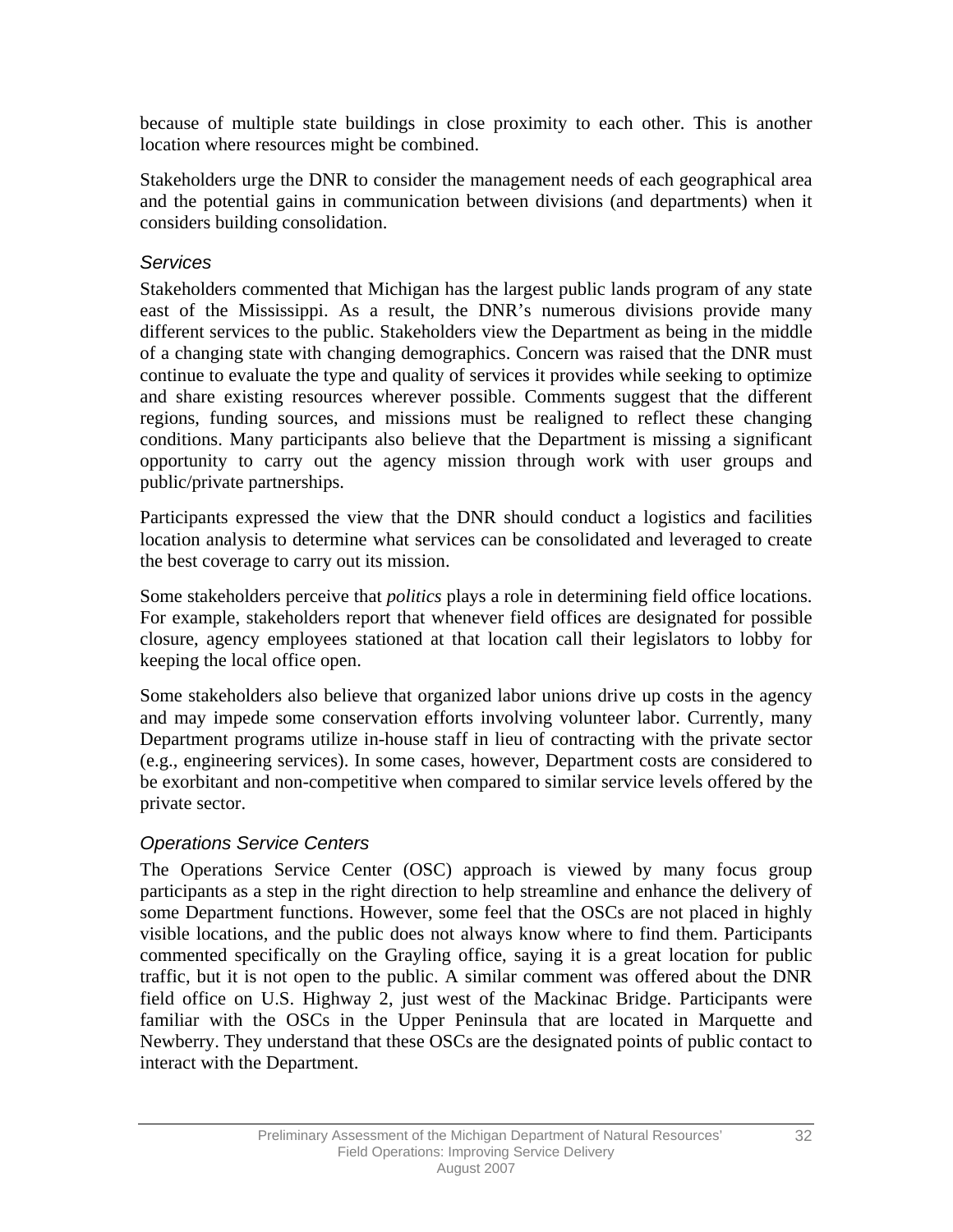Participants commented that the field offices are good resources when someone knows exactly what information they are seeking. However, some feel the DNR still has a significant opportunity to enhance its customer service orientation. Some participants suggest the DNR should focus on reorienting itself as a unified team that serves the public and actively encourages more public interaction. Other stakeholders feel that the DNR should continue to limit the amount of public interaction at field offices and direct the public to the Internet and the OSCs. There was support for designating all other field offices as "DNR work stations"; these offices could, in some cases, be closed to the public. If this were to occur, the Department must do a better job of educating the public about its field structure and the purpose of designated offices.

Stakeholders agree that the DNR should seek to create efficiency in its service delivery whenever possible. The public believes that Department resources could be leveraged further to facilitate partnerships and ensure the best resource management return for the funds invested. Some stated that the DNR should refocus on its core functions and, when possible, seek to consolidate layers of management.

Some participants commented that the Natural Resources Commission (NRC) has a role to play in determining the customer service priorities of the Department. Comments indicate that the NRC should be more public-friendly and should be more inclusive of the field organization in its decision-making processes.

### *Co-locations and Sharing Resources*

Multiple stakeholder comments indicate that many user groups and the public see value in co-housing employees of different DNR divisions and other conservation agencies to a greater extent. The many suggestions include the following:

- **DNR** field staff could be housed with county conservation district offices and other public agencies at the local level (e.g., county extension offices), which would allow DNR staff to serve a wider area while keeping specific, designated hours during the week and at the same time sharing space with staff from other divisions.
- Housing several resource organizations at the same building location could create efficiencies in program delivery and wider benefits for the public and employees. For example, staff from the U.S. Fish and Wildlife Service could be housed at a DNR office. Co-housing the conservation staff from many agencies could benefit both the resource and the public. Based on the feedback, it is apparent that the public is often confused about resource agencies and it's sometimes unclear which agency is responsible for what resource topic.
- Reinstate regular interaction between the MDEQ and the DNR by combining their district and field locations. There is an operational disconnect between the two agencies that impedes coordination across programs. Combining district and field office locations and housing staff from both agencies, and from others, would help. Recombining the two agencies is not necessary. Combining office space would allow the buildings from vacated locations to be considered for disposition and sale.
- The Michigan Department of Agriculture (MDA) is another agency that could consider co-location of its staff with the DNR and the MDEQ, the way it currently exists in the Lansing headquarters. This would encourage informal collaboration and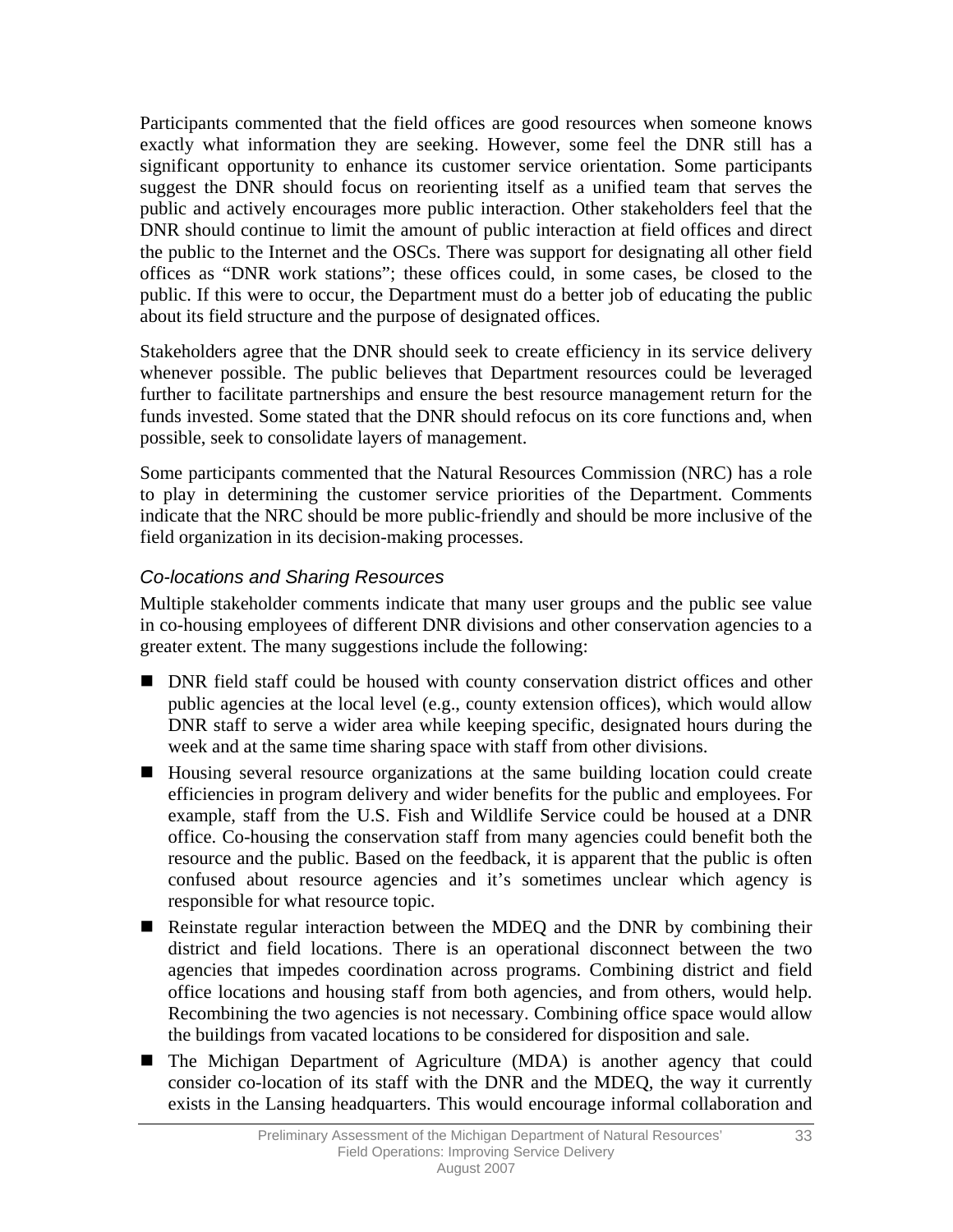discussion between agencies, and would also reduce the number of office facilities the state would have to maintain. The USDA (i.e., Farm Services Agency and Natural Resource Conservation Service) is one example of co-housing staff from different but related programs.

- Hunters and anglers would support this co-housing combination if the agencies' budgets were kept administratively separate.
- Bay City was given as an example in which the MDEQ and the DNR will be housed in the same office complex to the benefit of the state and the resource.

# *DNR Staff*

### *Qualities/Attributes*

Focus group participants offered the following comments about the DNR field staff:

- Field staff are helpful and knowledgeable.
- DNR staff have high technical competence.
- $\blacksquare$  Interaction with field foresters has been positive.
- Wildlife biologists are very good, caring staff, and exemplify the great effort of field staff.

Participants acknowledge huge growth in the ability of DNR staff to partner and communicate, but pointed out there is still room for improvement. It was suggested that some DNR staff should improve public presentations skills. While it is recognized that DNR staff are knowledgeable and often specialize in a given topic, the way the information is presented may prevent the audience from understanding and absorbing information if it is too complex. Resource managers must be cognizant of the DNR's image and communicate effectively to enhance the public's understanding of the agency and natural resources issues. Participants commented that the Fisheries Division has made the most notable improvements in communication. Participants believe this is a result of the mobile nature of the resource they manage which drives staff to communicate across many user groups.

# *Decentralization of Decision-Making Authority*

Focus group participants expressed concern that the current centralized decision-making process within the DNR hampers coordination with user groups at the local level. Some members of the public perceive that the current DNR management structure is inefficient.

It was recommended that the DNR management decentralize its decision-making structure and give more authority to the field operations. Participants find the field staff of the DNR to be dedicated, knowledgeable, and highly competent. Unease was expressed that the talent and ability of the field staff may be stifled by the current management structure which requires decision making to come from Lansing. Suggestions for solving this perceived problem include the elimination of layers of management within the current management hierarchy and the transfer of more authority and management staff to the field.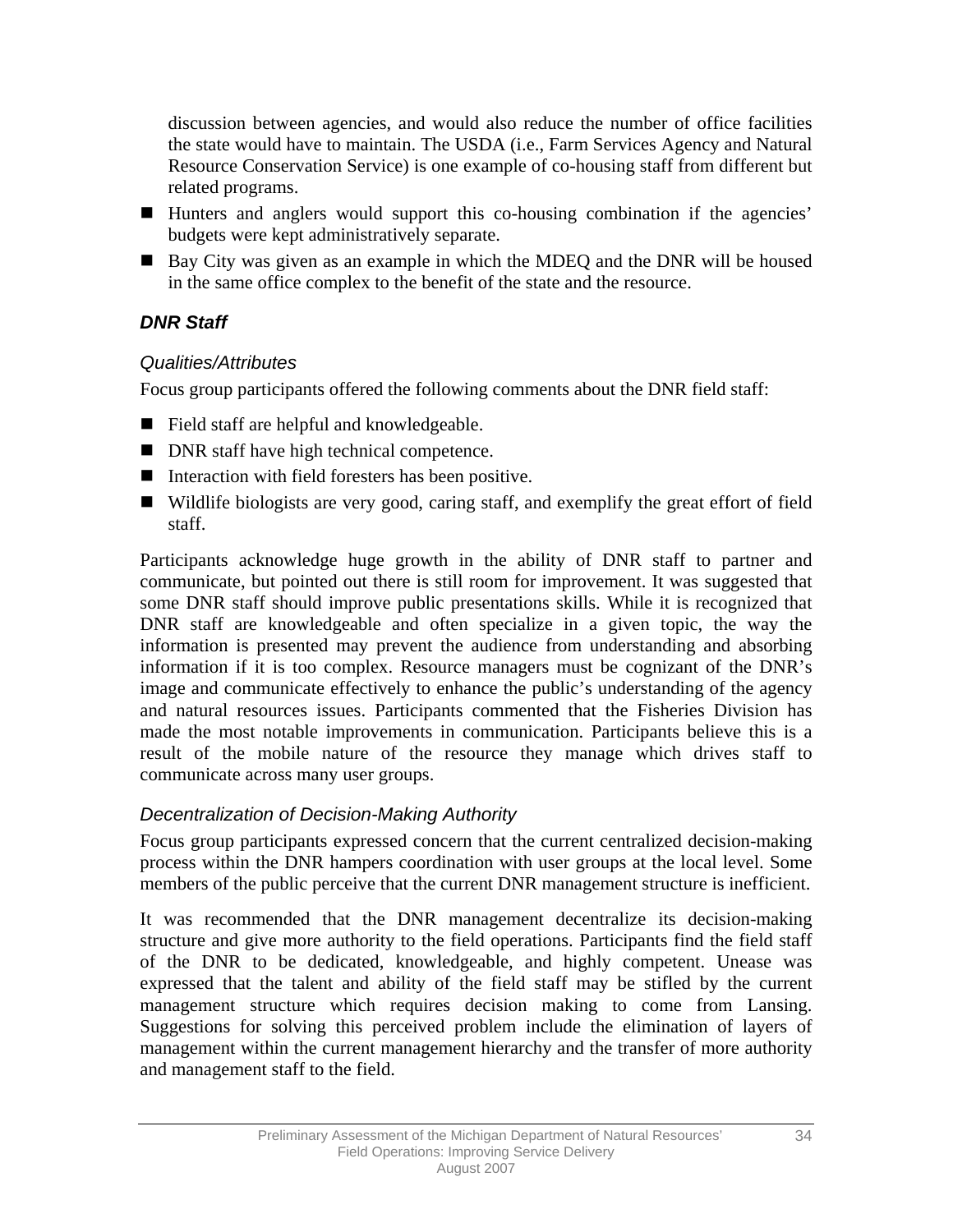Currently, Lansing managers are perceived by some to be detached from the field and the interests of the field. Some believe the managers should have field experience in order to be promoted within the agency, or at least be required to complete coursework in field biology. It was suggested that managers, even those from Lansing, can now be stationed in field offices and complete their managerial duties remotely with the assistance of modern communication technology (i.e., Internet, conference call, and e-mail). Participants believe it is more valuable to have management staff with decision-making authority in the field who report remotely to Lansing. This would help to resolve the popular notion that DNR management is focused first on its internal organization and division of power and second on the natural resources it manages.

Further discussion suggested that if the field staff are not given any authority for decision making, their position should not require an undergraduate degree.

# **RESOURCE MANAGEMENT**

#### *Management Boundaries*

Focus group participants offered many comments about the current management boundaries of the DNR divisions. Some participants suggest that natural boundaries, such as watersheds currently utilized in the Fisheries Division, should determine the management unit, as opposed to political boundaries (e.g., county lines). Participants suggest that, to the extent practicable, there should be common management boundaries across the divisions to foster coordination and communication across Department programs. Further, participants propose that there may be value in defining management boundaries on the eco-regions delineated in DNR's eco-regional planning initiative.

#### *Fisheries*

Some stakeholders perceive the Fisheries Division's transition from political boundaries to watershed boundaries as positive, strategic progress because it aligns management with the resource itself. It is also seen as a progressive move under the ecosystem-based management initiative of the DNR. Other stakeholders feel that watershed boundaries of the Fisheries Division cause problems for the rest of the DNR divisions because they operate on different boundaries that are focused on aquatic resources as opposed to terrestrial resources.

Stakeholders commented that the DNR Fisheries Division is a model for the United States. Comments indicated that the catalysts for this division's shift to watershed boundaries were (1) an early retirement program that reduced staff numbers, creating an imperative for changing management, and (2) a visionary leader. Stakeholders acknowledge that the boundary shift was not without transition costs and discomfort. However, stakeholders view the transition as a positive step. Several comments indicated that management by watershed works well for fisheries, but it might pose challenges for wildlife or forestry.

#### *Wildlife*

Stakeholders support the Wildlife Division's decision to set bear management lines based on roads instead of county lines. Comments indicated that a road is a visible boundary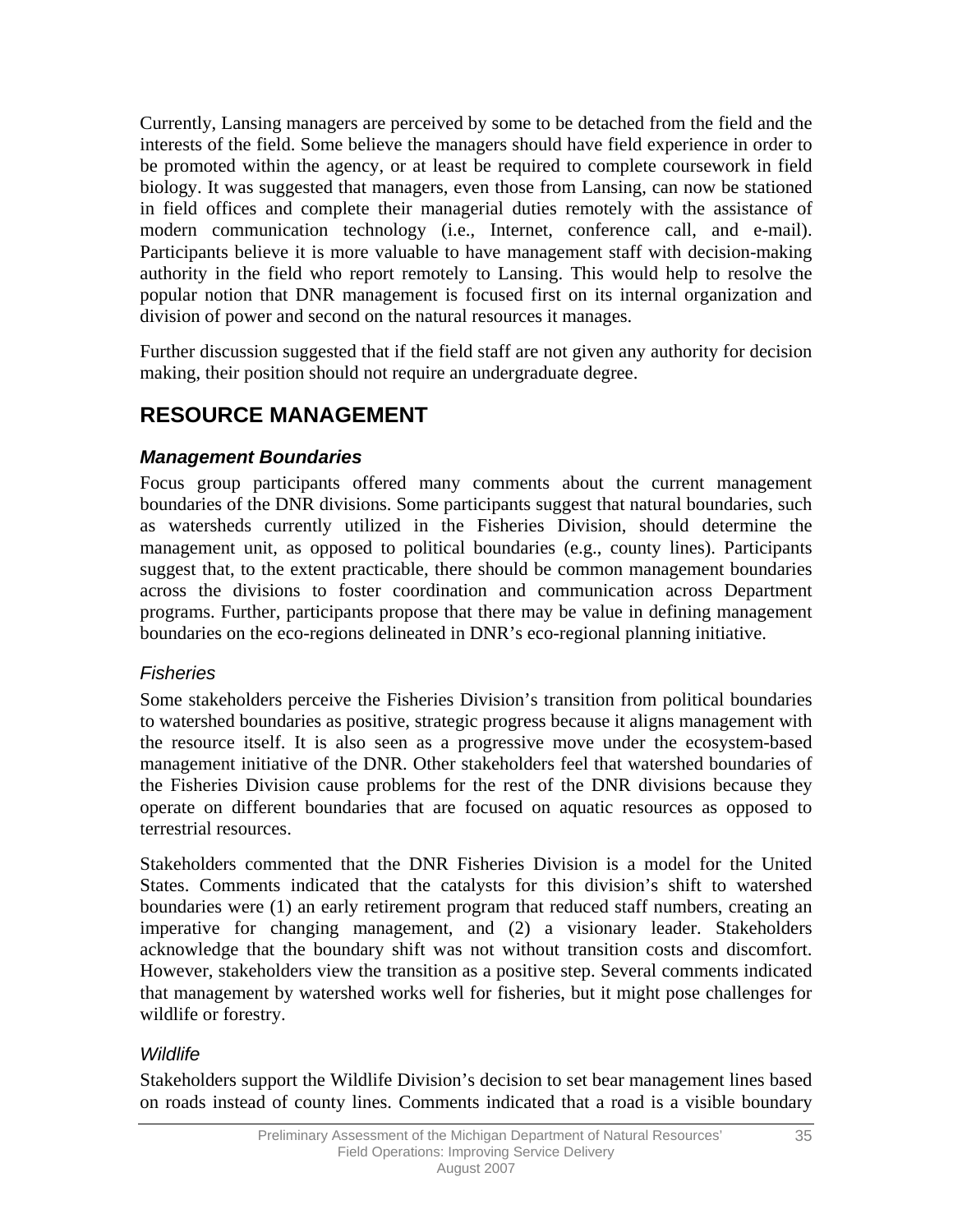that is easy to locate and understand. While a county line is a political boundary, it isn't clearly marked for hunters and managers.

Stakeholders also praise the DNR's adaptation of management boundaries to deal with bovine tuberculosis. Since the disease did not fit within county lines, the DNR created a management unit based on the range of the resource (deer population). This effort was viewed as a success by focus group participants. Some participants suggest a similar approach should be used as a model elsewhere when resources do not match county (or other arbitrary) lines on maps.

### *Forestry*

Forestry management as conducted through the compartment review process received some comment in the focus groups. Stakeholders understand that compartments were originally developed by timber stand characteristics, and the stands are reviewed in 10 percent increments each year and assessed for treatment opportunities. Stakeholders suggest that while management based on stand characteristics is a good idea, the static approach is not the most efficient way to evaluate a dynamic resource. For instance, adjacent compartments may benefit from a nearby treatment but may not be scheduled for treatment at the same time. These practices result in the inefficient allocation of staff time and resources. Economies of scale could be achieved if adjoining timber stands are considered as part of larger treatment activities. For example, an isolated small acreage timber sale doesn't sell because it is too small to be profitable alone, but would be profitable if it had been included in a larger timber sale in the same geographic area. Stakeholders recommend abandonment of the 1/10 forest review while shifting toward full system review of forest treatments using better GIS technology.

Forest management review should continue to include other DNR divisions, such as Wildlife, but improvements to the process are necessary. DNR divisions operating within the forest management boundary must participate in and cooperate with the forest management review. Stakeholders report witnessing field foresters outlining treatment options for the forest and then being questioned in a public forum by Wildlife division staff about the treatment effects on wildlife. Reportedly, this scenario presents Forestry and Wildlife divisions at cross-purposes to each other in front of the public, which hurts the Department's public image. This may also give the public the perception that the forests are not being managed to maximize the resource income from forestry, but to provide wildlife habitat.

# *Private Lands*

 Many focus group participants believe the DNR should be cognizant of private resources that augment public resources. They suggest the DNR should understand that many private landowners have a vested interest in the DNR's conservation goals, and are positioned to contribute to the achievement of those goals if proper communication and cooperation exists. Landowners value cooperation with the DNR to manage private lands as well as those owned by the state in order to accomplish DNR goals. Accordingly, the DNR should understand the impact of its management priorities outside the boundaries of state-owned land.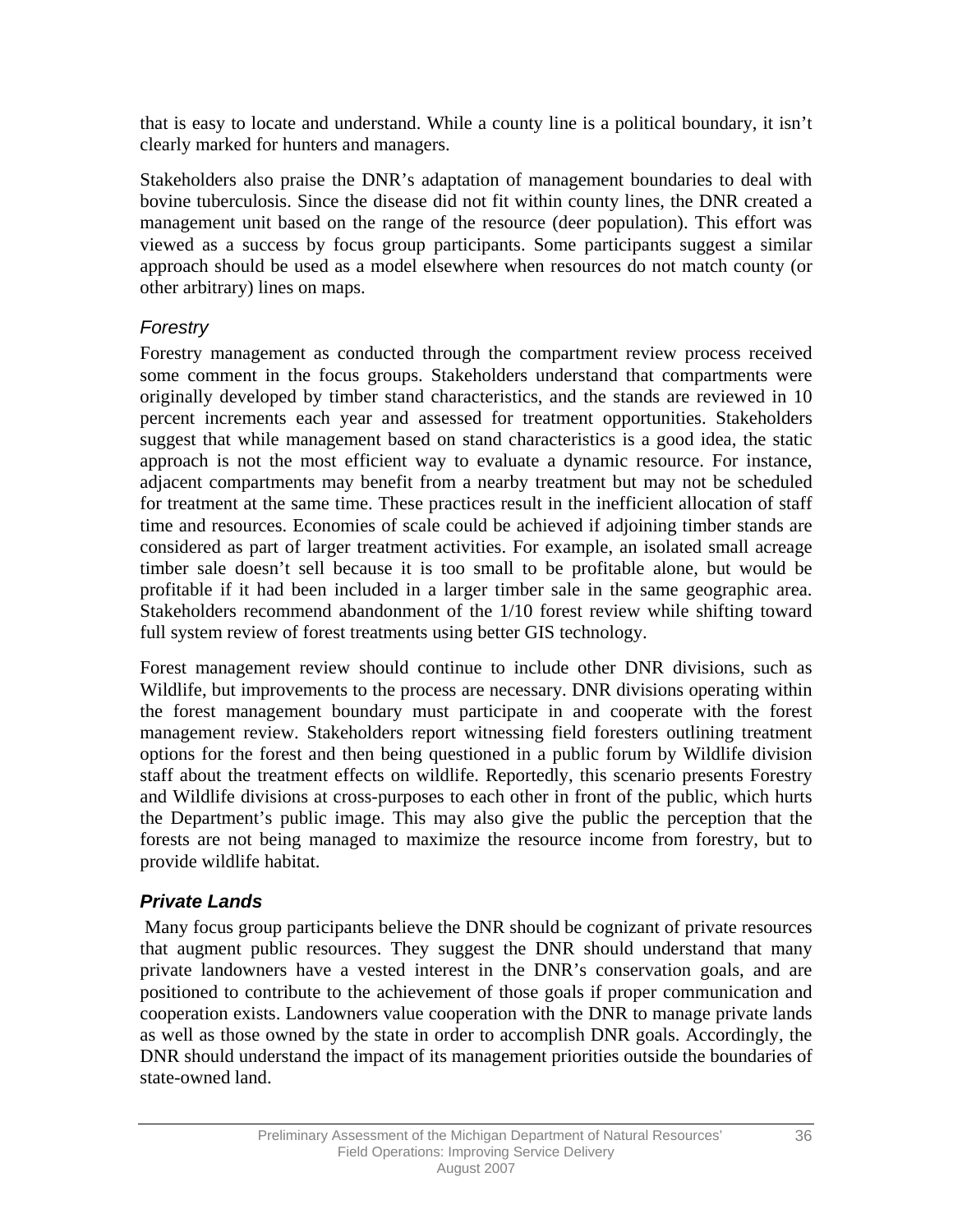For instance, Farm Conservation Plans were mentioned as one avenue that a private land owner can use to manage land and advance many goals of the DNR. Farmland management has potential impacts on wildlife, fisheries, and forestry in the state. In addition, there are high-quality forests in the southern third of the Lower Peninsula on private land. There is only one DNR forester for the whole southern Lower Peninsula region and this person spends an inordinate amount of time on administrative business, not field forestry. Currently, county conservation district foresters, funded by the U.S. Department of Agriculture, are the most accessible to private landowners, but that program is expected to be cut in the near term. If those cuts occur, private landowners would have access only to private forestry consultants who may or may not have the state's best interest in mind when developing forest plans. This represents an opportunity for the DNR to partner with private landowners. Since private farmland and forests contribute to the natural resource base in Michigan, DNR staff should be available to private landowners for consultation.

# *Prioritization*

Stakeholders indicated their preference that public lands and resources should be scientifically managed for fish, wildlife, and forestry. Comments indicate that management decisions should be based on sound science and accurate statistics. Stakeholders explained that they perceive politics, special interests, and funding as driving the wildlife management goals of the Department. They indicated that if this is not so, the DNR should better publicize its scientific basis for management decisions in a way that the average citizen of the state can understand.

Stakeholders contend that the best available technologies should be used to advance knowledge of species. Current studies of the wildlife populations are valuable and should be accomplished through funding partnerships wherever possible. Trail cameras were suggested as an inexpensive tool. A deer harvest-tracking system similar to that used in Wisconsin was also suggested.

# *Standards*

Participants report that the Department applies different management standards with respect to public versus private lands. For instance, it appears acceptable to leave mine and well tailings onsite for private land disposal, but this same practice is not allowed on state land, where the tailings must be hauled offsite for disposal.

# *User Fees*

State forests and lands have historically been open to hunters and anglers. Hunters and anglers pay license fees that they consider an entrance pass to use the state land and facilities. Since little or no general funds are going to pay for state land maintenance, taxpayers are not supporting the state land resource, though many enjoy it. There is increasing interest in having recreational users pay some form of fee for their enjoyment of state land. However, stakeholders are concerned that if the state implements a user fee for access to state land, it will create a double burden on those who already buy licenses that support the DNR, such as hunters, trappers, anglers, and snowmobile or off-road vehicle (ORV) users. Stakeholders urge the state to consider how to replace the general fund dollars that formerly contributed to natural resource management in Michigan with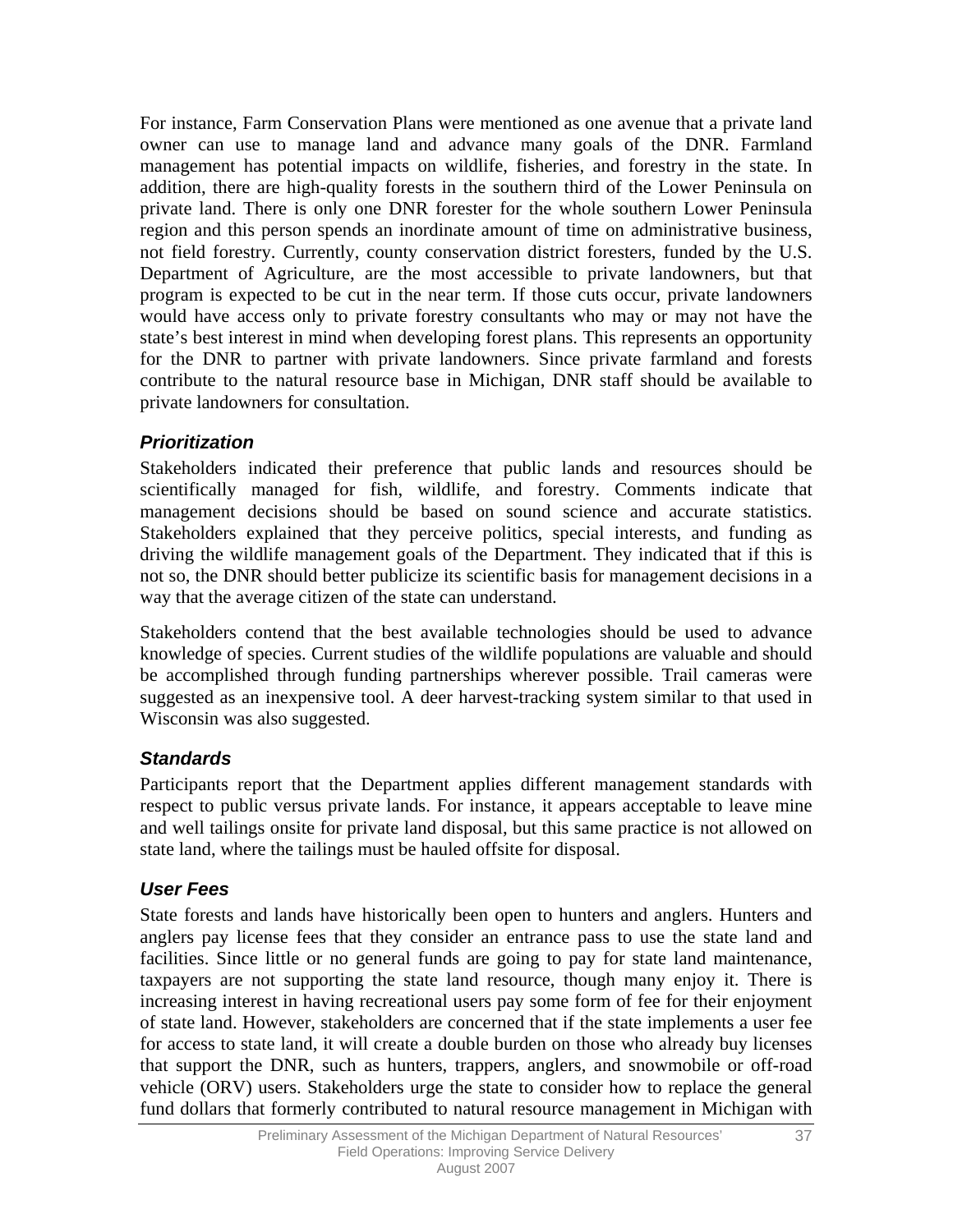an equitable user fee that captures those users of state land who do not already support the DNR.

# **COMMUNICATION**

Based on focus group discussion, the Department has the potential to improve its communication skills, both with the public and internally.

### *Internal Communication*

Cross-program coordination builds efficiencies; departments can learn from each other. Cross-division relationships add value to all programs.

The state employee directory available online is considered useful.

DNR's use of Groupwise calendars is seen as an organizational benefit. It would be more beneficial still if it could be opened to partners such as federal agencies or local conservation organizations to enable meeting planning. Partnerships could benefit from sharing calendars.

### *Public Communication*

### *Presenting a Unified Message*

Stakeholders suggest that divisions of the DNR must actively communicate before meetings, especially if the public is in attendance, to ensure a consistent message is presented. There is value in having a public forum where all Department views are presented, but the outcome or consensus of the DNR, as a whole, should be the main view presented.

Stakeholders recognize that information sharing is a challenge for most large organizations. Comments suggest that information presented in multiple ways gives more visibility (e.g., citizens' advisory boards, press releases, Web page, and word of mouth).

Stakeholders expressed the need for DNR to develop specific communication strategies for user groups and the general public. These strategies must include an evaluation component and measurable benchmarks to determine if goals are being met.

Many stakeholders have a perception that current DNR communications consist primarily of press releases. They suggest that the Department could do a better job of communicating its activities and priorities to the public. Some even believe there may be value in reducing some division functions to direct funds toward Department-wide communication efforts.

# *Public Meetings and Public Involvement*

Stakeholders report that the DNR is good at timing meetings for public accessibility (i.e., evenings). Stakeholders recognize there are legal mandates that require the Department to hold public meetings on some issues. However, the value of these meetings was questioned when the same few interested and vocal people participate, with limited involvement by other stakeholders. Participants generally recognize that the DNR doesn't have advertising funds, but commented that these meetings should be better publicized.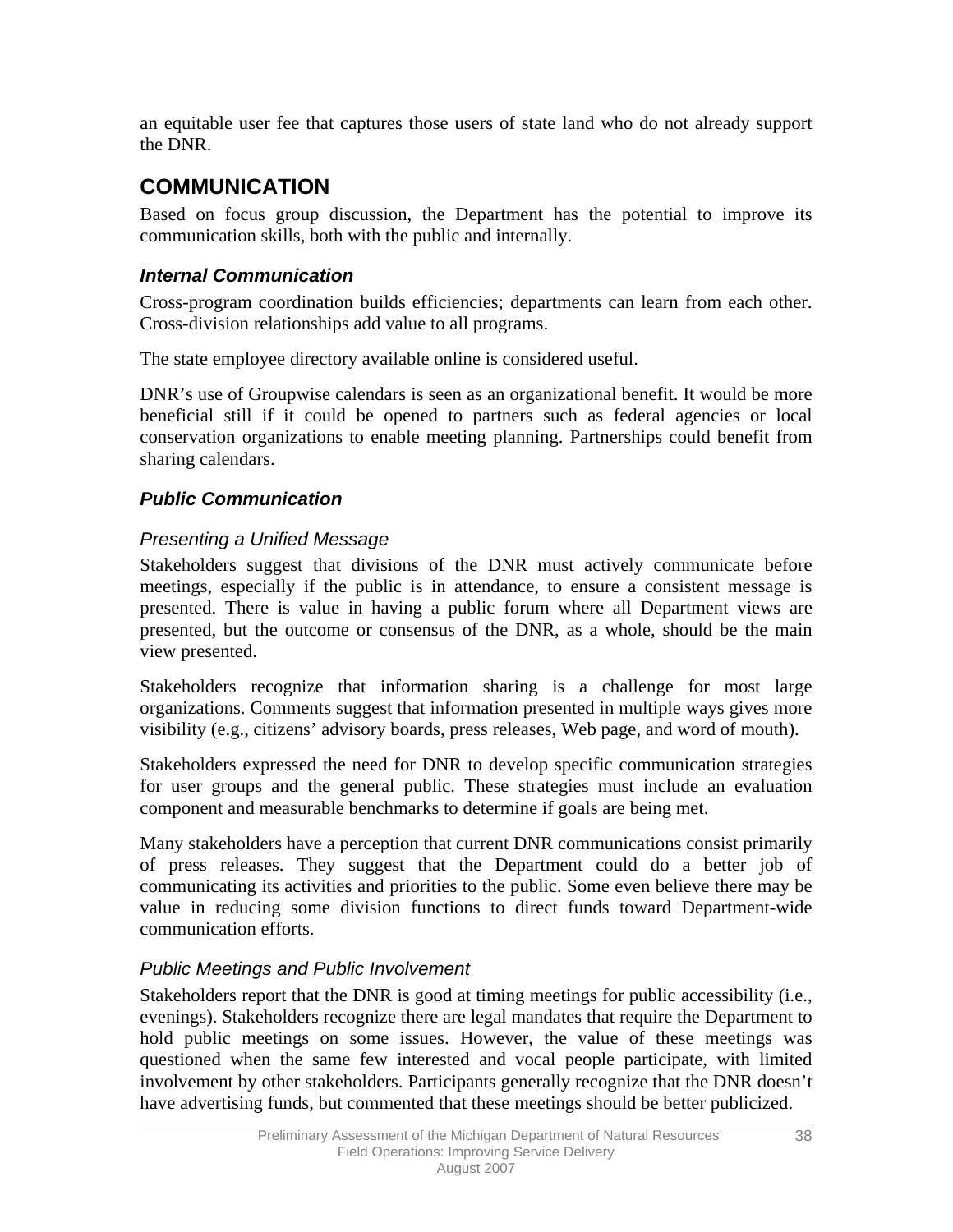At the same time, many participants recognize that they have a duty and obligation to educate their own membership and encourage active involvement on resources issues.

Stakeholders indicate that the Fisheries Division is very good at communicating its activities and disseminating information to the public. A broad stakeholder meeting regarding fisheries resources was held recently in Ludington and was described as an excellent example of public participation. In contrast, stakeholders commented that often there is no public comment or participation in forest compartment review.

At the same time, some suggested that the Wildlife Division could do a better job at communicating information to the public. For instance, there is a public misconception that the DNR planted wolves in Michigan. Comments suggest that Department staff, on some occasions, do not understand their audience and ways of framing information so that it can be understood by the public. Deer numbers are constantly challenged, and the public doesn't feel the DNR has a good rationale for estimating the deer population and harvest rates. One exception under the wildlife programs is the turkey program. Stakeholders reported that the turkey program has good visibility and is understood by sportsmen. Stakeholders suggested that Wisconsin's progressive deer reporting method should be used as a model.

Some stakeholders also believe that that the Department could do a better job of listening and incorporating information from citizen advisory groups.

Stakeholders recommend that this study, and others like it, should be publicized to change the perception of the public and demonstrate that the DNR does involve stakeholders and is looking to make adjustments to its operations to better serve the public.

#### *Marketing*

Stakeholders report that the state park database of camping reservations and information on various license holders provides a wealth of information for direct marketing of DNRsponsored activities and recreational opportunities. A participant noted that, after a recent trip to South Dakota, he received a letter from that state's governor thanking him for his visit, since he had bought an out-of-state hunting license. A similar letter to out-of-state campers and hunters/anglers here in Michigan might encourage a higher rate of repeat visits.

#### *Information about DNR Programs and Requirements*

Field offices and operations service centers present an opportunity to provide information to the public. Yet stakeholders argue that often the public has no idea where a DNR office is located and what type of information is available at those locations.

The DNR process for determining resource management priorities is unclear. However, stakeholders believe that current funding allocations and mechanisms drive management priorities first and foremost. Michigan should look to restructure its funding mechanism to capture funds from groups other than fish and game user groups. Management priorities could then be more responsive to ecosystem health and less responsive to groups with a special interest in wildlife management. Missouri was mentioned as a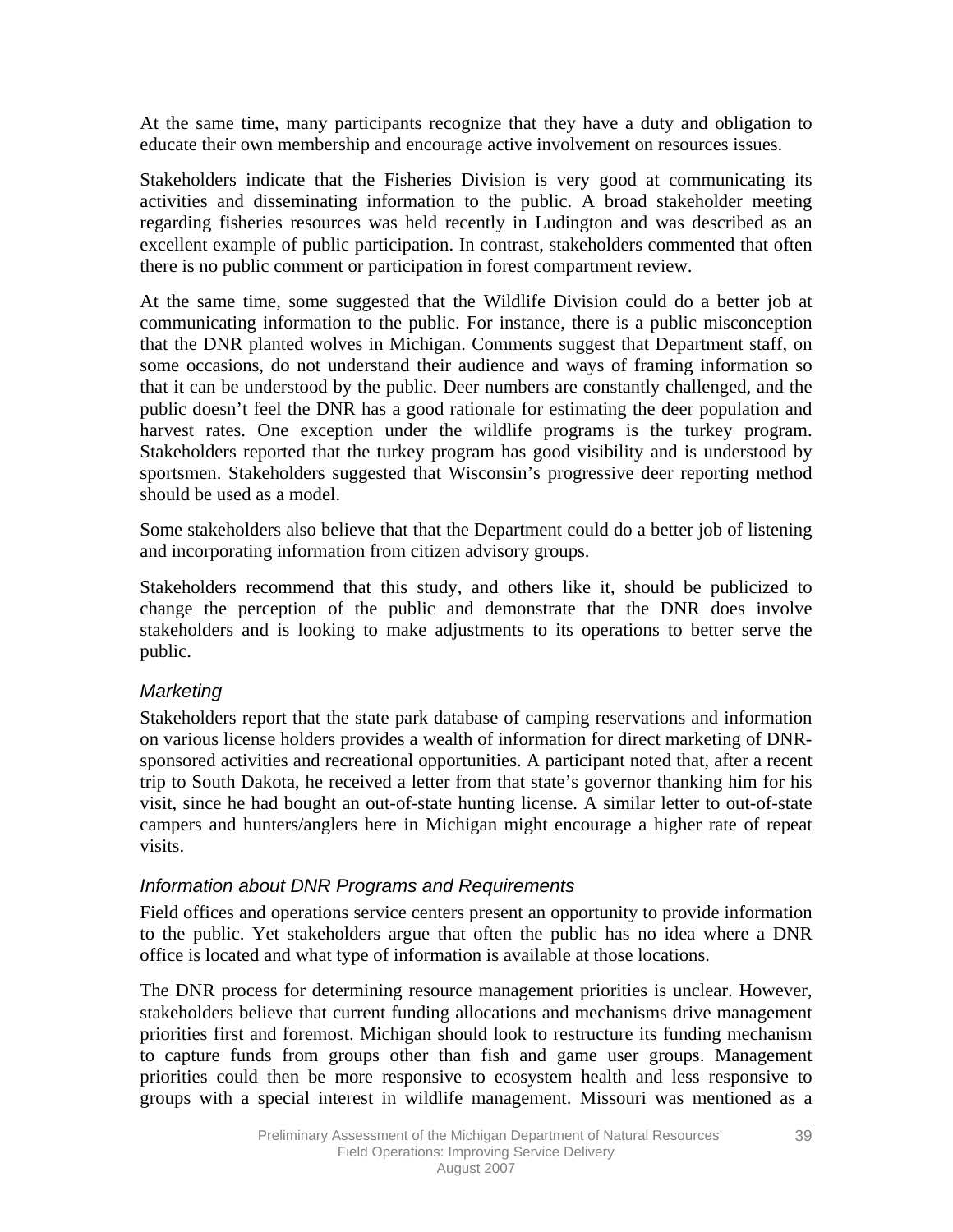model state that receives dedicated funding from state sales tax—with broad public support.

Stakeholders commented that trails information is not clearly provided by the DNR. In order to get trail info in Michigan, you must already understand that three divisions manage trails. A more comprehensive guide to Michigan trail resources would be useful.

While the methodology to determine the deer herd numbers may be sufficient, comments offered underscore the importance of communicating how the DNR does business in a credible way that gains the support and loyalty of the public. Some hunters feel the deer herd in Michigan is being managed by the interest of insurance companies or the health of the deer herds; they do not feel their interests are being considered.

#### *Communication with other Governmental Organizations*

The United States Fish and Wildlife Service (USFWS) works well with Upper Peninsula field staff. The two agencies are often working on the same side of an issue, even if their organizations don't always agree on the specifics.

Stakeholders believe that the DNR doesn't participate or cooperate with the U.S.D.A. Forest Service, even though a large amount of Michigan's forest land is held under federal management.

# **WEBSITE/INTERNET**

Stakeholders believe that the Department's customers must be steered and encouraged to access the DNR website more regularly. But additional contact with DNR should be easily accessible when Web resources are exhausted.

While some users are reluctant to use the Internet for license purchases because of perceived "security issues," most comments suggest that people are increasingly comfortable with making purchases over the Internet. Stakeholders feel it is convenient to buy many types of licenses online, especially on short notice—the only exception being licenses that require stickers from the Secretary of State (e.g., boat registration). These stickers must be mailed after they are purchased online, so it is not convenient to use this option for last-minute purchases.

In order to ensure ease of use, the DNR must remember that a large percentage of its website users have access to dial-up Internet connections only. This can slow online transactions, including the ability to download large files. In addition, dial-up connections are not always reliable, and dropped calls are not uncommon. Users report they may be less likely to adopt online purchases if they feel the connection is not stable and their information may be lost or require re-entry. For this group, it is easier and more reliable to go to a retail location that sells licenses. Stakeholders also suggest that the website should include a search function that is specific to DNR Web pages and does not return information for the entire State of Michigan website. Further, some believe that the website should be reviewed to make it more intuitive and able to accommodate a wider range of users, especially those with limited technical knowledge about the Internet.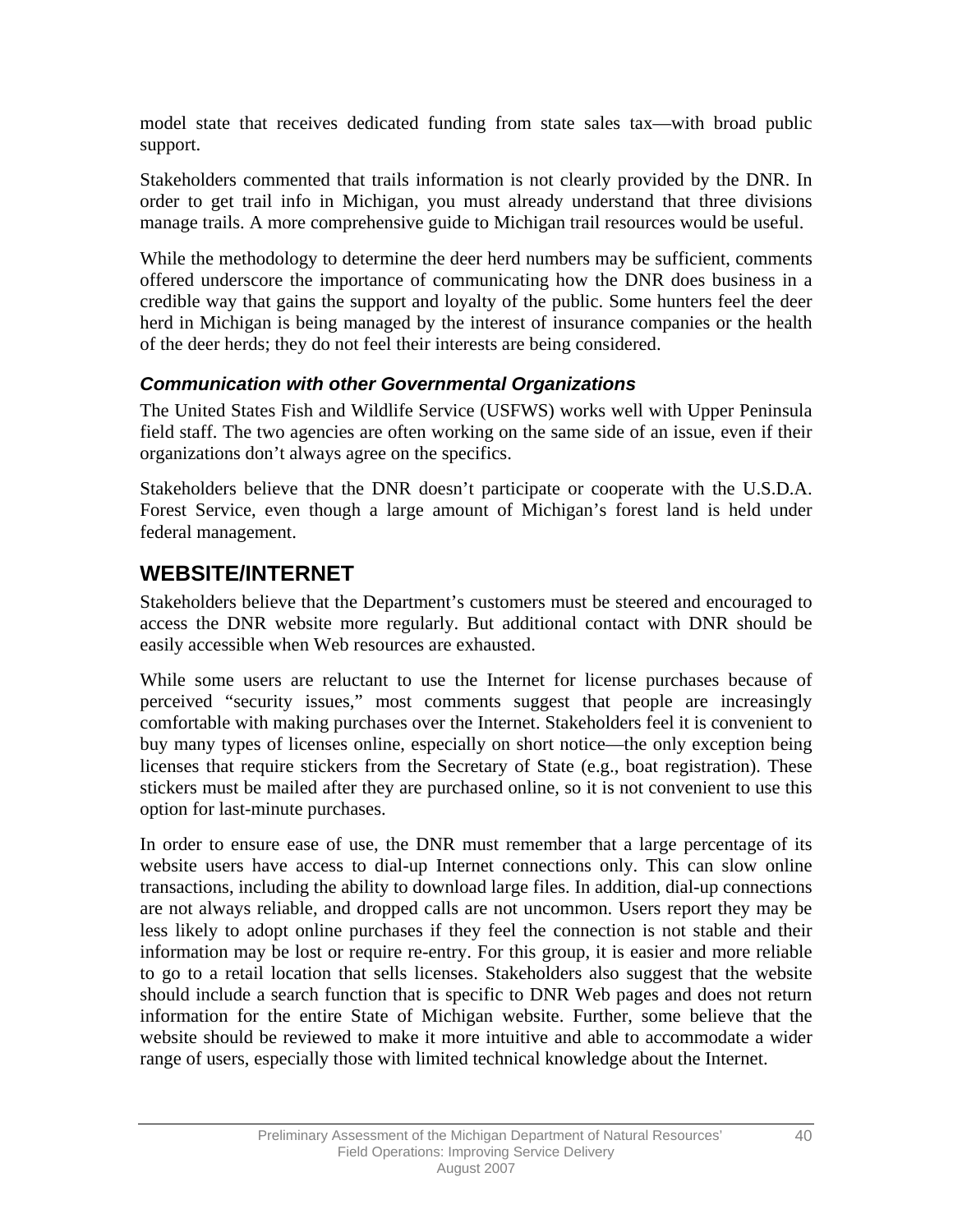Suggestions indicate that as it is currently organized, the website is cluttered and difficult to navigate. Some believe that using the site map is easier than navigating through the site itself. A few stakeholders commented that the DNR staff contact information listed by division was difficult to locate.

Stakeholders feel the campground reservation system works well and the public boat access facilities page is one of the best tools on the DNR website.

### *Permits*

The online license store is not clearly presented on the DNR website. The "Michigan E-Store" icon is not sufficiently explained in its current form. If you are a visitor to Michigan, or a first-time website user and it is your first time buying a Michigan license, it's not immediately clear how to purchase a license. One participant said he tried to get his turkey tag online this year and he couldn't figure out what he was supposed to do. He's an Internet user, but it was confusing to him. Other comments were similar. Also, many documents are available only in a "PDF" format, which limits the ability of dial-up users to download information in an efficient manner.

Vehicle and other ORV permits that are issued in conjunction with the Secretary of State pose unique challenges to online sales. Stakeholders commented that Web-based purchase of these sticker-style permits doesn't happen instantly because the sticker must be sent in the mail. This frustrates users who wait until the last minute to obtain necessary licenses. Some questioned why they couldn't get park stickers or other forms of registration (e.g., snowmobile, ORV, boat) at retail outlets where they currently purchase other DNR licenses. New partnerships with retail outlets were suggested as an improvement to the current situation. For instance, camping stickers could be sold at outfitting stores or recreational vehicle sales locations, and snowmobile stickers could be sold at snowmobile shops where the machines are sold.

# **PARTNERSHIPS**

Stakeholders recommend that the DNR should continue to create and expand existing partnerships with the private sector, nonprofit organizations, and other governmental agencies.

Stakeholders in the recreational vehicle (RV) industry praised the DNR for its partnership efforts in the past. The DNR has sent staff to RV shows to provide information and sell park passes to the attendees. The RV industry cited its publication that lists all public and private campgrounds in Michigan as a positive example of partnerships that provide information to the public about DNR facilities.

Other suggestions include the following:

- Use more MDOT Welcome Centers as deer check stations. Stakeholders suggest the DNR should examine other ways to create partnerships, with MDOT and Travel Michigan, to transmit information to visitors.
- Partnerships with major outdoor outfitters in Michigan should also be examined. Jay's in Clare and Gaylord and Cabela's were mentioned as possible sources for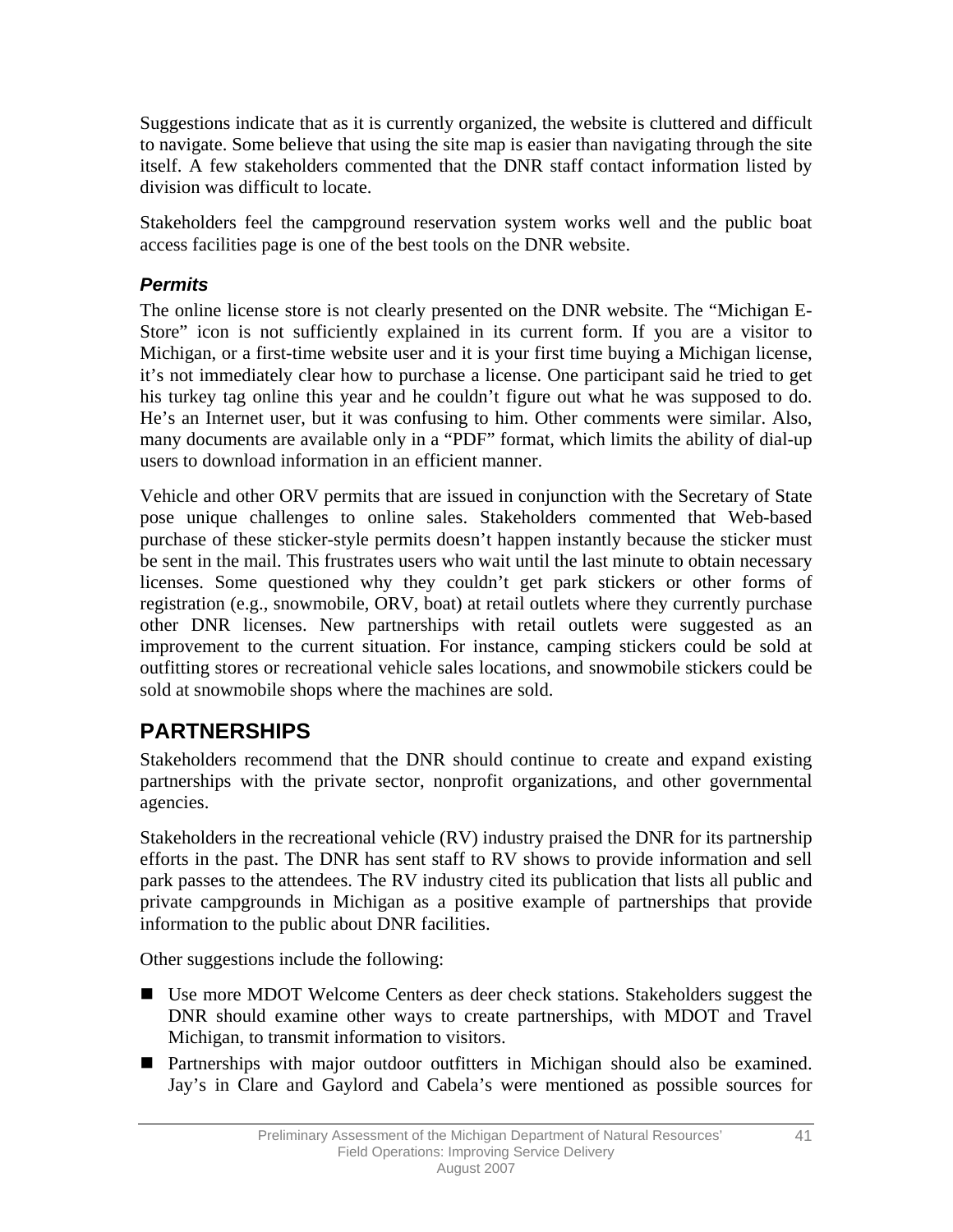partnerships. Cabela's has allowed the DNR to have deer check stations onsite in the past.

Partnerships with nonprofits and volunteers are important, but stakeholders report those efforts are being discouraged by organized labor unions. Another reported benefit of these partnerships occurs when nonprofits interested in natural resource management act as the liaison across DNR divisions in order to ensure communication. Nonprofit entities can also assist DNR's communication efforts. The Department could improve outreach to nonprofits and raise awareness of DNR successes (e.g., parks and recreation areas that provide excellent access to disabled individuals).

Snowmobile associations work well with county sheriffs and township police for providing trail enforcement. DNR could do a better job of emulating these types of partnerships.

The U.S. Forest Service (USFS) works well partnering with organizations, which demonstrates that it cares about the input of the community. In addition, the USFWS is the only federal agency with the primary function of conservation of fish and wildlife resources. The Ecological Services Division of the USFWS doesn't have a land base so it relies on public-private partnerships.

# **GIS TECHNOLOGY**

Some focus group participants perceive that DNR divisions have good GIS resources, but mentioned that crucial improvements are necessary across divisions to enhance resource allocation and management decisions. Participants noted that a previous attempt to establish a DNR GIS Center in Roscommon failed, but didn't know why.

Stakeholders believe that GIS resources are vital for the future of resource management. Suggestions indicate that the state should seek to develop a GIS enterprise system for the entire DNR. An enterprise system is one that has integrated data from all divisions in the same format that can be accessed remotely throughout the state. According to participants, this effort should begin with forestry information. A move to GIS-based forest management would allow the DNR to coordinate activities at the landscape level and streamline operations. Field foresters strongly advocate for the upgrade, but cite lack of funding as a roadblock. Stakeholders understand that full-scale inventory of all 3.9 million acres of state forests would require significant capital outlay.

Stakeholders report that the estimated cost of such an enterprise system is \$10 million. The Forest Finance Authority committed \$1 million, but the future of that commitment is uncertain because of current state budget constraints. The DNR is looking for other sources of funding to meet the projected \$10 million estimate. Stakeholders recognize that there is a problem convincing any state government to fund a project that goes beyond the current fiscal year budget.

Stakeholders believe that the Michigan Department of Information Technology (MDIT) capacity is essential to the success of any DNR technology program. Other DNR divisions have developed GIS resources, but until a common, enterprise-wide interface is established, these may not be compatible across departments. Reportedly, the Fisheries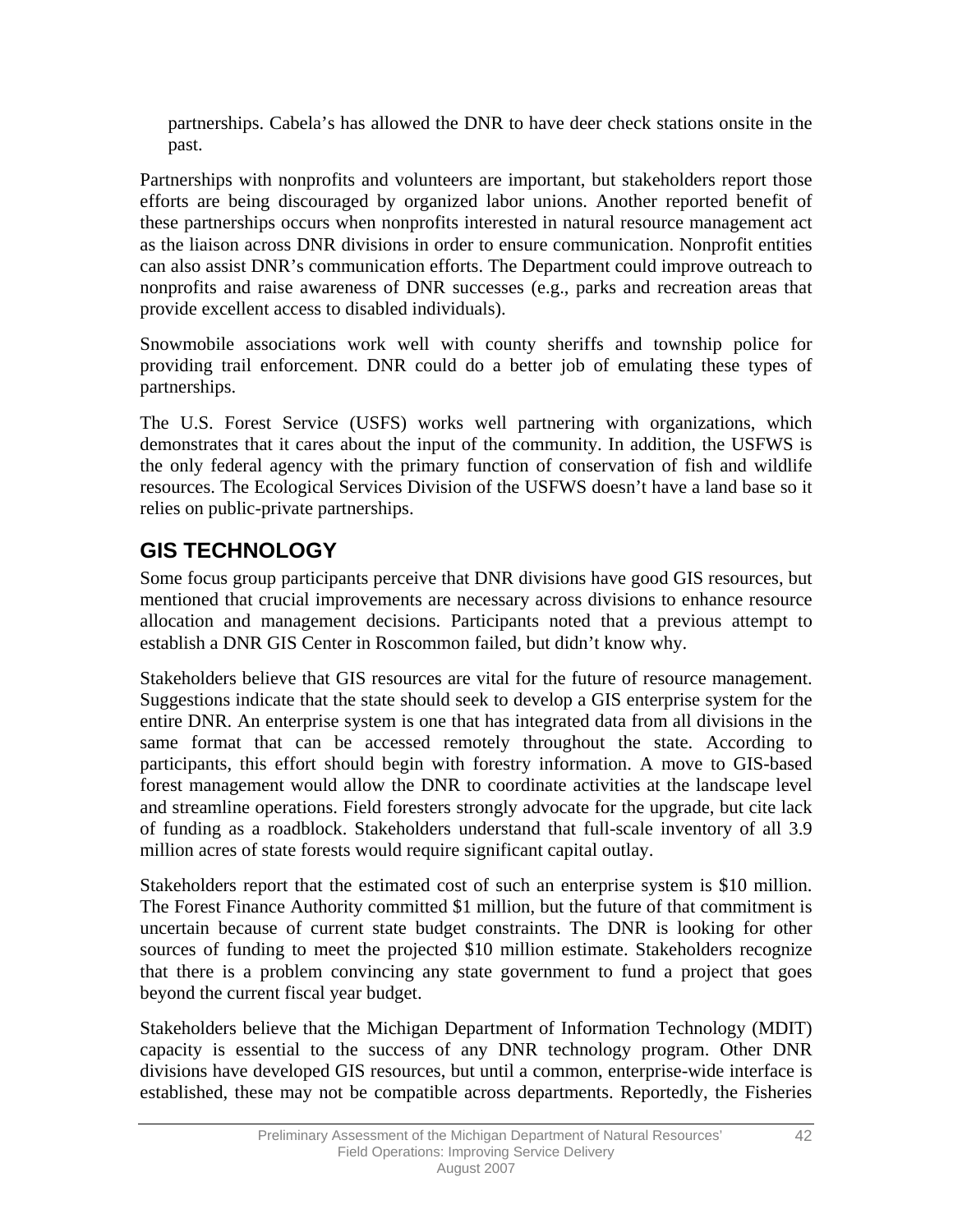Division has used grant funds to develop its GIS resources. Wildlife, parks, and trail overlays that are compatible with forestry would be helpful to ecosystem management. Admittedly, software development and staff training would be associated costs of GIS technology. Some believe the payoff in streamlining forest review would make this a good investment.

# **STRATEGIC PLANNING**

# *Eco-Regional Planning*

Stakeholders are aware of the Department-wide eco-regional planning effort that has been in development for approximately eight years. Some feel it is not getting the attention at the highest levels nor the traction it needs to be successful. Business is still being conducted by division, not across disciplines and division programs. Stakeholders argue that a new way of thinking, nested in the current field organizational structure, presents challenges. One such challenge presented was avoiding creation of five ecoregional mini-DNRs. Stakeholders contend that it is essential for divisions to plan together. Comments suggested the Eastern UP division is the most advanced in reviewing across each division's plans and activities in the region.

The Department spent a great deal of effort on the statewide Wildlife Action Plan. It was completed to get federal match funding for implementation. Now it is on hold because the Department can't meet its match obligations. The Department must embrace these planning efforts because they are important for Michigan's resources, not just because they are a source of funds. Stakeholders feel it shows little commitment to the resource, but commitment only to the funding.

# *Adapting to Trends*

If the DNR doesn't adapt to trends while protecting the basic core of the resource, stakeholders believe it runs the risk of becoming irrelevant. Outdoor recreation is changing. For instance, geo-caching (i.e., GPS orienteering) and rock climbing are becoming more popular. DNR should consider the trends and understand better that the agency needs to evolve to serve expanding users. An example of embracing new trends would be for the Department to coordinate an educational geo-cache from the DNR website or in partnership with any of the interested organizations in the state.

A key message emerged that the Department must do a better job of responding to changing trends while continuing to evolve. Moving toward resource management across division programs is essential. All divisions must embrace and contribute to this effort. It was a big accomplishment for Fisheries to move from species management to management units comprised of watershed boundaries. The Wildlife Division would benefit from moving away from perceived single-species management toward broader ecosystem management. This will be difficult because constituent groups are often highly specialized and want a Department focus on a single species. The Parks and Recreation Division must focus on today's user and plan for improvements that keep Michigan competitive with other states in the eyes of travelers and in terms of emerging trends. For instance, there has been a revolution in camping toward RVs. The people who are buying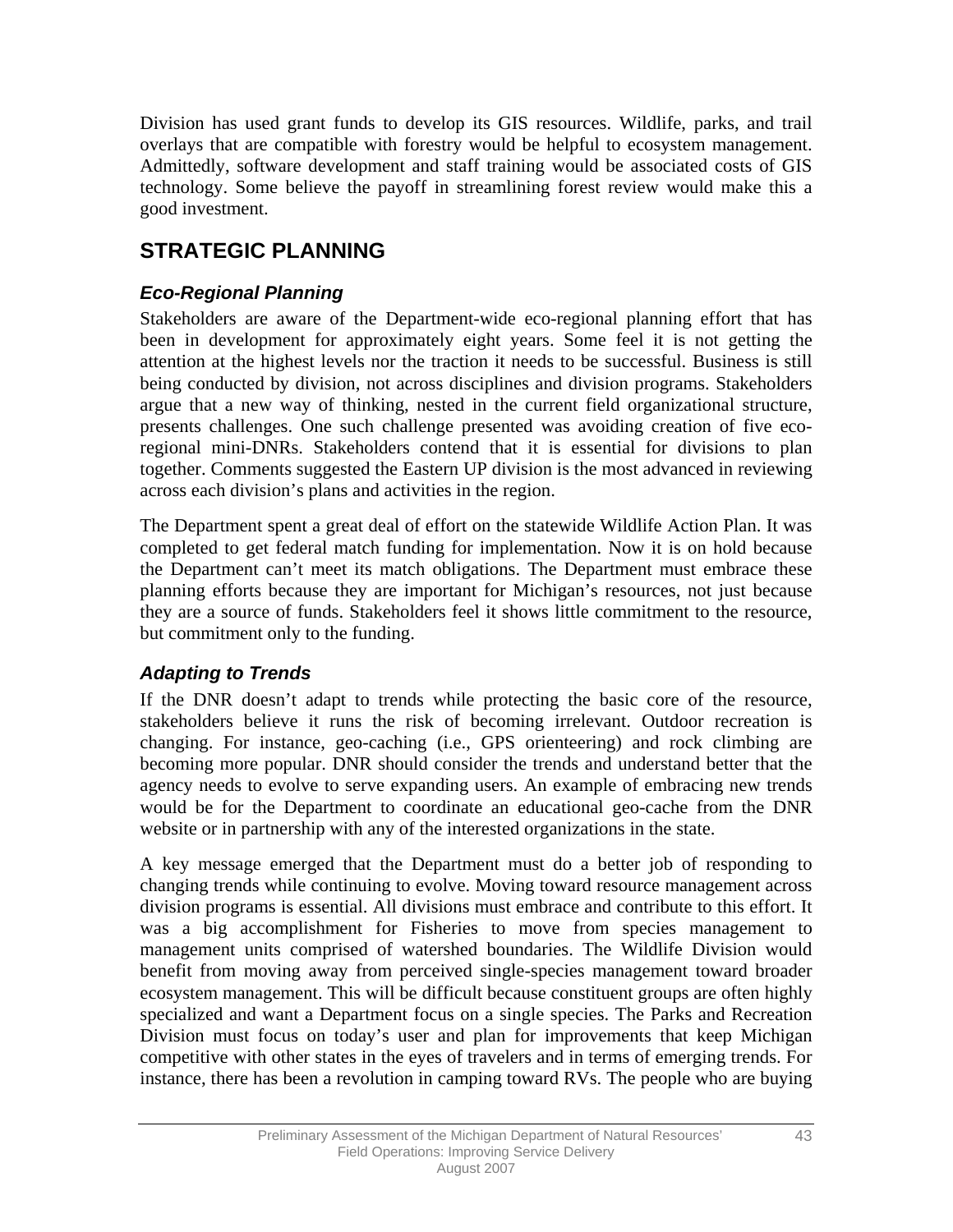large RVs have money to spend, but also want upgraded facilities with electrical hookup and pull-through concrete pads on which to park their vehicles.

Stakeholders believe that integrated Regional Conservation Plans should be the basis for justifying choices regarding each division's activities. All management of DNR lands should be holistic and consider recreational opportunities and economic benefits impacts.

#### *Return on Funds Invested*

Some stakeholders believe that the Parks and Recreation Division must review camping operations to make them profitable. The mission of Parks and Recreation is to protect natural and historic features of Michigan. It must do this first and create campgrounds second, *unless* its campgrounds become revenue centers that enable it to provide more protection of natural and historic features. Strategically, it may be necessary for DNR to disinvest in park facilities or consider allowing a private contractor to operate the facilities. Stakeholders perceive that revenue generated from day use is becoming a more valuable use of the parks. Island Lake was offered as an example.

### *Meeting the Challenges of the Future*

Stakeholders believe that part of the DNR's long-term strategy should include educating people to think longer term about their impact of their actions (e.g., impacts on the seventh generation, grandkids, silent future generations).

Stakeholders listed future challenges for the DNR and the state, which will become significant challenges in the future if they are not properly addressed today:

- Forestry stagnation, or reduced productivity
- $\blacksquare$  Invasive species
- Deer herd management
- $\blacksquare$  Protecting critical wetlands
- $\blacksquare$  Eliminating duplicative services
- Self-sustaining fish populations
- Global warming

#### *DNR Accessibility to the Disabled*

Given that there are one million people with disabilities in Michigan, stakeholders contend that DNR staff training is extremely important. For example, all DNR staff must understand that a power wheelchair is acceptable on non-motorized trails.

Design for accessibility is crucial. Technology for visual and hearing impaired should be considered. Audio transcripts or MP3 players for rent with audio information about the park would open accessibility to many. The DNR should consider pursuing additional grant funding opportunities. Stakeholders report that the DNR website is the state's best when it comes to providing information to disabled individuals.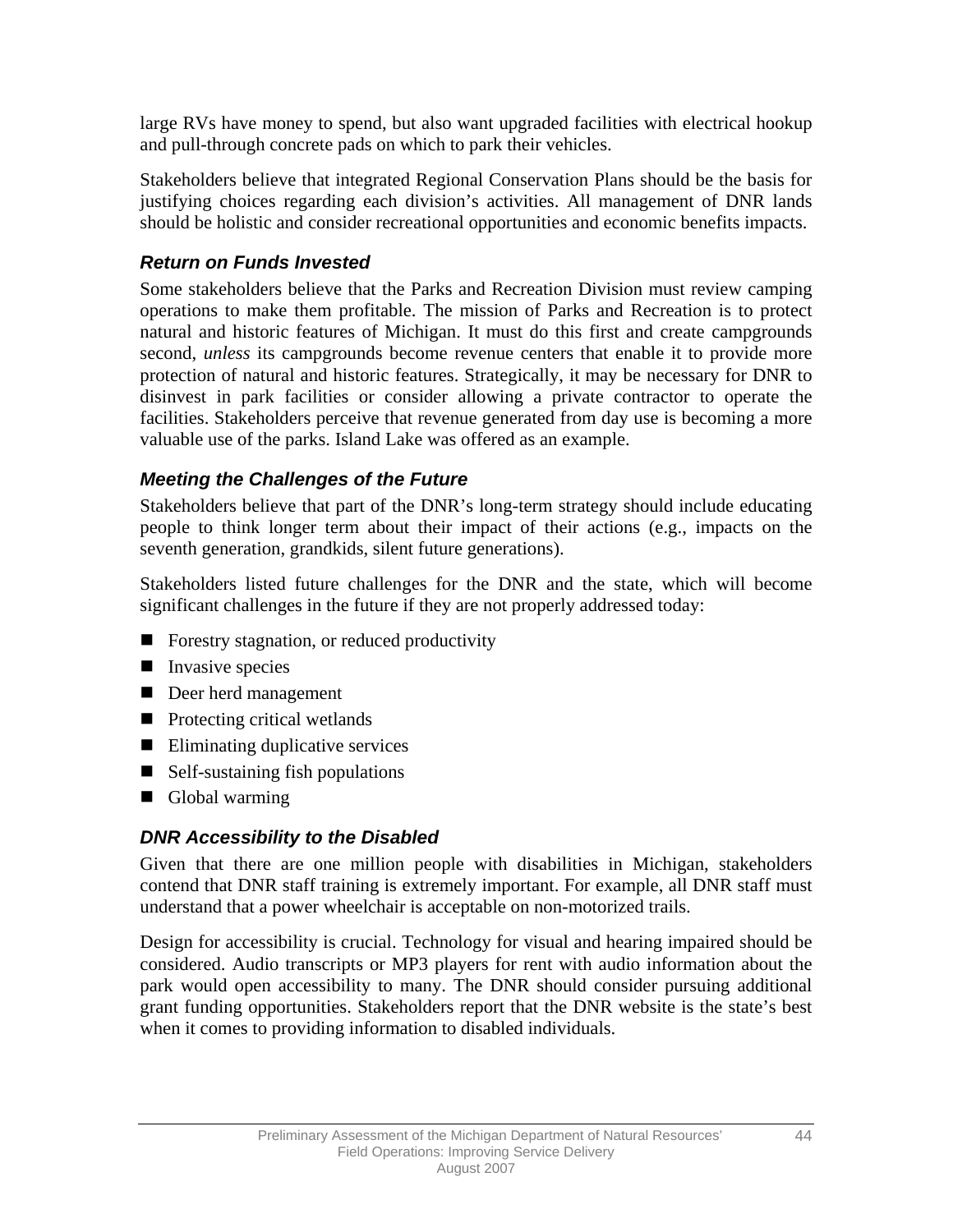# **USER GROUPS**

### *Snowmobiles*

Michigan has 6,200 miles of snowmobile trails, half under private ownership, and half under state ownership. No other state has more snowmobile trails. Snowmobilers pay a \$25 trail user fee, and pay for a three-year registration. The snowmobile program is supported by user fees and registration. Stakeholders report that the snowmobile industry has grown since 1996, when it was last studied by the DNR, and should be re-evaluated.

The FMFMD administers the snowmobile program. The DNR has a snowmobile advisory committee (SAC). Those with snowmobile interests believe field staff are sometimes anti-motor sports. The DNR snowmobile program is entirely self-funded, and the SAC gives \$2.5 million to the DNR annually. Snowmobile users don't understand how, for example, a budget constraint causes a DNR SAC meeting to be cancelled.

There are 64 grant sponsors that groom the trails. DNR does not groom as of this year, but the DNR staff are currently responsible for overseeing the grant sponsor's activities. The DNR staff members who used to be groomers and operators are now snowmobile field contacts who manage the grant sponsor's activities. Grant managers report to field contacts. Those with snowmobile interests believe this is an unnecessary level of management.

When the DNR managed the grooming program, stakeholders reported that standards were lower. Now that DNR administers the program and oversees the groomers, standards have escalated. This creates challenges for the volunteer grooming staff.

Those with snowmobile interests report working well with the Federal Forest Service on snowmobile issues.

Snowmobile permits don't line up with permit season for the rest of Michigan permits. Permits are renewed March 31, but the snowmobile season goes into April which creates confusion. In order to increase funding mechanisms, those with snowmobile interests believe permits should be more widely accessible.

# *Off-Road Vehicles (ORVs)*

Stakeholders report that ORV ridership is growing in Michigan. In 2005, more than 347,000 units were registered, 60,000 of which are registered in Wayne, Oakland, and Macomb counties. Riders are not using their ORVs in those counties, but depend on traveling to trail systems in northern counties. Reportedly, no other state has more ATV trails.

Stakeholders say there are no data available for ATV fatalities that involve alcohol and excessive speed. The DNR claims the accident rates are climbing but eliminated the hands-on ATV training program. This was cited as an example of Department inconsistency. Stakeholders believe the ORV industry in Michigan needs a study, as the last one was conducted in 1998 by Chuck Nelson and provides outdated information that is no longer useful.